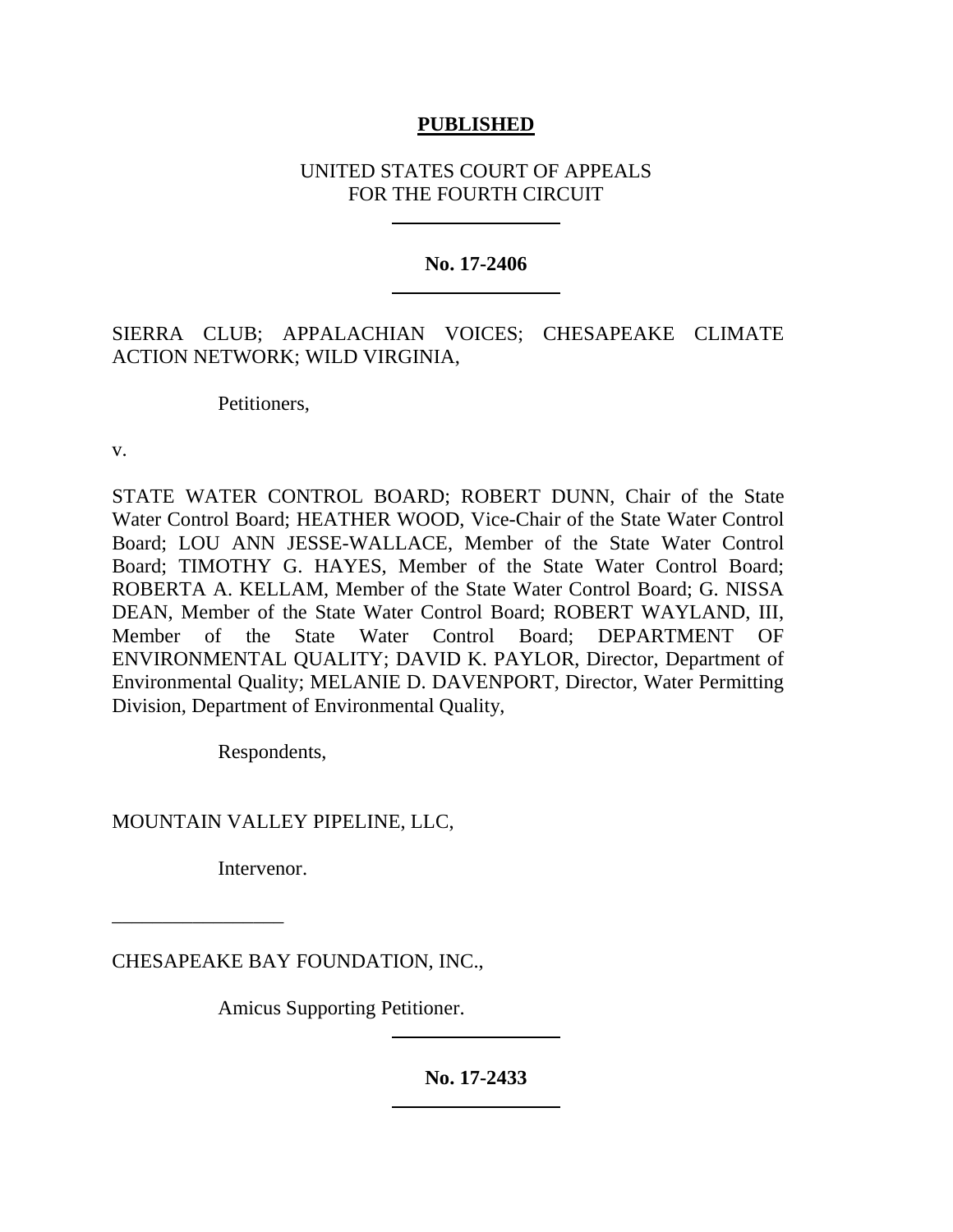DEL. SAM RASOUL; PRESERVE CRAIG, INC.; DOE CREEK FARM, INC.; GEORGIA HAVERTY; FOUR CORNERS FARM, LLC; DAVID J. WERNER; BETTY B. WERNER; IAN ELLIOTT REILLY; CAROLYN ELIZABETH REILLY; ROBERT M. JONES; DONNA T. JONES; BLUE RIDGE ENVIRONMENTAL DEFENSE LEAGUE; PRESERVE BENT MOUNTAIN; PRESERVE FLOYD; PRESERVE FRANKLIN; PITTSYLVANIA PRIDE,

Petitioners,

v.

STATE WATER CONTROL BOARD; ROBERT DUNN, Chair of the State Water Control Board; HEATHER WOOD, Vice-Chair of the State Water Control Board; LOU ANN JESSE-WALLACE, Member of the State Water Control Board; TIMOTHY GEORGE HAYES, Member of the State Water Control Board; ROBERTA A. KELLAM, Member of the State Water Control Board; G. NISSA DEAN, Member of the State Water Control Board; ROBERT WAYLAND, III, Member of the State Water Control Board; DEPARTMENT OF ENVIRONMENTAL QUALITY; DAVID K. PAYLOR, Director, Department of Environmental Quality; MELANIE D. DAVENPORT, Director, Water Permitting Division, Department of Environmental Quality,

Respondents,

MOUNTAIN VALLEY PIPELINE, LLC,

Intervenor.

CHESAPEAKE BAY FOUNDATION, INCORPORATED,

Amicus Supporting Petitioner.

On Petition for Review of a Decision of the Virginia Department of Environmental Quality. (FERC Docket No. CP16-10-000)

\_\_\_\_\_\_\_\_\_\_\_\_\_\_\_\_\_

Argued: May 8, 2018 Decided: August 1, 2018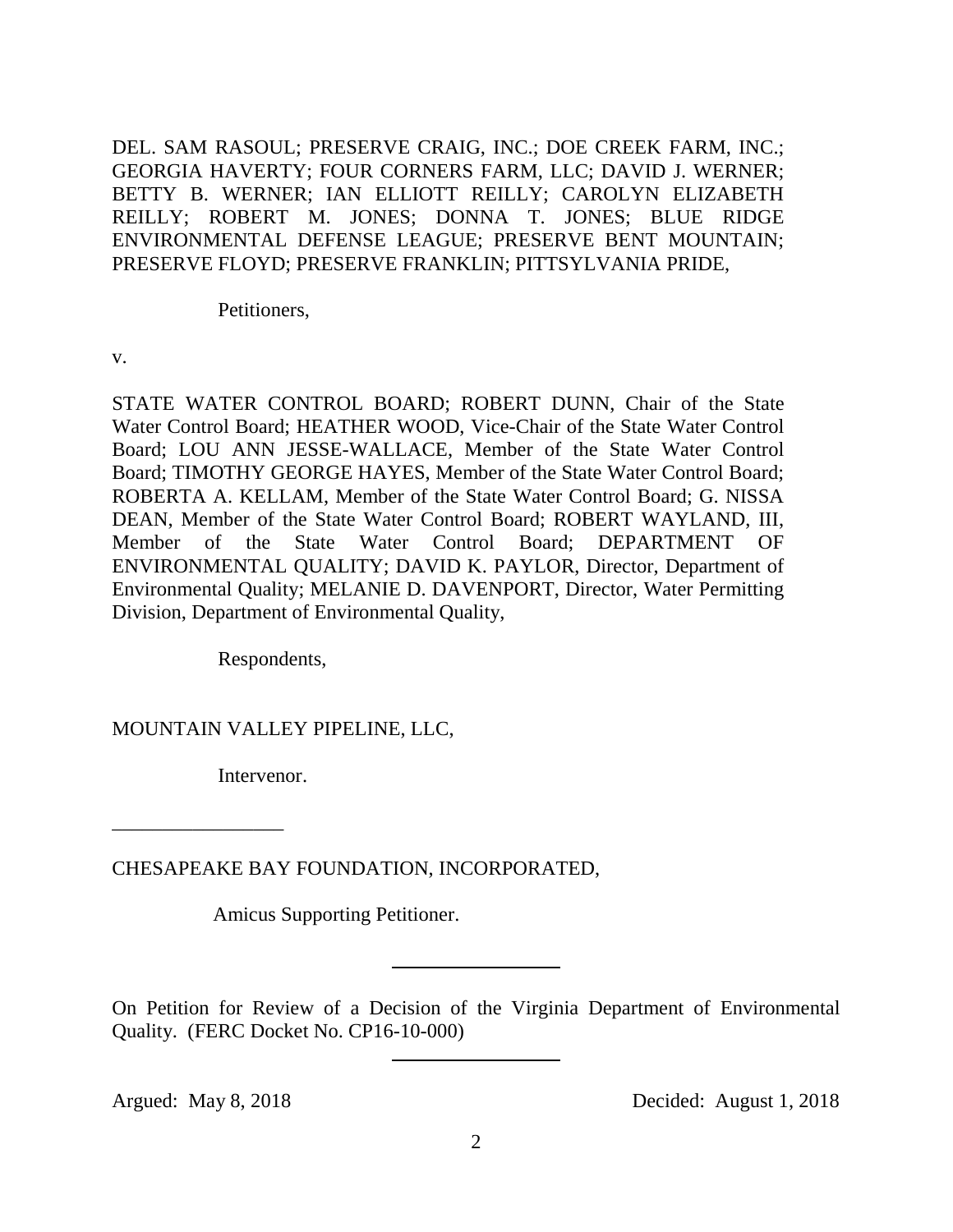Before GREGORY, Chief Judge, TRAXLER, and THACKER, Circuit Judges.

Petition for review denied by published opinion. Judge Traxler wrote the opinion, in which Chief Judge Gregory and Judge Thacker joined.

**ARGUED:** Benjamin Alan Luckett, APPALACHIAN MOUNTAIN ADVOCATES, INC., Lewisburg, West Virginia, for Petitioners. Toby Jay Heytens, OFFICE OF THE ATTORNEY GENERAL OF VIRGINIA, Richmond, Virginia, for Respondents. George Peter Sibley, III, HUNTON ANDREWS KURTH LLP, Richmond, Virginia, for Intervenor. **ON BRIEF:** Joseph M. Lovett, Derek O. Teaney, APPALACHIAN MOUNTAIN ADVOCATES, INC., Lewisburg, West Virginia, for Petitioner Sierra Club, et al. Tammy L. Belinsky, Copper Hill, Virginia, for Petitioner Del. Sam Rasoul, et al. Mark R. Herring, Attorney General, J. Duncan Pitchford, Assistant Attorney General, David C. Grandis, Assistant Attorney General, Matthew R. McGuire, Deputy Solicitor General, OFFICE OF THE ATTORNEY GENERAL OF VIRGINIA, Richmond, Virginia, for Respondents. Kevin S. Elliker, Richmond, Virginia, Deidre G. Duncan, HUNTON ANDREWS KURTH LLP, Washington, D.C.; Christopher D. Pomeroy, Justin Curtis, AQUALAW PLC, Richmond, Virginia, for Intervenor. Jon Mueller, CHESAPEAKE BAY FOUNDATION, INC., Annapolis, Maryland, for Amicus Curiae.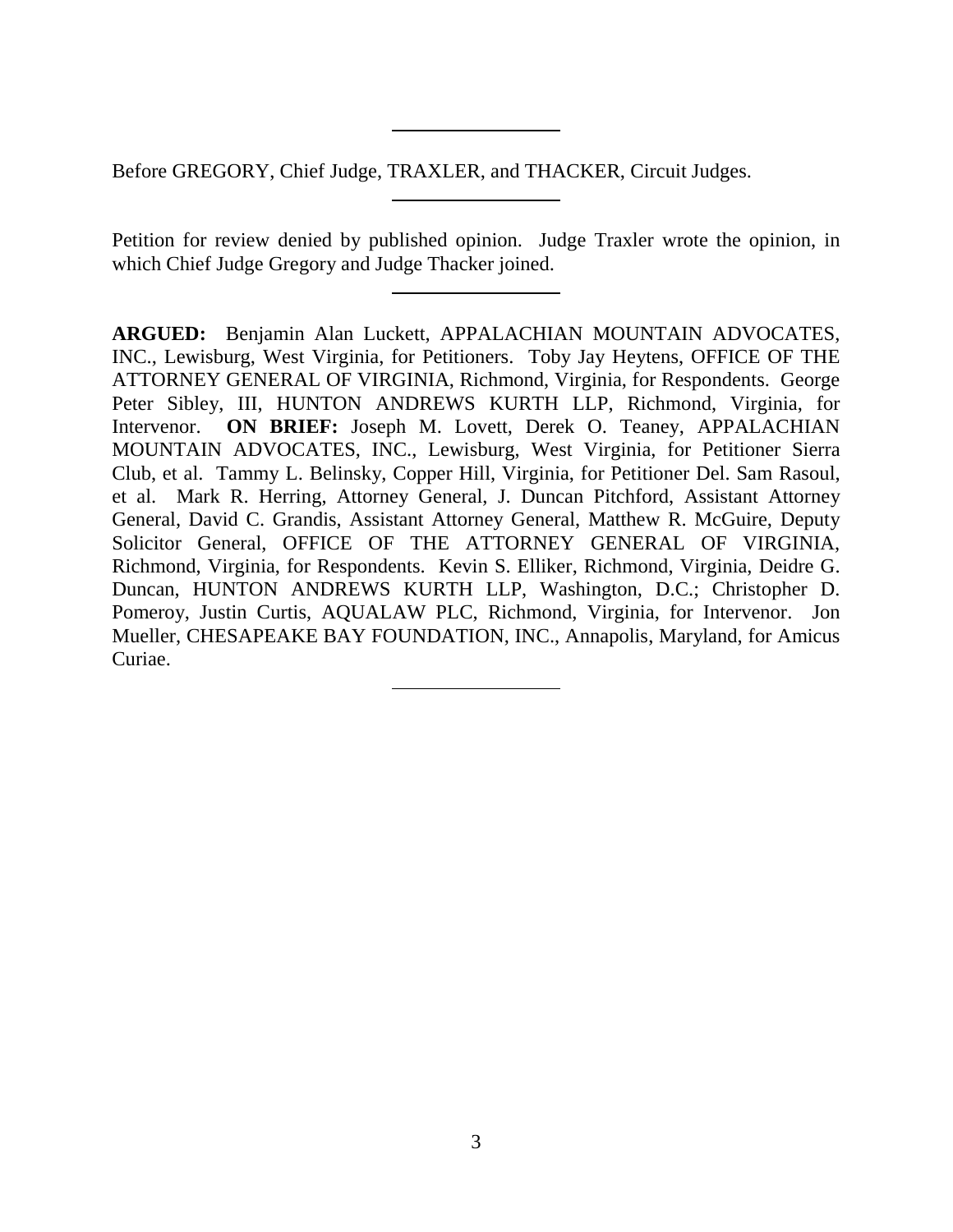## TRAXLER, Circuit Judge:

Virginia certified under Section 401 of the Clean Water Act that it had reasonable assurance that certain activities regarding the construction of a natural gas pipeline would not degrade the state's water. Several environmental groups, individuals, and other entities petition for review. Concluding that Virginia's issuance of the certification was not arbitrary and capricious, we deny the petition for review.

I.

## A. The Project

The Mountain Valley Pipeline Project (the "Project") is a proposed interstate natural gas transmission pipeline that will be approximately 303 miles long and 42 inches in diameter and will transport natural gas from Wetzel County, West Virginia, to Pittsylvania County, Virginia. Much of the Project crosses topography with steep slopes and areas that are susceptible to landslides. Approximately 106 miles of the pipeline will be located in Virginia, and constructing the pipeline requires 385 stream crossings and 144 wetland crossings in the Commonwealth.

Mountain Valley Pipeline, LLC ("MVP") proposes to construct and operate the pipeline in Virginia and West Virginia.<sup>[1](#page-3-0)</sup> MVP generally would use a 125-foot-wide construction right-of-way in uplands and a 75-foot-wide right-of-way through wetlands. MVP would retain a 50-foot right-of-way permanently to operate the pipeline. For

<span id="page-3-0"></span> <sup>1</sup> Equitrans, L.P. also applied to construct and operate a portion of the pipeline that would provide service from western Pennsylvania and interconnect with the Project in Wetzel County, West Virginia. That portion of the pipeline is not a subject of the petition for review before us.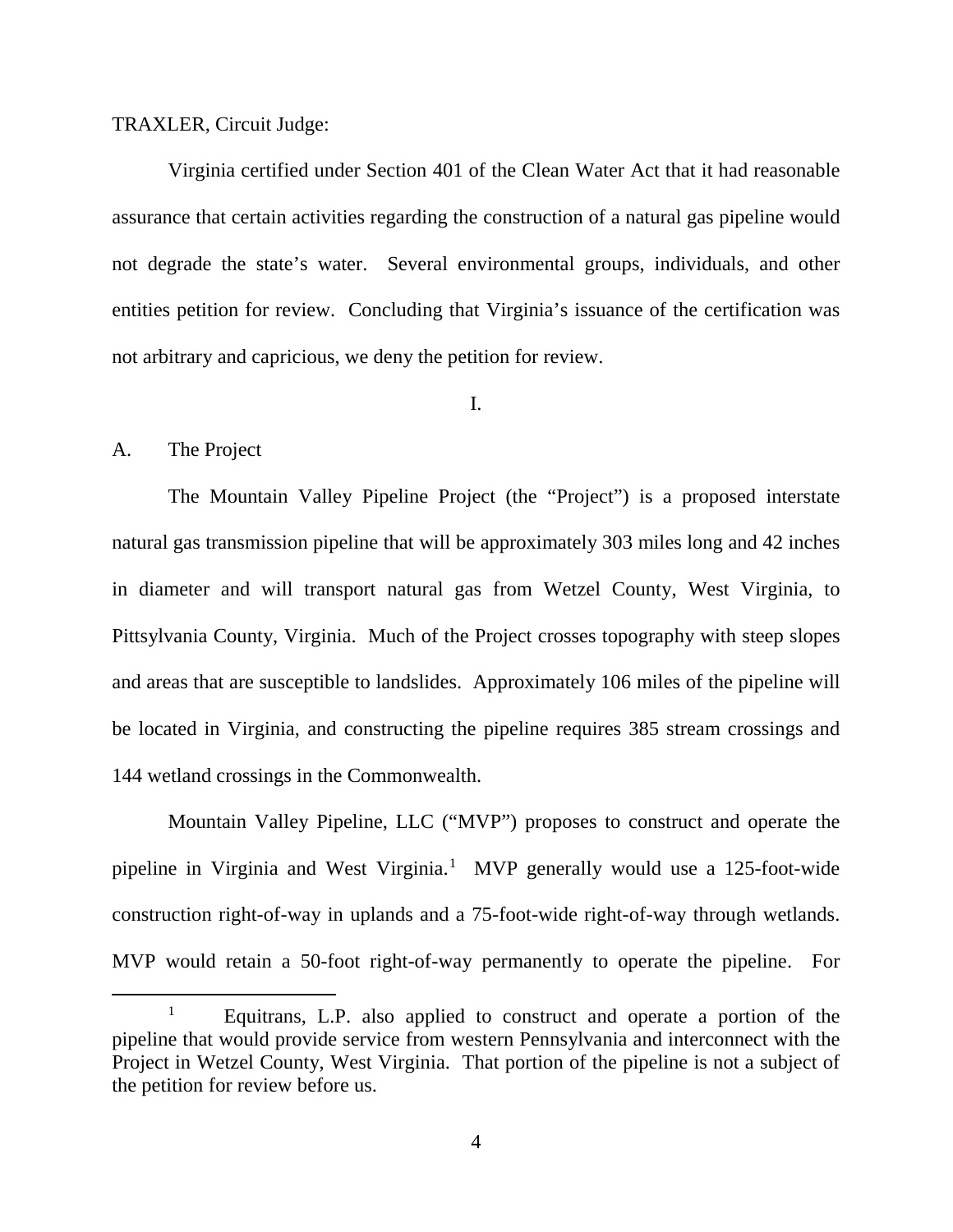overland construction, MVP would generally need to clear the land of trees and vegetation, then dig a trench of up to nine feet in depth, fracturing and blasting rock where necessary. Waterbody crossings would be dry open-cut crossings; MVP would temporarily divert the water from the construction area and bury the pipeline two to four feet below the streambed.

#### B. Federal Statutes and Agencies

The Natural Gas Act ("NGA") requires that a party seeking to build or operate a natural gas pipeline must obtain authorization from the Federal Energy Regulatory Commission ("FERC") in the form of a "certificate of public convenience and necessity." The NGA and its implementing regulations set out the process for obtaining such a certificate. *See* 15 U.S.C. § 717 *et seq.*; 18 C.F.R. § 157.1 *et seq.*; *see generally East Tenn. Nat. Gas. Co. v. Sage*, 361 F.3d 808, 818 (4th Cir. 2004).

When FERC receives an application for a certificate of public convenience and necessity, it undertakes review of the environmental impacts of the proposed project under the NGA and under the National Environmental Policy Act ("NEPA"), 42 U.S.C. §§ 4321 *et seq.*, usually by accepting input from the public and producing an environmental impact statement ("EIS"). FERC serves as the "lead agency," coordinating the needed governmental authorizations, *see* 15 U.S.C. § 717n(b), including the one central to this case, Virginia's state water-quality certification under the Clean Water Act ("CWA").

NEPA sets out the procedures FERC must employ in considering the environmental impacts of agency actions. *See Robertson v. Methow Valley Citizens* 

5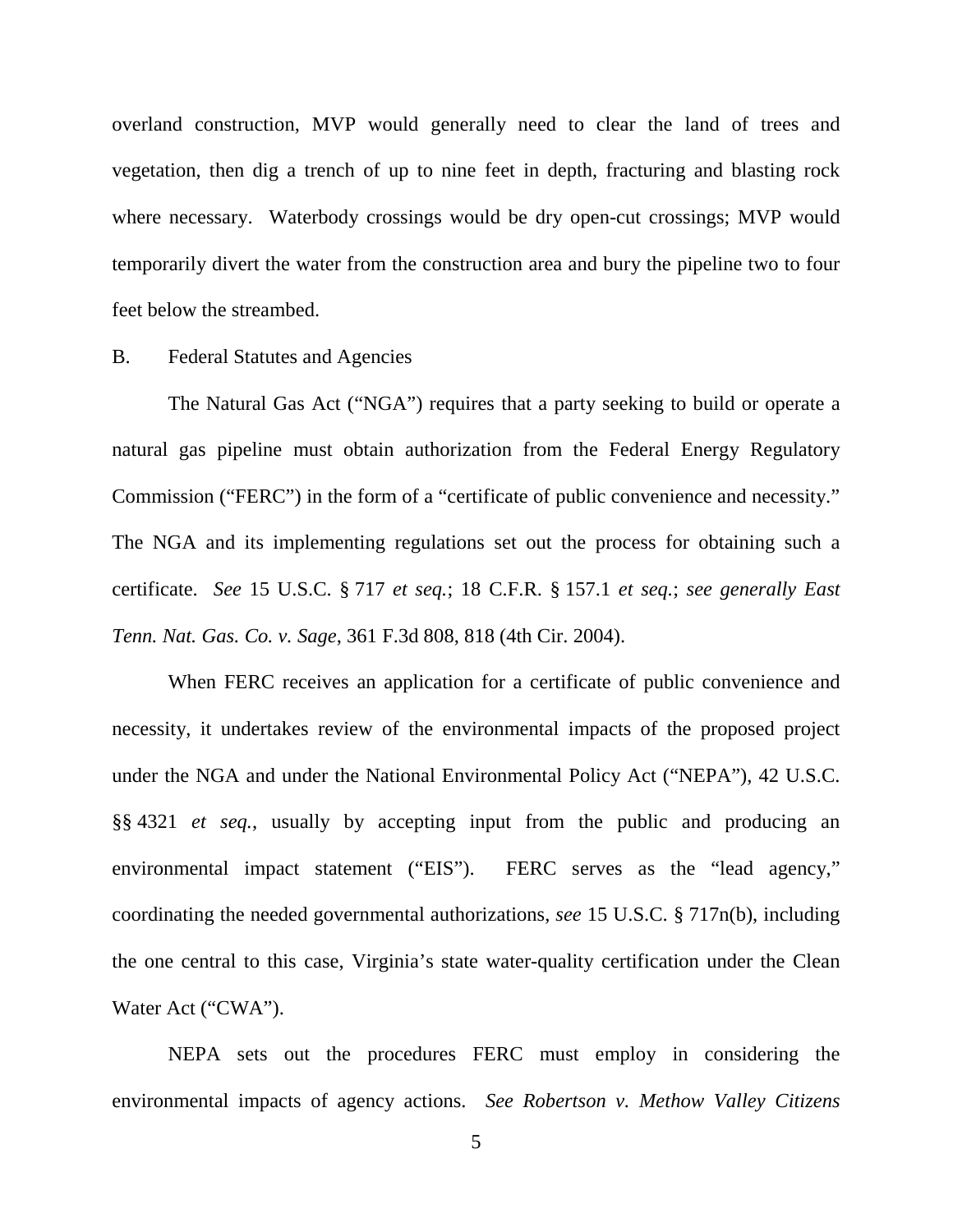*Council*, 490 U.S. 332, 350 (1989). Council on Environmental Quality regulations require FERC to draft an EIS in stages, first preparing a draft and inviting public comment thereon, then considering the comments and responding to them, possibly by modifying its analysis. *See* 40 C.F.R. §§ 1503.1(a), 1503.4(a). In this way, the draft and the receipt of comments serve as a "springboard for public comment." *National Comm. for the New River, Inc. v. FERC*, 373 F.3d 1323, 1328 (D.C. Cir. 2004) (internal quotation marks omitted).

Because construction of the Project would involve discharge of dredged and fill materials into wetlands and waterways, MVP needed not only a certificate of public convenience and necessity from FERC, but also approval from the U.S. Army Corps of Engineers (the "Corps") under Section 404 of the CWA. *See* 33 U.S.C. § 1344(a); *AES Sparrows Point LNG, LLC v. Wilson*, 589 F.3d 721, 724 (4th Cir. 2009). Section 404 approval from the Corps may come in the form of an issuance of individual permits or the Corps' verification of the coverage "within the scope of an existing general permit, which acts as a standing authorization for developers to undertake an entire category of activities deemed to create only minimal environmental impact." *Crutchfield v. County of Hanover, Va.*, 325 F.3d 211, 214 (4th Cir. 2003) (citing 33 U.S.C. § 1344(e); 33 C.F.R.  $\S$ § 3[2](#page-5-0)0.1, 330.1(b)-(c)).<sup>2</sup>

<span id="page-5-0"></span><sup>&</sup>lt;sup>2</sup> "Activities falling within the scope of [a nationwide permit] are automatically authorized without any individualized inquiry, although preconstruction notification of the Corps is required in some cases." *Crutchfield v. County of Hanover, Va.*, 325 F.3d 211, 214 (4th Cir. 2003) (citing 33 C.F.R. § 330.1(e)). "In cases where preconstruction notification is required, the Corps will verify the applicability of the (Continued)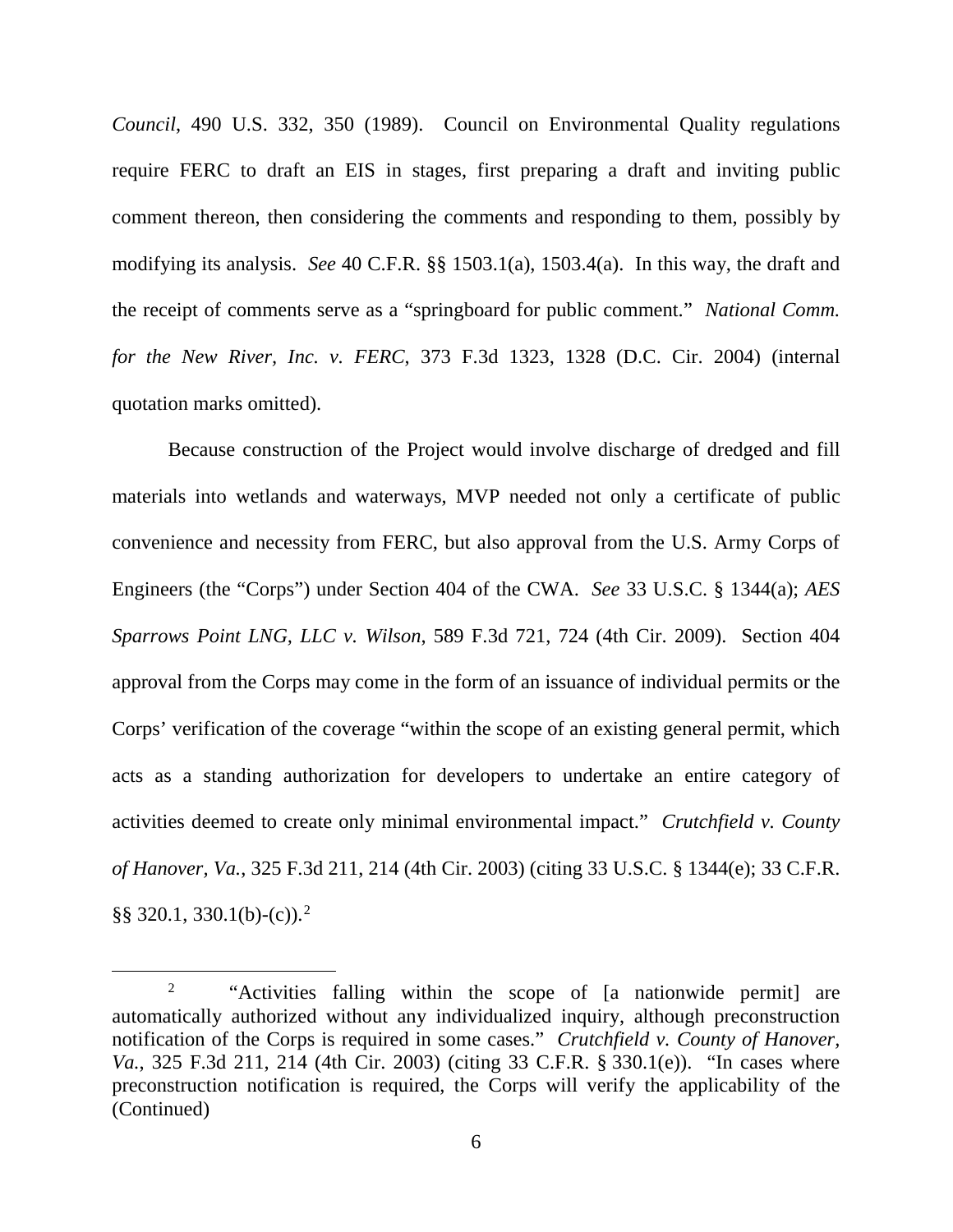The NGA largely preempts environmental regulation of interstate natural gas pipelines by states. *See AES Sparrows Point LNG, LLC v. Smith*, 527 F.3d 120, 125-26 (4th Cir. 2008). However, it does "allow[] states to participate in environmental regulation of [pipelines] under three federal statutes: the Clean Air Act, the Coastal Zone Management Act, and the Clean Water Act." *Delaware Riverkeeper Network v. Secretary Pa. Dep't of Envtl. Prot.*, 833 F.3d 360, 368 (3d Cir. 2016) (citing 15 U.S.C. §  $717b(d)$ ).

The state action challenged in the petition before us was taken pursuant to Section 401 of the Clean Water Act. The relevant language provides that "[a]ny applicant for a Federal license or permit to conduct any activity . . . which may result in any discharge into the navigable waters" must seek "a certification from the State in which the discharge originates . . . that any such discharge will comply with the applicable provisions" of the CWA. 33 U.S.C. § 1341(a)(1). It provides that "[n]o license or permit shall be granted if certification has been *denied* by the State," but, if a state "*fails or refuses to act* on a request for certification, within a reasonable period of time (which shall not exceed one year) after receipt of such request, the certification requirements of this subsection shall be waived." *Id.* (emphasis added). Under the CWA's implementing regulations, the State also has the option of granting the certification based on certain conditions. *See* 33 U.S.C. § 1341(d); 40 C.F.R. § 121.2(a)(4); *PUD No. 1 of Jefferson* 

 $\overline{a}$ 

<sup>[</sup>nationwide permit] to the proposed activity." *Id.* at 214-15 (citing 33 C.F.R.  $§$  330.1(e)(2)).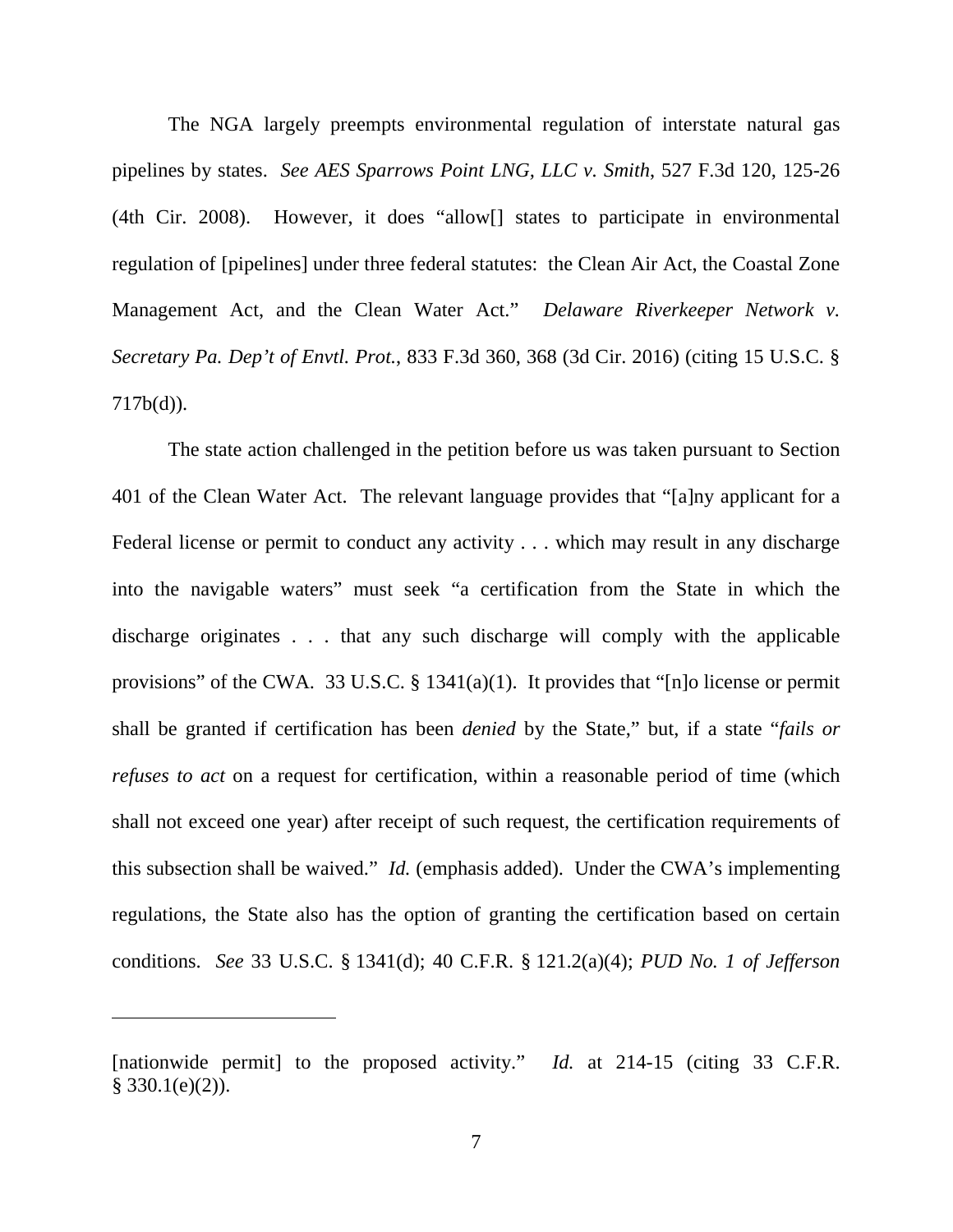*Cty. v. Washington Dep't of Ecology*, 511 U.S. 700, 712 (1994). Accordingly, a state receiving a Section 401 application has four options in total: it may grant a certificate without imposing any additional conditions; grant it with additional conditions; deny it; or waive its right to participate in the process. *See Delaware Riverkeeper Network*, 833 F.3d at 376 (noting states' options to deny certificate or to waive right to participate); *see also S.D. Warren Co. v. Maine Bd. of Envtl. Prot.*, 547 U.S. 370, 380 (2006) ("Section 401 . . . was meant to continue the authority of the State to act to deny a permit and thereby prevent a Federal license or permit from issuing to a discharge source within such State." (alterations and internal quotation marks omitted)). If the state grants the certificate – whether with or without conditions – the certification must contain "[a] statement that there is *a reasonable assurance that the activity will be conducted in a manner which will not violate applicable water quality standards*." 40 C.F.R. § 121.2(a)(3) (emphasis added); *see PUD No. 1 of Jefferson Cty.*, 511 U.S. at 712.

As for appellate review of such a state certificate, § 717r of the NGA provides:

The United States Court of Appeals for the circuit in which a facility subject to . . . [15 U.S.C. § 717f] is proposed to be constructed, expanded, or operated shall have original and exclusive jurisdiction over any civil action for the review of an order or action of a . . . State administrative agency acting pursuant to Federal law to issue, condition, or deny any permit, license, concurrence, or approval . . . required under Federal law.

15 U.S.C. § 717r(d)(1). It is undisputed here that the Project is subject to 15 U.S.C. § 717f.

C. Virginia Agencies and Virginia Law Regarding Issuance of Section 401 **Certificates**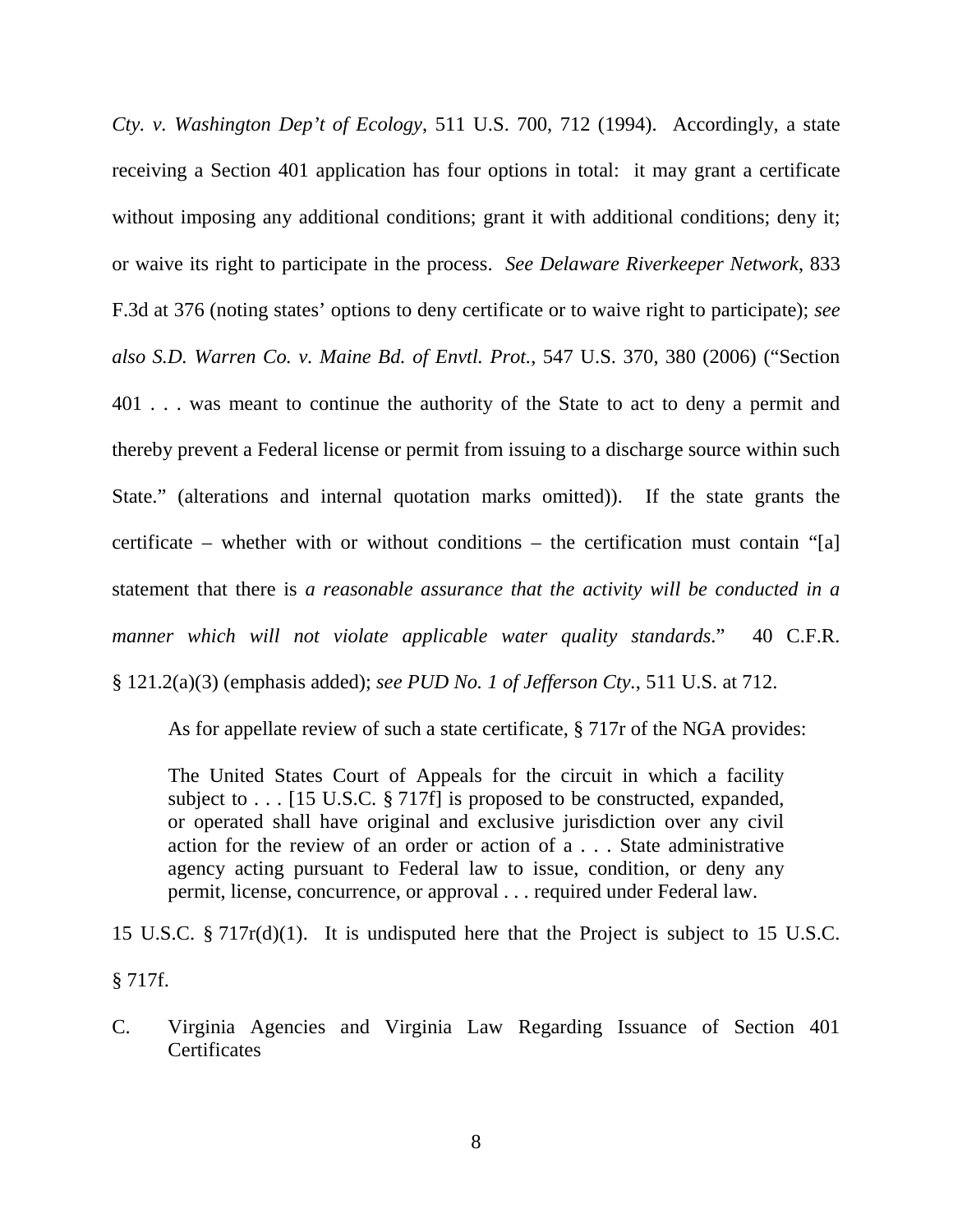Under Virginia law, the State Water Control Board (the "Board") possesses broad authority concerning permitting and regulatory matters that affect water quality in Virginia, including authority over Section 401 certifications. *See* Va. Code § 62.1-44.15. During the events in question, Virginia law provided that, "[i]ssuance of a Virginia Water Protection Permit shall constitute the certification required under § 401 of the Clean Water Act." Va. Code § 62.1-44.15:20(D).<sup>[3](#page-8-0)</sup> Pursuant to the Virginia Water Protection Program (the "VWP Program"), the Board, after consulting with appropriate agencies and accepting and considering public comment, may issue a VWP permit "if it has determined that the proposed activity is consistent with the provisions of the Clean Water Act and the State Water Control Law and will protect instream beneficial uses." Va. Code § 62.1-44.15:20(B). And the Board may certify a nationwide Corps permit as

Natural Gas—Pipes and Pipelines—Construction, 2018 Virginia Laws Ch. 636 (S.B. 950).

<span id="page-8-0"></span> $\frac{1}{3}$ <sup>3</sup> On March 30, 2018, the Virginia legislature amended the statute, adding the emphasized language:

Issuance of a Virginia Water Protection Permit shall constitute the certification required under § 401 of the Clean Water Act*, except for any applicant to the Federal Energy Regulatory Commission for a certificate of public convenience and necessity pursuant to § 7c of the federal Natural Gas Act (15 U.S.C. § 717f(c)) to construct any natural gas transmission pipeline greater than 36 inches inside diameter, in which case issuance of a Virginia Water Protection Permit pursuant to this article and a certification issued pursuant to Article 2.6 (§ 62.1–44.15:80 et seq.) shall together constitute the certification required under § 401 of the federal Clean Water Act*.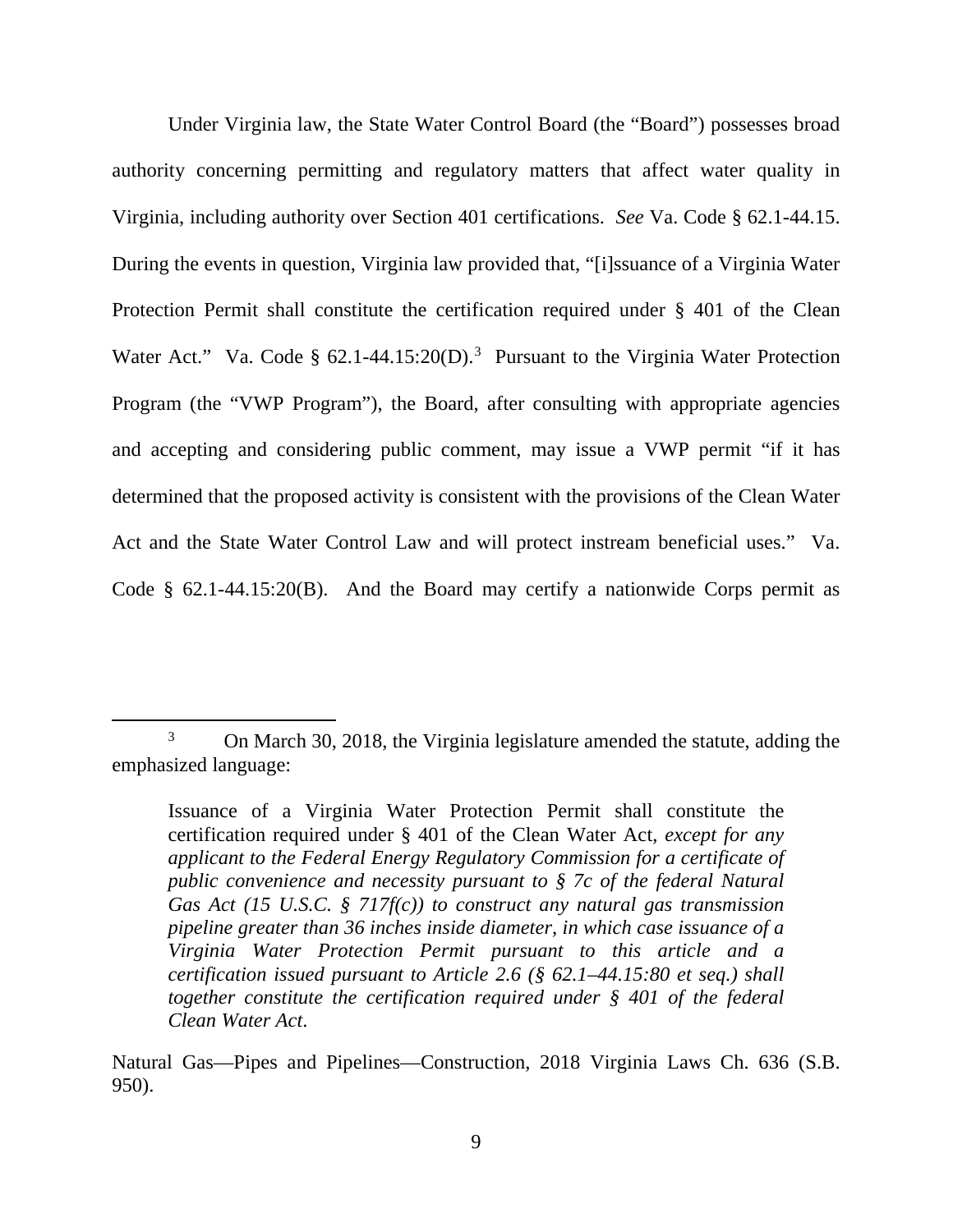meeting these requirements so long as the permit meets specified criteria. [4](#page-9-0) *See* 9 Va. Admin. Code 25-210-130(H).

The Virginia Department of Environmental Quality ("DEQ") serves as the Board's staff, and the Board may assign DEQ tasks and delegate DEQ the authority to make decisions. *See* Va. Code § 62.1-44.14. We will refer to the Board and DEQ together as "the State Agencies."

D. 2017 Guidance Document

Until recently, it was only through the above-described process that DEQ issued its water-quality certificates for linear utility projects, including pipeline projects. However, in May 2017, as a result of comments from interested parties concerning the

1. Require that wetland or stream impacts be avoided and minimized to the maximum extent practicable;

2. Prohibit impacts that cause or contribute to a significant impairment of state waters or fish and wildlife resources;

3. Require compensatory mitigation sufficient to achieve no net loss of existing wetland acreage and functions or stream functions and water quality benefits; and

4. Require that compensatory mitigation for unavoidable wetland impacts be provided in accordance with 9 [Va. Admin. Code] § 25-210- 116.

5. Require that compensatory mitigation for unavoidable stream impacts be provided in accordance with 9 [Va. Admin. Code] § 25-210- 116, including but not limited to an analysis of stream impacts utilizing a stream impact assessment methodology approved by the board.

9 Va. Admin. Code § 25-210-130(H).

<span id="page-9-0"></span><sup>&</sup>lt;sup>4</sup> Those criteria are met when the nationwide certificate and certification conditions: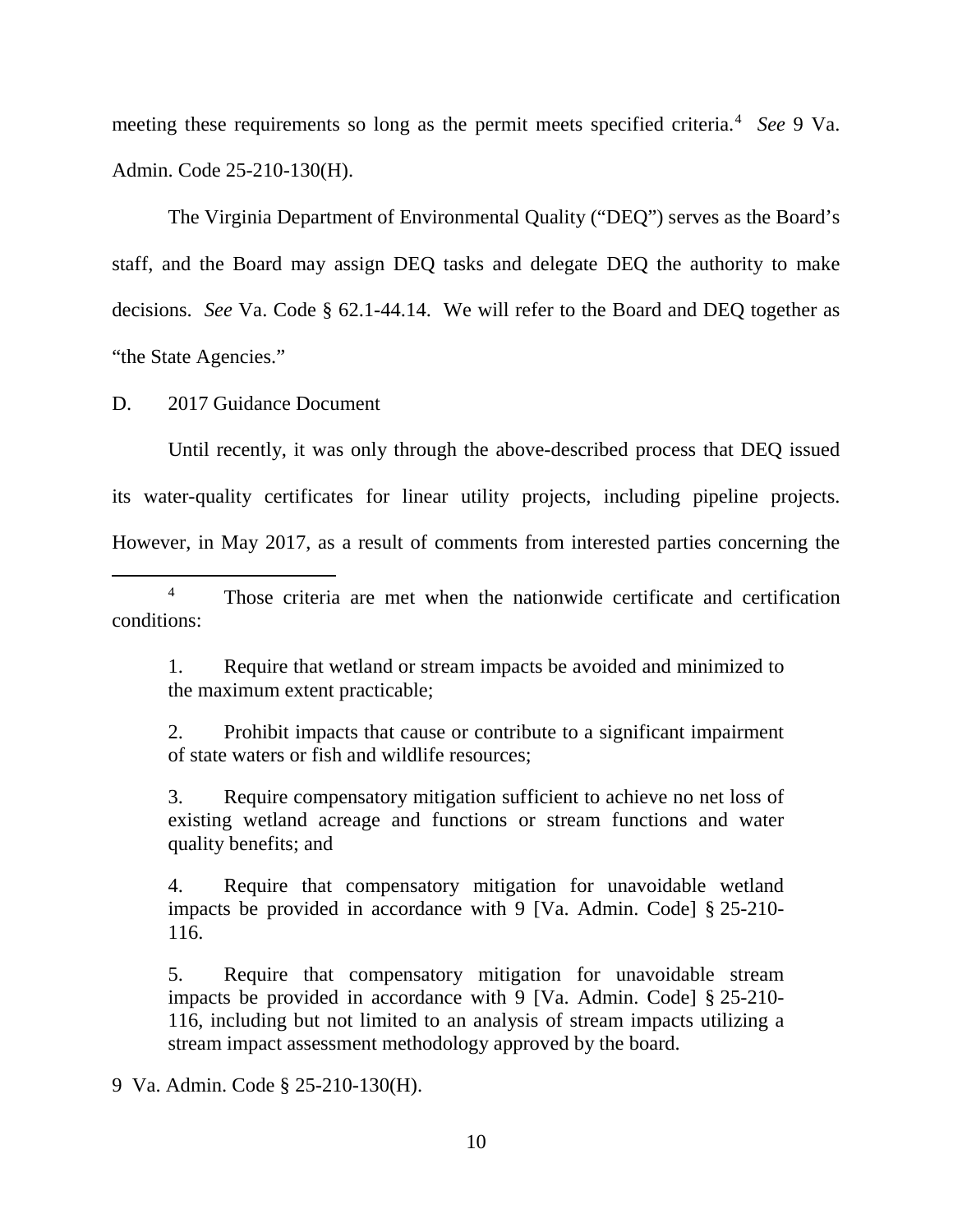Project, DEQ came to the conclusion that there was an analytical gap in the Rule 401 certification process. Namely, while VWP Permit coverage addresses the impacts caused to wetlands and streams by activities conducted in wetlands and streams, *see Ohio Valley Envtl. Coal. v. Aracoma Coal Co.*, 556 F.3d 177, 194 (4th Cir. 2009), it does not account for activities occurring in upland areas that could also result in discharges into state waters or otherwise affect Virginia's water quality. *See* J.A. 100 ("The permits issued by the VWP program and the permits issued by the Corps only address the impacts caused to wetlands and streams by excavating in a wetland, draining or significantly altering wetland acreage or function, filling or dumping in a stream or wetland, or permanently flooding or impounding a wetland area or stream. However, the conditions and requirements of these permits do not cover activities in upland areas, outside of wetlands and streams, which may result in a discharge to state waters or otherwise cause or contribute to an exceedance of Virginia's Water Quality Standards.").

In recognition of this gap, DEQ recently issued its "2017 Guidance Document," establishing a process by which, as part of the 401 certification process, DEQ can review these potential effects from upland activities involved in a natural gas infrastructure project. *See* Va. Dep't of Envtl. Quality, Guidance Memo No. GM17-2003, Interstate Natural Gas Infrastructure Projects – Procedures for Evaluating and Developing Additional Conditions for Section 401 Water Quality Certification Pursuant to 33 USC § 1341 (May 19, 2017). It provides that DEQ may decide to seek additional information from pipeline applicants concerning upland activity that "may have the potential to affect water quality." *Id.* at 3. And it states that DEQ may recommend to the Board the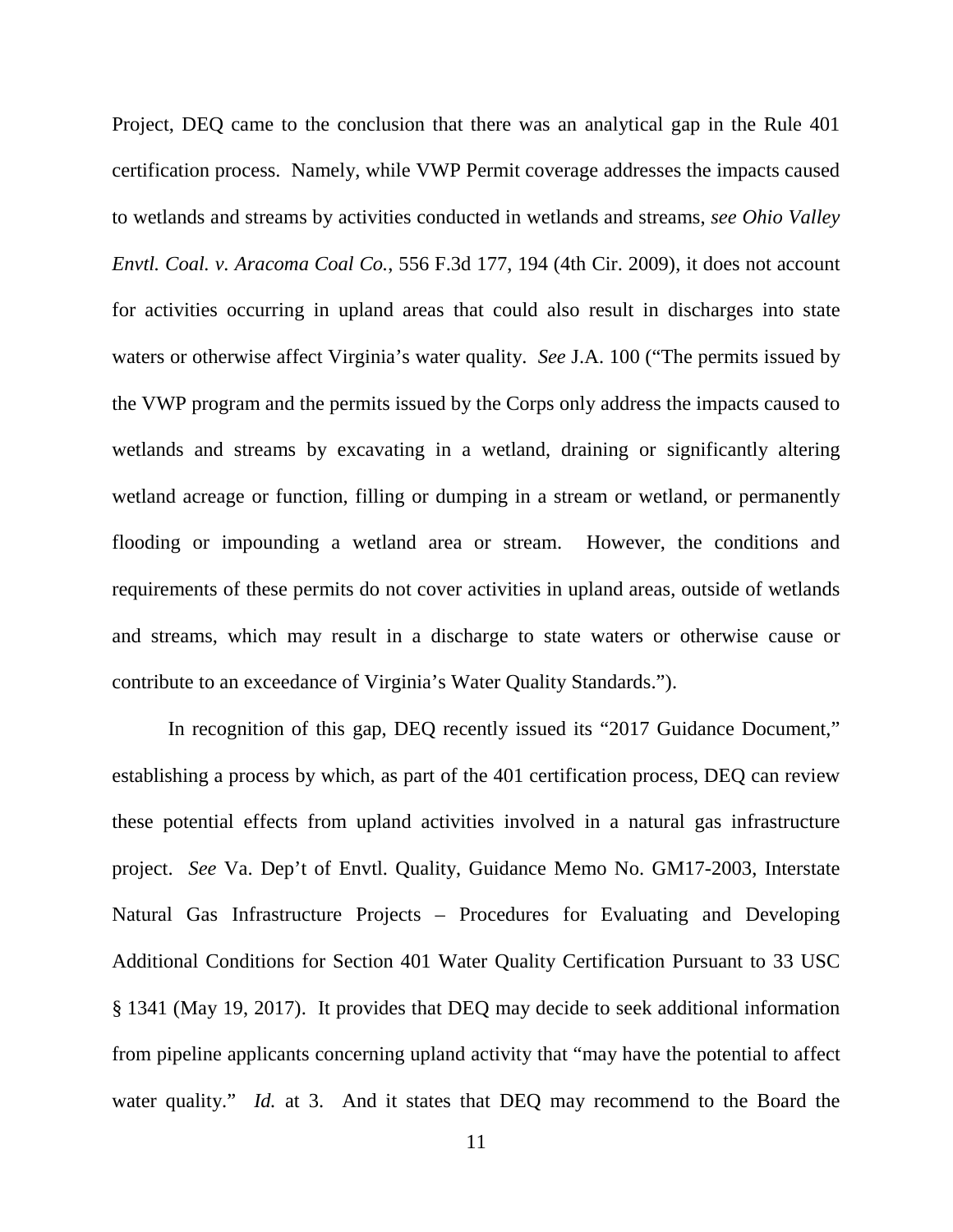imposition of conditions on upland activities that are in addition to the conditions already imposed by or through the VWP Permit Program, the Corps, or FERC. *See id.*

E. Virginia's Water Quality Standards and Water-Protection Laws

"Under the CWA, states have the primary role in promulgating water quality standards." *Piney Run Preservation Ass'n v. County Comm'rs of Carroll Cty.*, 268 F.3d 255, 265 n.9 (4th Cir. 2001). To do so, a state begins by identifying the uses for which the water will be protected; then, the state determines the level of water quality needed to protect the water for those uses. *See NRDC v. EPA*, 16 F.3d 1395, 1400 (4th Cir. 1993). Two aspects of Virginia's water-quality policy are relevant here: its general narrative water-quality criterion and its antidegradation policy.

Virginia's water-quality criterion requires that "State waters . . . shall be free from substances attributable to . . . waste in concentrations, amounts, or combinations which contravene established standards or interfere directly or indirectly with designated uses of such water or which are inimical or harmful to human, animal, plant, or aquatic life." 9 Va. Admin. Code § 25-260-20(A). The criteria specify that any substance "that produce[s] . . . turbidity" is a substance to be controlled. *Id.* "Turbidity" refers to a measure of suspended solids in a water body, such as sediment.

By its terms, Virginia's antidegradation policy "shall be applied whenever any activity is proposed that has the potential to affect existing surface water quality."<sup>[5](#page-11-0)</sup> 9 Va.

 <sup>5</sup> As the Supreme Court explained in *PUD No. 1 of Jefferson County*:

<span id="page-11-0"></span><sup>(</sup>Continued)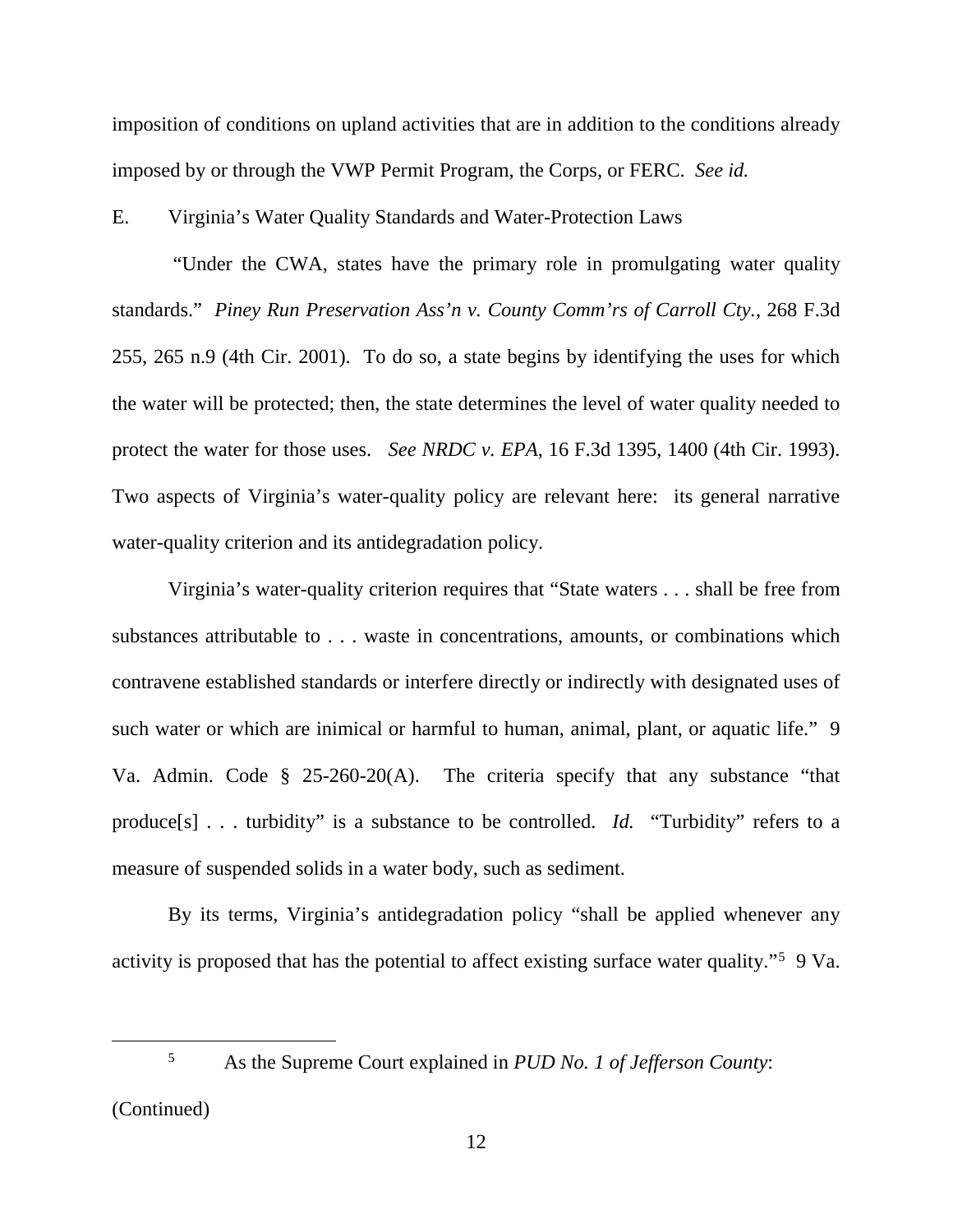Admin. Code § 25-260-30(A). The policy divides the state's waters into three tiers and provides different levels of protection for each tier. *See* 9 Va. Admin. Code § 25-260- 30(A). Tier 3 encompasses waters designated as "exceptional"; these waters "shall be maintained and protected to prevent permanent or long-term degradation or impairment." 9 Va. Admin. Code § 25-260-30(A)(3)(b)(1). The policy specifically provides that "[n]o new, additional, or increased discharge of sewage, industrial wastes or other pollution into [Tier 3 waters] shall be allowed." 9 Va. Admin. Code  $\S$  25-260-30(A)(3)(b)(2). However, "[a]ctivities causing temporary sources of pollution may be allowed in [Tier 3 waters] even if degradation may be expected to temporarily occur provided that after a minimal period of time the waters are returned or restored to conditions equal to or better than those existing just prior to the temporary source of pollution." 9 Va. Admin. Code §  $25 - 260 - 30(A)(3)(b)(3)$ .

Tier 2 encompasses waters that "exceed water quality standards." 9 Va. Admin. Code § 25-260-30(A)(2). The quality of such waters "shall be maintained and protected

 $\overline{a}$ 

When the Clean Water Act was enacted in 1972, the water quality standards of all 50 States had antidegradation provisions. These provisions were required by federal law. By providing in 1972 that existing state water quality standards would remain in force until revised, the Clean Water Act ensured that the States would continue their antidegradation programs. EPA has consistently required that revised state standards incorporate an antidegradation policy. And, in 1987, Congress explicitly recognized the existence of an "antidegradation policy established under [§ 303]." §  $1313(d)(4)(B)$ .

*PUD No. 1 of Jefferson Cty. v. Washington Dep't of Ecology*, 511 U.S. 700, 718 (1994) (citations omitted).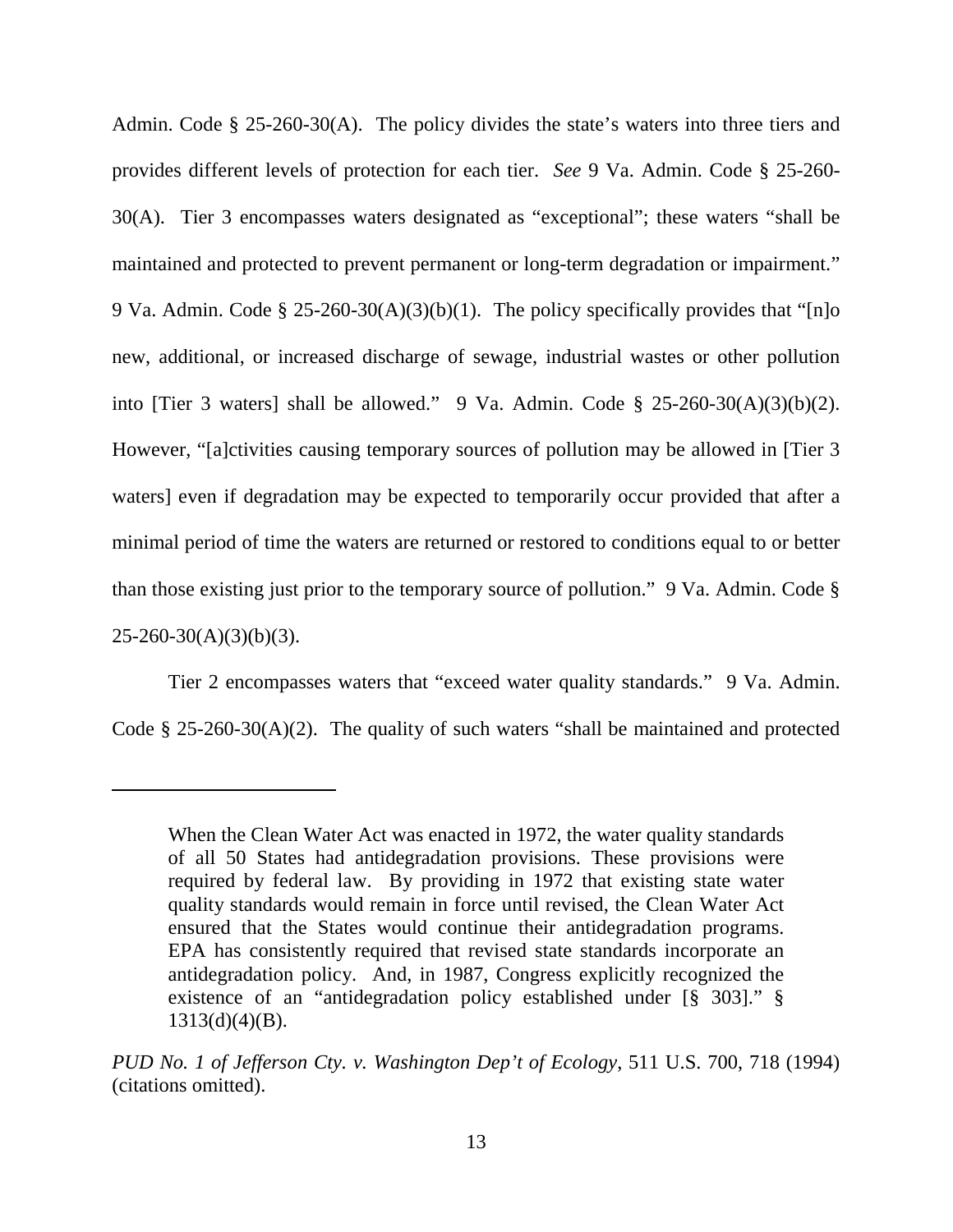unless the board finds . . . that allowing lower water quality is necessary to accommodate important economic or social development in the area in which the waters are located." 9 Va. Admin. Code § 25-260-30(A)(2).

Finally, Tier 1 encompasses all waters that do not qualify as Tier 3 or Tier 2. For those waters, "existing instream water uses and the level of water quality necessary to protect the existing uses shall be maintained and protected." 9 Va. Admin. Code § 25-  $260-30(A)(1)$ .

Virginia generally protects its water from impacts from upland constructionrelated activities through the National Pollutant Discharge Elimination System ("NPDES") permits issued by Virginia under CWA section 402. *See* 33 U.S.C. § 1342. In particular, it utilizes its Virginia Pollutant Discharge Elimination System ("VPDES") Program and, more specifically, its General VPDES Permit for Discharges of Stormwater from Construction Activities (the "Construction General Permit"). 9 Va. Admin. Code § 25-880-70 Part II. That permit, in turn, incorporates the requirements of two other state laws, the Virginia Stormwater Management ("VSM") Law, Va. Code § 62.1-44.15:24 *et seq.*, and the Virginia Erosion and Sediment Control ("VESC") Law, Va. Code § 62.1- 44.15:51, *et seq.*, which we will discuss in more detail ahead.

Virginia's regulatory scheme is a little different when the construction project in question is a natural gas pipeline. That is because the CWA exempts natural gas pipeline construction projects from regulation. *See* 33 U.S.C. § 1342(*l*)(2). Still, Virginia is able to impose the same substantive requirements on natural gas pipeline projects through its Annual Standards and Specifications ("AS&S") Program. *See* Va. Code § 62.1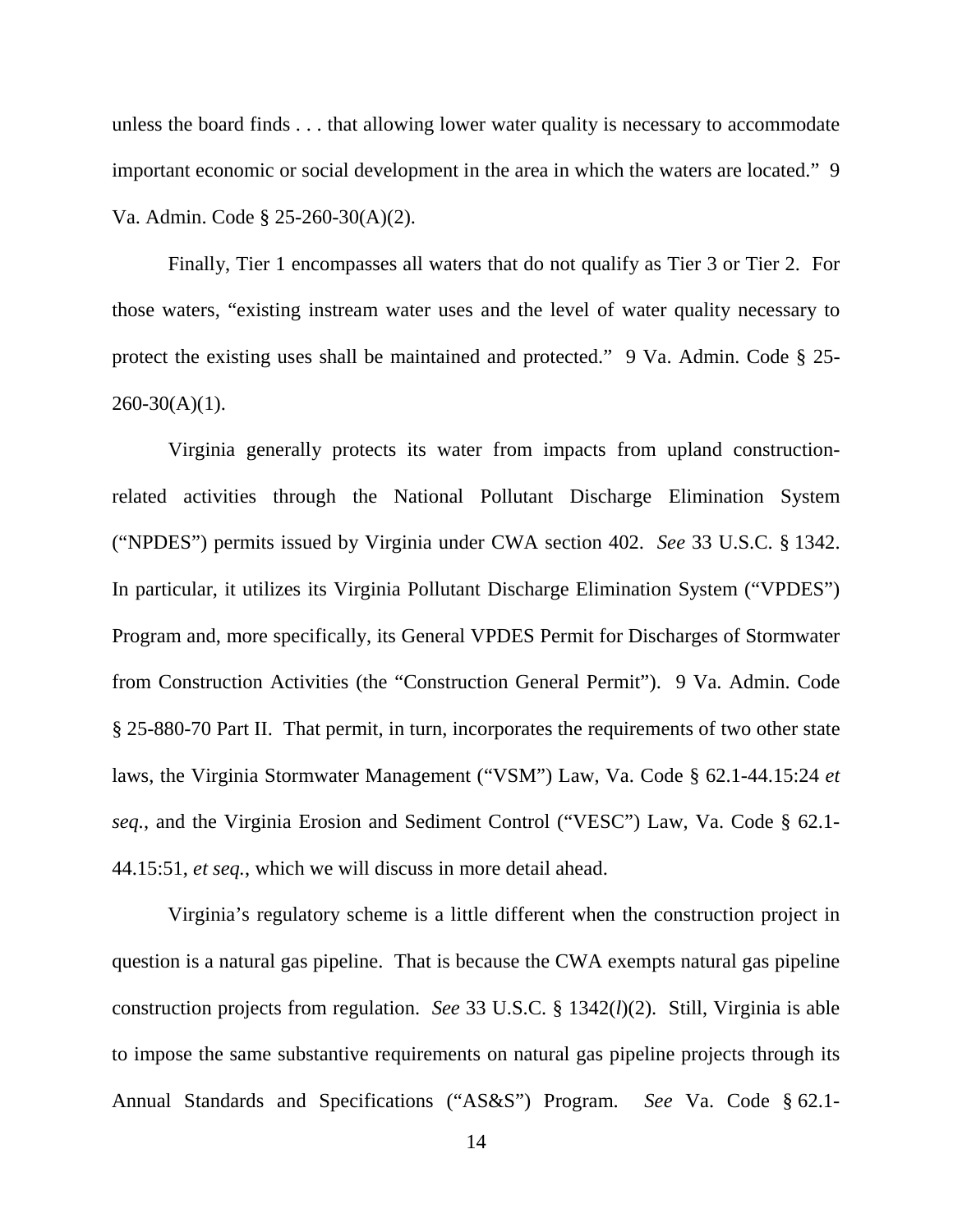44.15:55(D). That program requires the project developer to submit annual standards and specifications for DEQ's review and approval, thereby ensuring that projects will meet the same requirements that would apply were they covered by the Virginia Construction General Permit. *See* 9 Va. Admin. Code § 25-870-170(A). However, once DEQ has approved a developer's annual standards and specifications as satisfying the requirements of the VSM and VESC, the entity generally need not submit site-specific VSM and VESC plans to DEQ for approval. *See* Va. Code § 62.1-44.15:55(D). In this way, projects become more self-regulating.

II.

MVP filed its application for a certificate of public convenience and necessity with FERC on October 23, 2015.

A. FERC

As the NGA required, *see* 15 U.S.C. § 717n(b), FERC acted as the lead agency in preparing an EIS for the Project. FERC first issued a draft EIS in September 2016. Then during the 90-day period that followed, FERC conducted seven public meetings and received 1,237 written comments (many of which were from DEQ). Some of DEQ's suggestions included adjusting the Project route, requiring a revised Karst Mitigation Plan, creating an Acid Soil Mitigation Plan, revising the Blasting Plan, and adopting various measures to reduce erosion and the introduction of sediment into the water. FERC's final EIS, issued in June 2017, incorporated many of the suggestions DEQ had offered.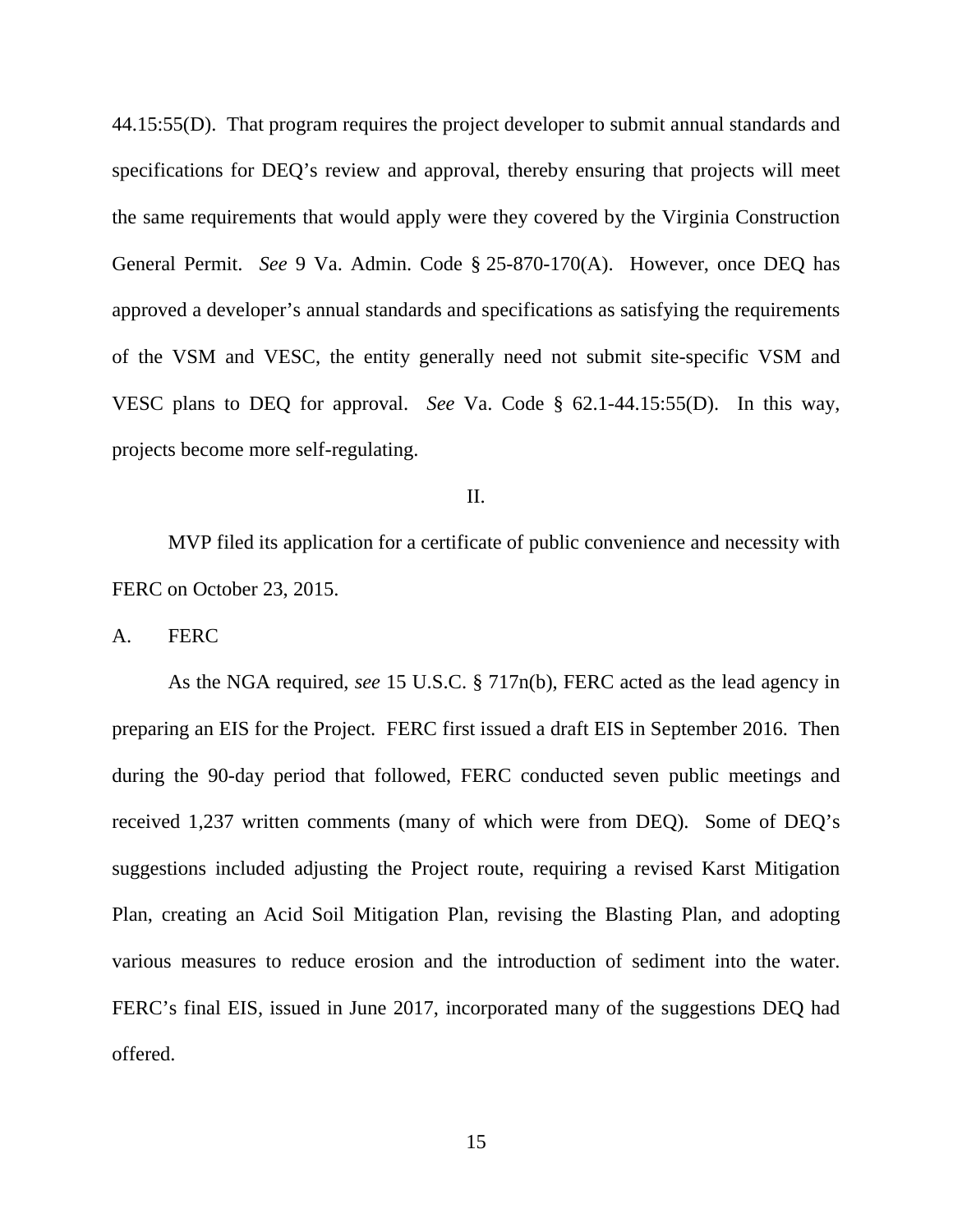The EIS recognized that many aspects of the Project created the potential to negatively impact affected waters. With regard to upland construction activities, the EIS observed:

The clearing and grading of stream banks could expose soil to erosional forces and would reduce riparian vegetation along the cleared section of the waterbody. The use of heavy equipment for construction could cause compaction of near-surface soils, an effect that could result in increased runoff into surface waters in the immediate vicinity of the proposed construction right-of-way. Increased surface runoff could transport sediment into surface waters, resulting in increased turbidity levels and increased sedimentation rates in the receiving waterbody. Disturbances to stream channels and stream banks could also increase the likelihood of scour after construction.

J.A. 771. The EIS stated that "[i]n order to limit impacts on riparian zones, the

Applicants would follow measures outlined in its Procedures."[6](#page-15-0) J.A. 771.

The EIS also recognized that flooding during construction was a potential concern.

The EIS stated:

To minimize or prevent impacts resulting from flash flooding during construction, the Applicants would remove any equipment or loose material from the affected area prior to any anticipated significant rain event. Additionally, the Applicants would implement erosion and sedimentation

# <span id="page-15-0"></span>6 The EIS explained:

These measures allow a riparian strip at least 25 feet wide to permanently revegetate with native plant species across the entire construction right-ofway. A corridor centered on the pipeline and up to 10 feet wide may be cleared at a frequency necessary to maintain the 10-foot corridor in an herbaceous state; and trees that are located within 15 feet of the pipeline may be cut and removed from the permanent right-of-way. In addition, the riparian areas that are between HDD entry and exit point are not cleared during construction or mowed during operations.

J.A. 771.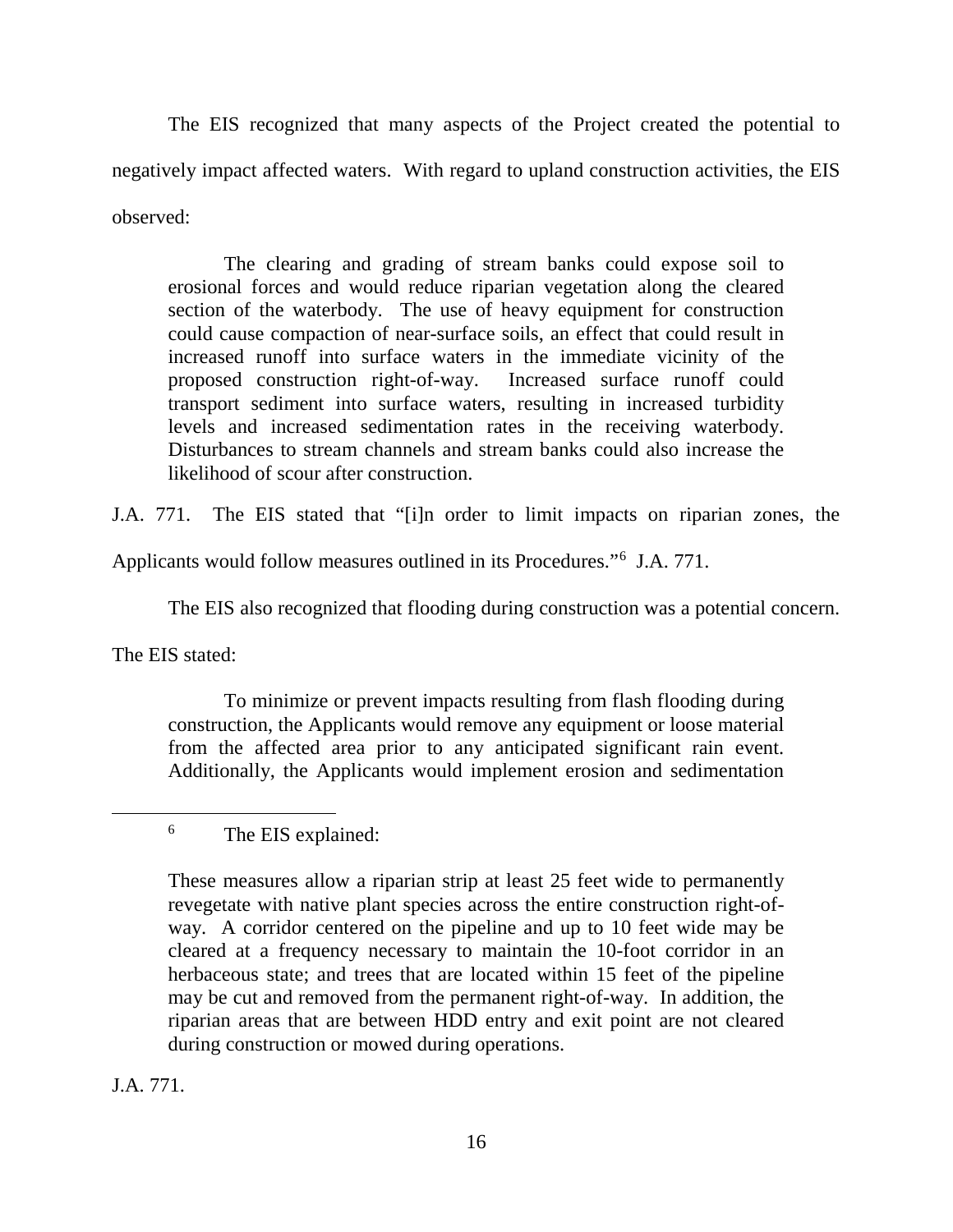control measures, such as installing trench breakers and water bars to inhibit water flow along the trench and right-of-way. Upon completion of construction, the Applicants would restore the ground surface as closely as practicable to original contours and re-establish vegetation to facilitate restoration of pre-construction overland flow.

J.A. 772. In the end, however, regarding construction of the Project that implementation

of the various recommendations FERC had made and the plans MVP had agreed to

follow, the EIS concluded:

No long-term or significant impacts on surface waters are anticipated as a result of the projects, because Mountain Valley and Equitrans would not permanently affect the designated water uses, they would bury the pipeline beneath the bed of all waterbodies, implement erosion and sedimentation controls, adhere to crossing guidelines in their Procedures, and restore the streambanks and streambed contours as close as practical to pre-construction conditions. Temporary impacts would be avoided or minimized through the implementation of our recommendations . . . and various plans.

## J.A. 775.

In October 2017, FERC issued a certificate of public convenience and necessity for the construction of the Project. The certificate includes 37 "Environmental Conditions," many of which reflect  $DEQ$ 's input.<sup>[7](#page-16-0)</sup> FERC noted that MVP "committed to use specialized construction techniques on steep slopes, including cut-and-fill and twotone grading, to minimize adverse effects." J.A. 558. FERC also noted that MVP had developed a *Landslide Mitigation Plan* and FERC required that MVP revise the plan "to outline construction measures to be used when crossing steep slopes at angles

<span id="page-16-0"></span><sup>&</sup>lt;sup>7</sup> FERC's issuance of the certificate is the subject of a petition for review pending in the Court of Appeals for the D.C. Circuit. FERC's issuance of the certificate is not a subject of the petition before us.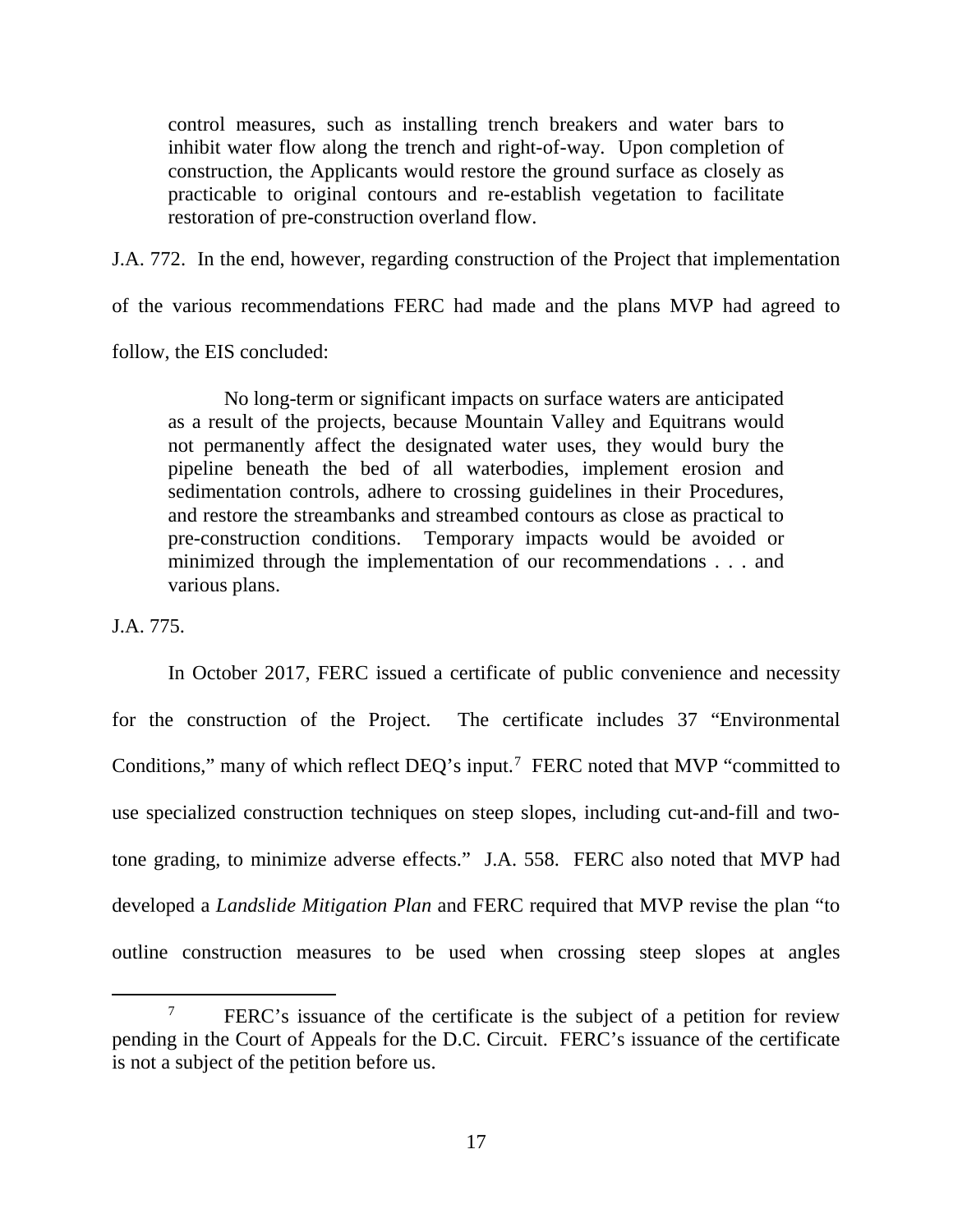perpendicular to contours and to include a more robust monitoring program." J.A. 558. As for the concern that "slope failures will cause instream sedimentation," FERC also noted that MVP had "agreed to follow the measures outlined in [FERC's] *Upland Erosion Control, Revegetation, and Maintenance Plan* . . . and its *Wetland and Waterbody Construction and Mitigation Procedures*, which include erosion controls to prevent sedimentation into waterbodies." J.A. 558. FERC acknowledged that "these plans cannot fully prevent sedimentation, but would provide adequate protections by reducing sedimentation into streams and reducing the potential for slope failures." J.A. 558.

Also, "[t]o minimize potential impacts on karst related groundwater through construction associated sedimentation and runoff, [MVP] will implement the erosion control measures outlined in [FERC's] Plan and its *Karst-specific Erosion and Sediment Control Plan*." J.A. 566. Additionally, "to minimize the potential for hazardous materials leaking from construction equipment to contaminate groundwater, [MVP] will implement the measures outlined in its *Stormwater Pollution Prevention Plan* (SWPP Plan); *Spill, Prevention, Control, and Countermeasures Plan* (SPCC Plan); and *Unanticipated Discovery of Contamination Plan for Construction Activities in West Virginia and Virginia*." J.A. 566.

FERC's certificate noted that, with regard to streams crossed by the Project, FERC was taking into consideration not only the sedimentation that would be produced from the crossing itself, but also the sedimentation that would result from runoff from construction workplaces. FERC noted that the stream crossings would "result in temporary (less than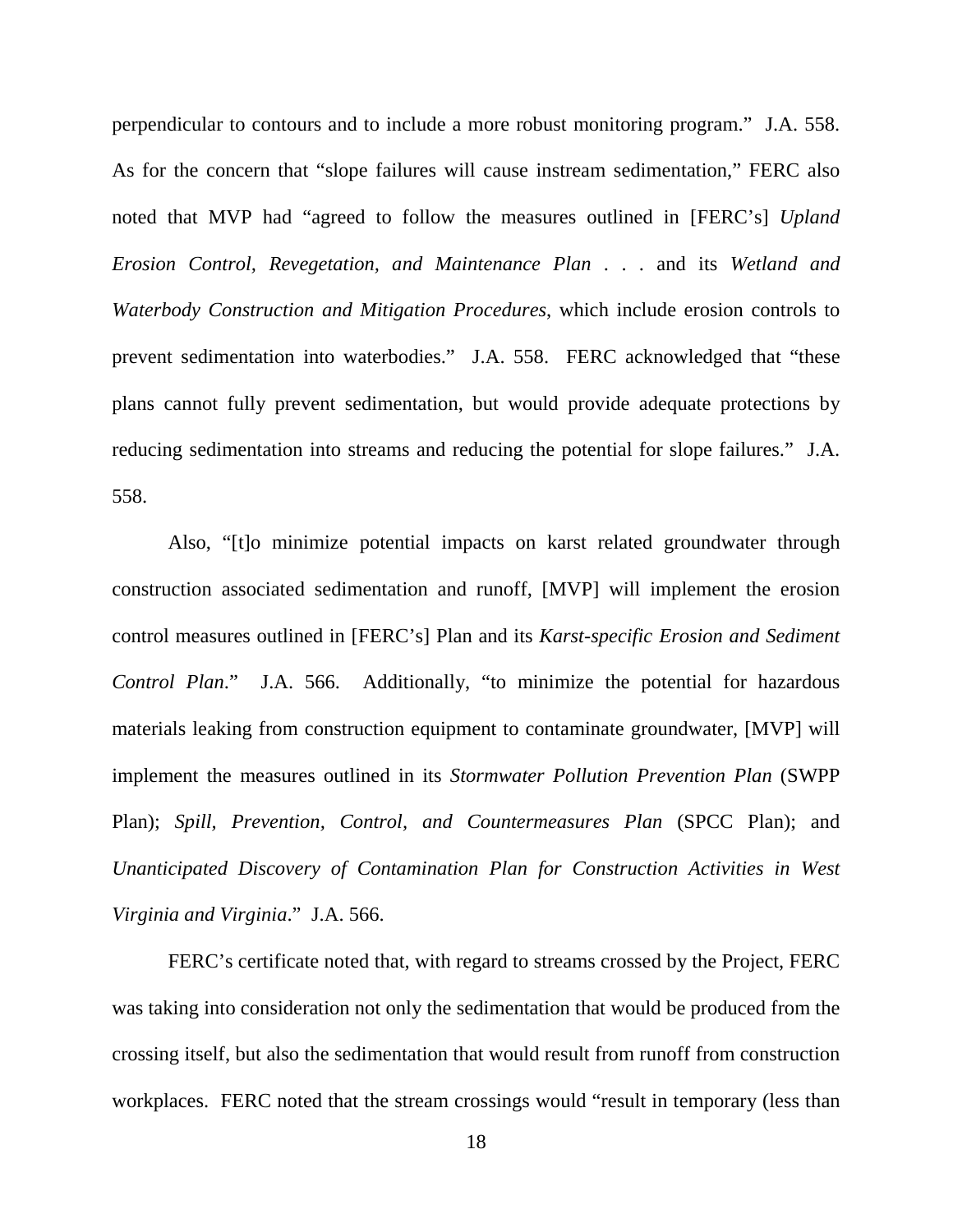4 days) and localized (for a distance of only a few hundred feet of the crossing) increases in turbidity downstream of construction, but the magnitude of this increase is minimal compared to increased turbidity associated with natural runoff events." J.A. 569. FERC added that "[o]nce construction is complete, [MVP] will stabilize and restore streambeds and banks consistent with the *Wetland and Waterbody Construction and Mitigation Procedures*." J.A. 569.

In addition to all the measures FERC specifically required, FERC noted that the Corps and various state agencies "have the opportunity to impose conditions to protect water quality pursuant to sections 401 and 404 of the Clean Water Act." J.A. 570. FERC emphasized that "[t]he applicants must obtain all necessary federal and state permits and authorizations, including the water quality certifications, prior to receiving [FERC] authorization to commence construction." J.A. 570. FERC specifically concluded:

Based on [FERC] staff's experience with pipeline construction, and [MVP's] commitment to cross waterbodies via dry-ditch methods, adherence to the measures in [FERC's] Plan and Procedures, [MVP's] proposal to conduct a stream monitoring plan, and use of [FERC's] thirdparty compliance program, we determine that impacts on waterbodies due to sedimentation will be effectively minimized.

J.A. 567.

FERC's certificate provided that MVP "must receive written authorization from the Director of OEP [Office of Energy Projects] before commencing construction of any project facilities." J.A. 628 (emphasis omitted). Finally, as is relevant here, the face of the certificate explained FERC's flexibility to deal with unforeseen contingencies with the potential to affect the environment: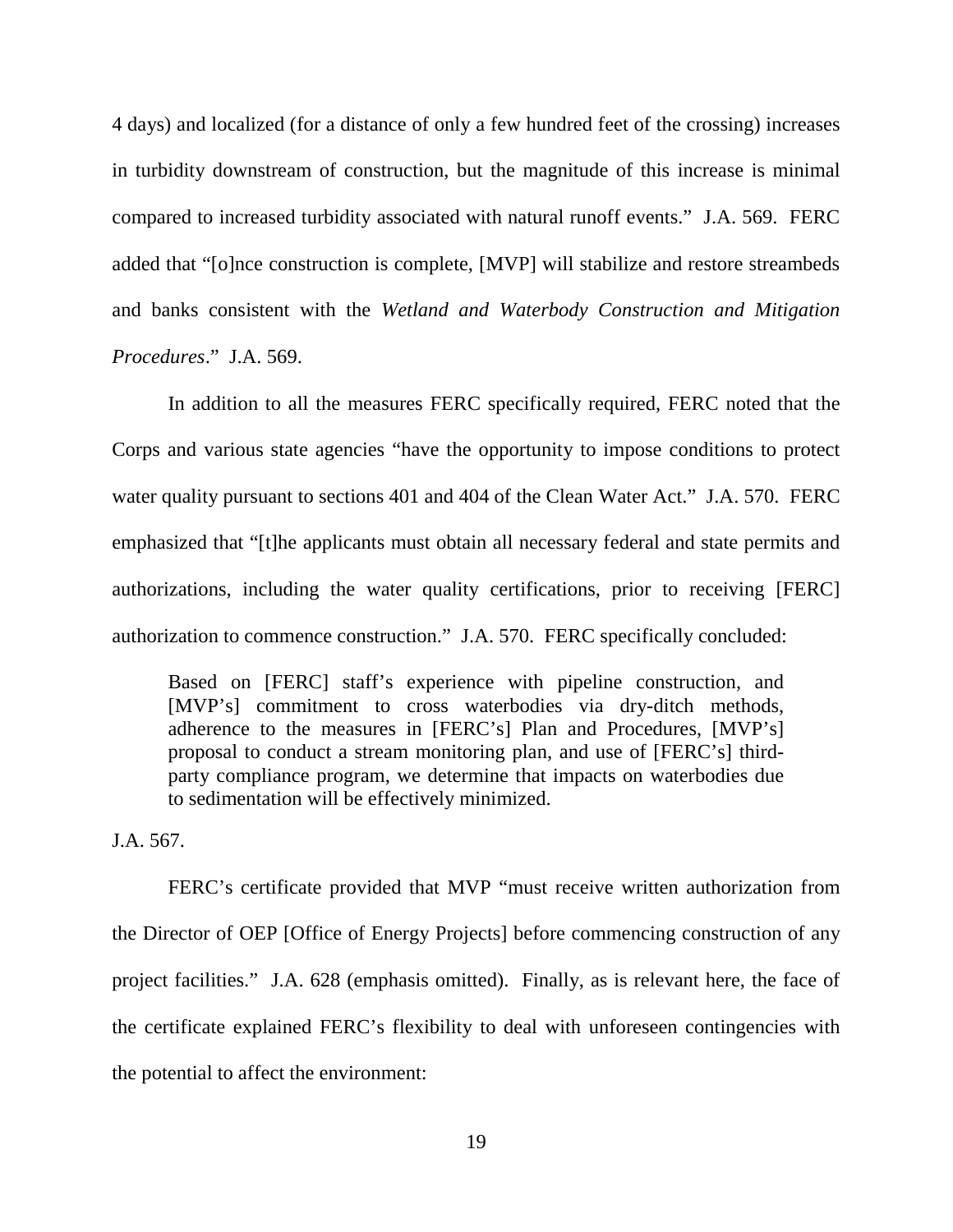The Director of OEP, or the Director's designee, has delegated authority to address any requests for approvals or authorizations necessary to carry out the conditions of the order, and take whatever steps are necessary to ensure the protection of all environmental resources during construction and operation of the project and activities associated with abandonment. The authority shall allow:

- a. the modification of conditions of the order;
- b. stop work authority; and

c. the imposition of any additional measures deemed necessary to ensure continued compliance with the intent of the conditions of the order as well as the avoidance or mitigation of unforeseen adverse environmental impacts resulting from project construction and operation and abandonment.

J.A. 624-25 (Appendix C to the Certificate).

B. Corps' Section 404 Review and Virginia's Related Section 401 Review

MVP requested its Section 404 permit from the Corps by filing a "Joint Permit Application" in February 2016. *See* 33 U.S.C. § 1344(a). The application served as a preconstruction notification under "Nationwide Permit 12" ("NWP 12"), which concerns "activities required for the construction, maintenance, repair, and removal of utilities lines and associated facilities in waters of the United States." J.A. 100. *See* 33 U.S.C. 1344(e)(1) (allowing the Secretary of the Army to issue permits on a "nationwide basis for any category of activities involving discharges of dredged or fill material if the Secretary determines that the activities in such category are similar in nature, will cause only minimal adverse environmental effects when performed separately, and will have only minimal cumulative adverse effect on the environment"). Applicants seeking coverage under that permit must provide information that the Corps can use "to determine that the adverse environmental effects of the activity will be no more than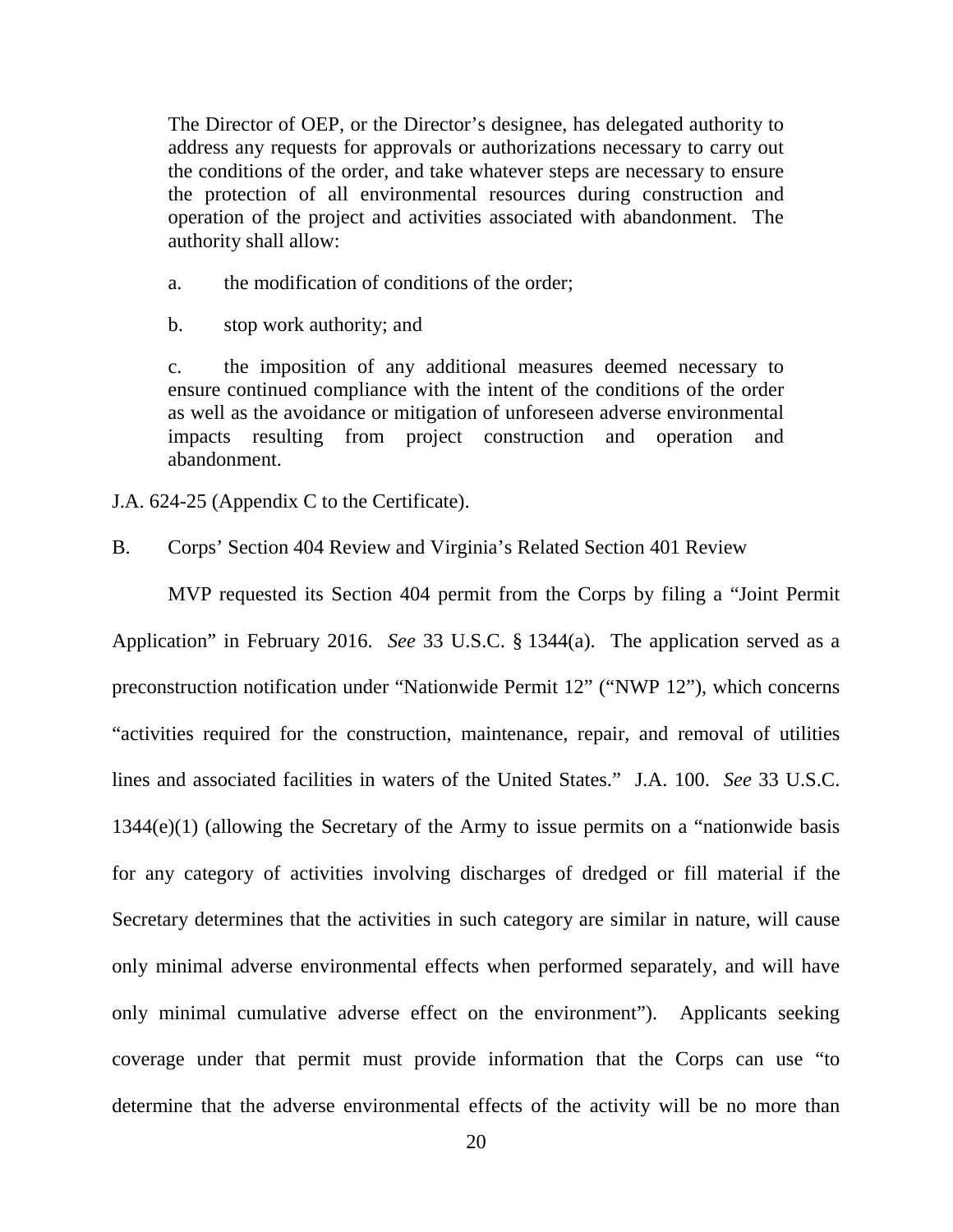minimal and to determine the need for compensatory mitigation or other mitigation measures." J.A. 430. A project can be covered by NWP 12 only if it satisfies numerous conditions that apply generally to each nationwide permit. One such condition requires that construction include appropriate soil erosion and sediment controls. In this way, NWP 12 "ties in the requirements and practices of the VESC program and regulations." J.A. 112. Additionally, although NWP 12 authorizes disturbance of streams temporarily during construction, the permit requires that streams be restored to pre-construction condition once construction is complete.

In 2017, the Corps revised the requirements for NWP 12, *see* Issuance and Reissuance of Nationwide Permits, 82 Fed. Reg. 1860-01, 1985-86 (Jan. 6, 2017), which prompted MVP to revise its earlier-filed application. In MVP's revised application, MVP discussed in detail the Project's potential impacts on wetland, stream, and river crossings and the steps MVP would take to address them. In March 2017, the Corps added several Regional conditions specific to Virginia for the NWP 12.

As per Virginia law, the State Agencies then considered whether NWP 12 and the certification conditions satisfied the criteria necessary for Section 401 certification. 9 Va. Admin. Code 25-210-130(H). Following its consideration of public comment, the Board issued its certification on April 7, 2017, concluding that the requisite criteria had been satisfied (the "April 401 Certificate"). The certification stated that "the Board finds that there is a reasonable assurance that the activities permitted under the Corps' NWP program . . . will be conducted in a manner which will not violate applicable water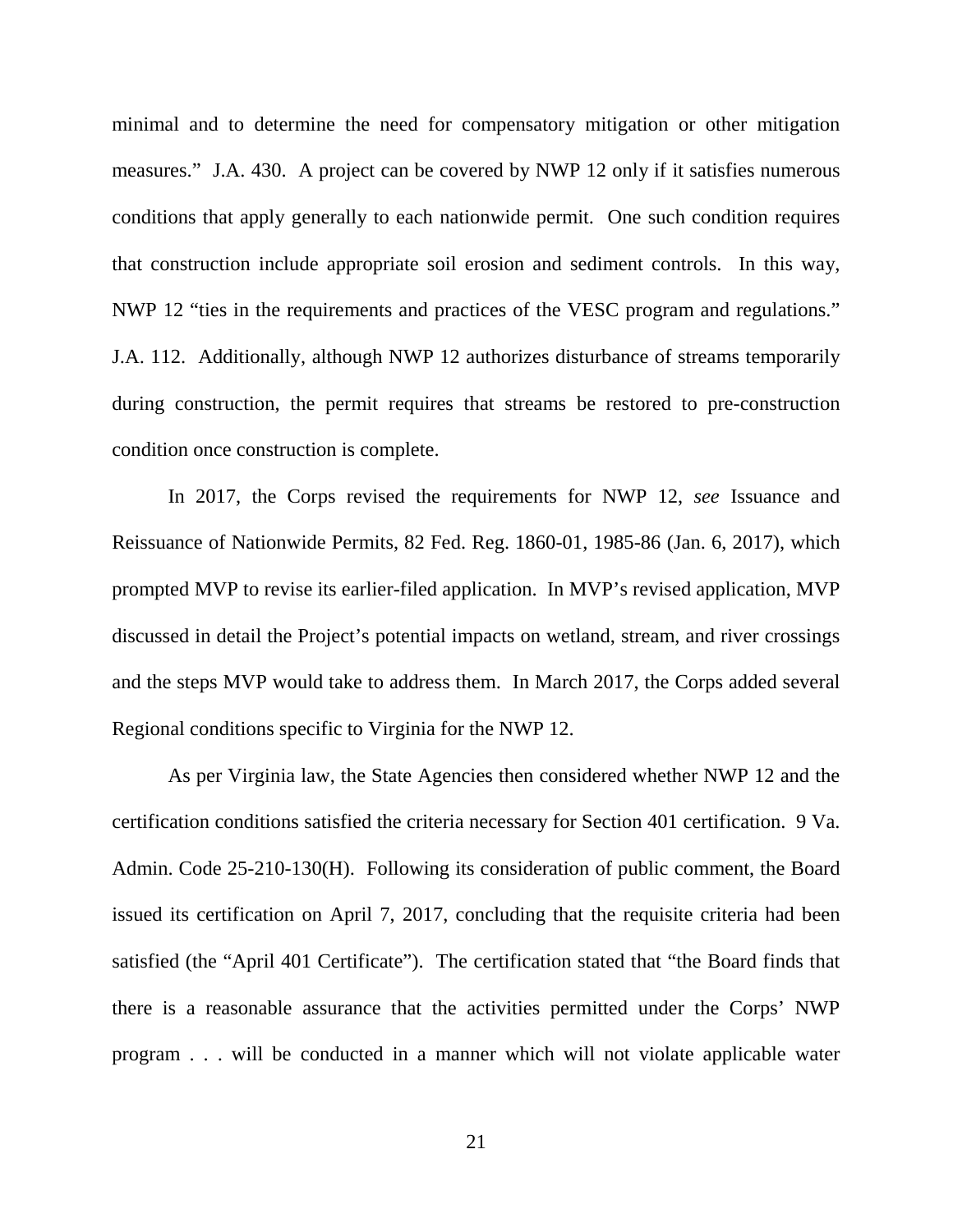quality standards, provided permittees comply with all applicable Section 401 conditions." J.A. 452.

C. Virginia's Approval of MVP's Annual Standards and Specifications

MVP first submitted its standards and specifications to DEQ in February 2016. Over the course of more than a year, DEQ engaged in several written and in-person exchanges with MVP representatives before finally approving the standards and specifications for the Project in June 2017 ("*MVP's Standards and Specifications*"). They identify the measures MVP will take to meet the substantive requirements of the VESC and VSM Laws. They also outline how MVP will meet FERC's requirements regarding its *Upland Erosion Control, Revegetation, and Maintenance Plan* and *Wetland and Waterbody Construction and Mitigation Procedures*.

The approved standards and specifications include, among other things, plans to protect against impacts from landslides and blasting, requirements for addressing acidic silt, and assessing karst hazards. They also require MVP to monitor land-disturbing activities, conduct regular inspections, and report the results to DEQ. The technical requirements in *MVP's Standards and Specifications* in fact exceed in several respects the requirements that the Virginia Construction General Permit imposes generally on large-scale construction projects.<sup>[8](#page-21-0)</sup>

<span id="page-21-0"></span><sup>&</sup>lt;sup>8</sup> For example, the standards and specifications require MVP to (1) install permanent waterbars and slope breakers in some locations 25 feet from waterbody boundaries, (2) install temporary berms and trench breakers to slow stormwater flowing along a right-of-way or trench, (3) reduce the width of the construction area for the 50 feet on each side of a waterbody where possible, (4) restrict the undertaking of equipment (Continued)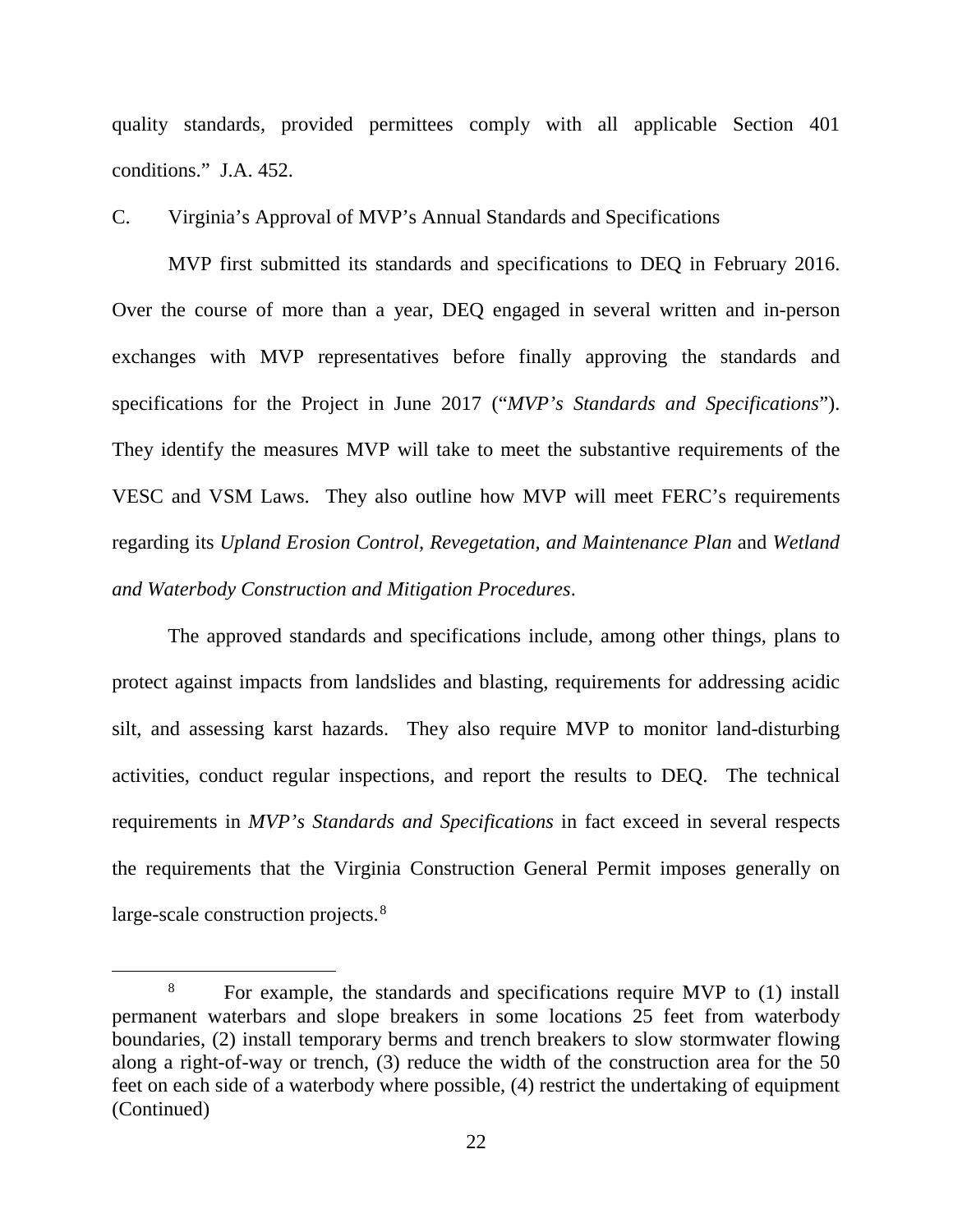In addition to these requirements, DEQ also informed MVP that it needed to submit site-specific plans to DEQ for its approval before commencing land-disturbing activities. These plans would "address every foot of land disturbance related to pipeline construction, including the path of the proposed pipeline right of way . . . , access roads, construction lay-down areas and construction activities that will occur in streams and wetlands." J.A. 108. Additionally, DEQ required MVP to post these plans on its website so that the public could comment on them.

D. Virginia's Section 401 "Supplemental Proceedings"

 $\overline{a}$ 

On May 19, 2017, the same day DEQ issued the 2017 Guidance Document, it also issued an information request to MVP pursuant to the new policy. The request stated that it was "for the purpose of evaluating whether additional 401 certification conditions are necessary to ensure protection of water quality." J.A. 7. Included in the many categories of information requested were "[a] complete listing of all type of project-related upland ground-disturbing activities that would occur within 50 feet of" surface waters; a list of sensitive waterbodies located within 50 feet of the land-disturbing activities; and information concerning various measures MVP would be taking to protect water quality, including a water-quality monitoring plan. J.A. 8. DEQ's request marked the beginning of a supplemental process that involved many detailed exchanges of information between

maintenance, storage, and refueling activities within 100 feet of any waterbody, and (5) disc and de-compact topsoil in disturbed areas during restoration of rights-of-way.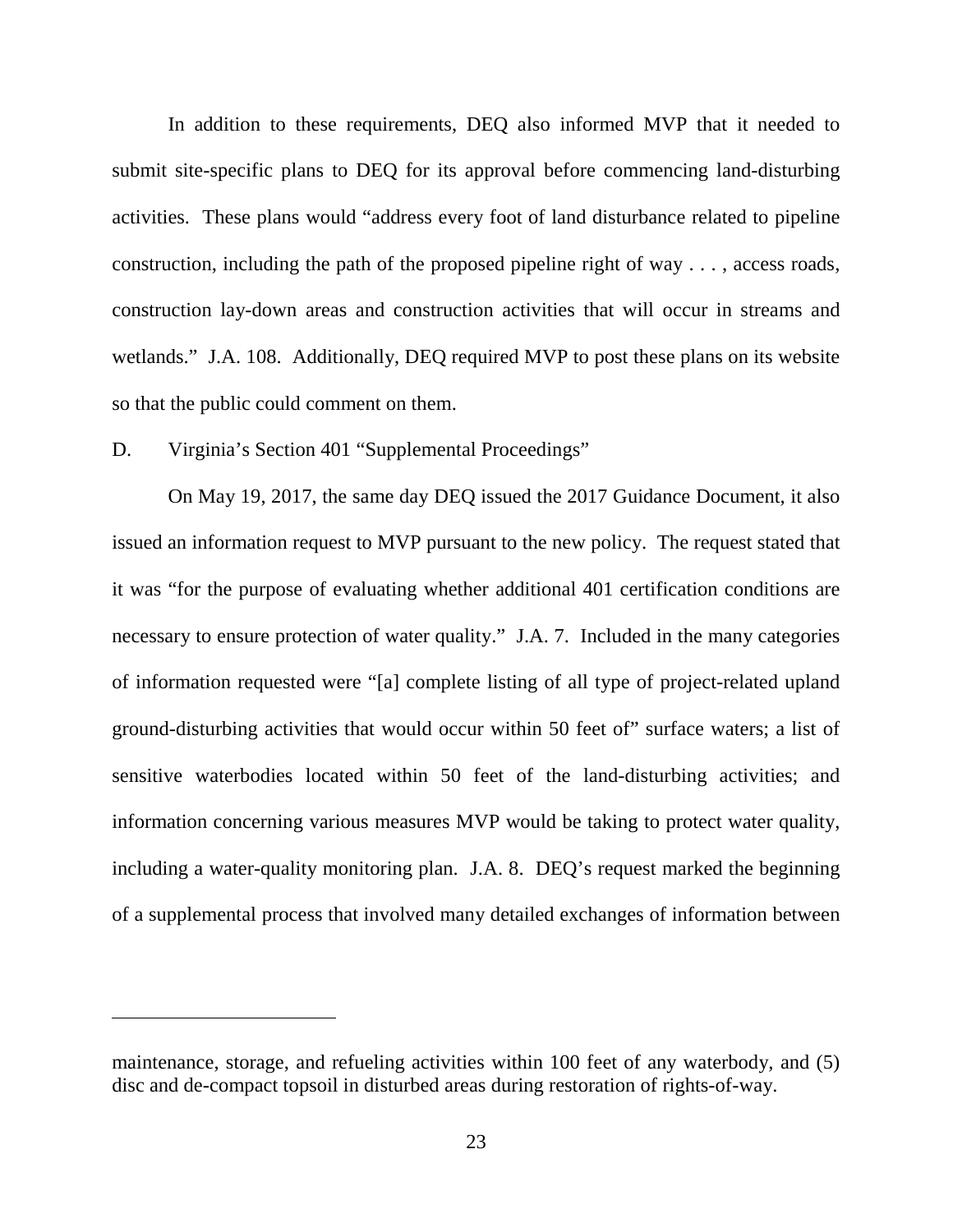DEQ and MVP, as well as in-person work sessions involving representatives of various other state agencies.

On July 3, 2017, DEQ issued a draft 401 certification that included 14 conditions that had not been included in the April 401 Certification (for the Corps' 404 permit). The draft was shared with the public subject to DEQ's notice and comment procedures, generating more than 8,000 comments. DEQ also held two public hearings regarding the certification. As this process continued, DEQ and MVP continued to discuss more waterquality related concerns, what measures would be employed to address the concerns, and how effective those measures would be. DEQ also entered into a contract with the United States Geological Service to monitor water quality during construction.

As a result of this continued review, DEQ substantially revised its draft 401 certificate, adding several new requirements. The revised draft included 15 conditions that were in addition to the many other requirements imposed by the various other governmental entities and laws. Those conditions included "specific requirements for best work practices emphasizing hazard assessment, frequent inspection requirements, monitoring activities, preventative measures, riparian buffer protections, and comprehensive mitigation plans." J.A. 130.

In addition to preparing the revised draft certification, DEQ prepared other documents explaining its analysis, including a "Basis for Certification" and detailed responses to the public's comments. DEQ also further explained its analysis when it presented its recommendation to the Board during a two-day public meeting in December 2017.

24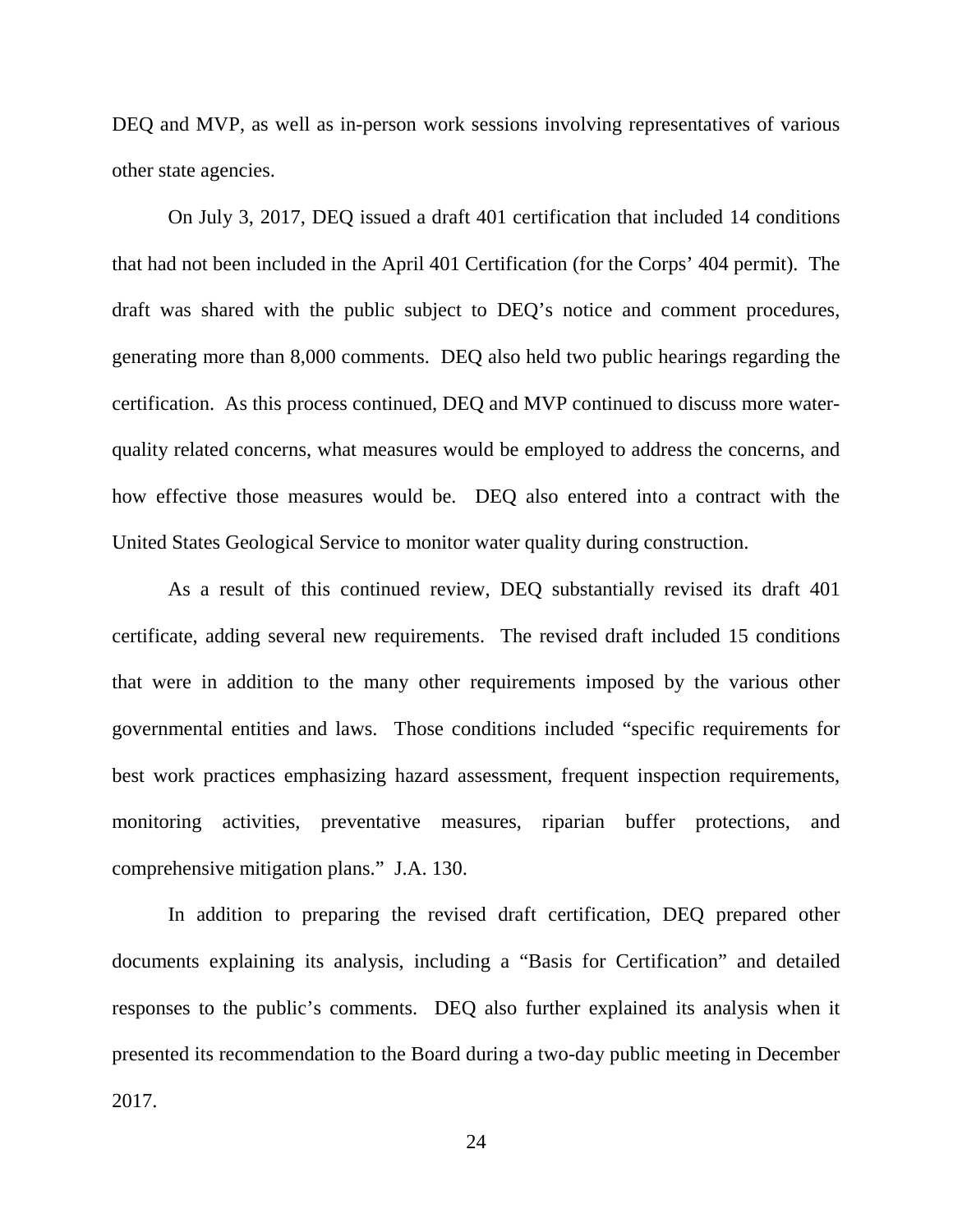As noted, the certification process required Virginia to determine that it had "reasonable assurance" that the Project would "not violate applicable water quality standards." 40 C.F.R. § 121.2(a)(3). DEQ recognized that "[t]he term 'reasonable assurance' is not defined in the [CWA] or applicable federal regulations." J.A. 124. It reasoned that the standard "addresses future events" and thus is "inherently predictive in nature and absolute certainty is not required." J.A. 103 n.4, 125. Still, DEQ reasoned that the term requires "more than a probability or mere speculation. J.A. 103 n.4, 125. DEQ concluded that, with all of the additional conditions imposed in the proposed Section 401 certification, that standard was met.

DEQ noted that application of the VESC and VSM Laws through the annual standards and specification program would serve "to protect surface water quality during and after construction completion." J.A. 107. DEQ also emphasized that the supplemental 401 review was only one of many programs and processes protecting Virginia's water quality, each of which DEQ participated in. These programs and processes included FERC's environmental review; the CWA section 404 certification and related VWP permitting programs; DEQ's review of stormwater and erosion control measures through the VESC and VSM Laws; DEQ's supplemental Section 401 review of impacts of upland activities; and DEQ's participation in the development of projectspecific water-quality monitoring requirements. DEQ concluded that these programs, "[w]hen considered as a unified approach, . . . provide a thorough technical evaluation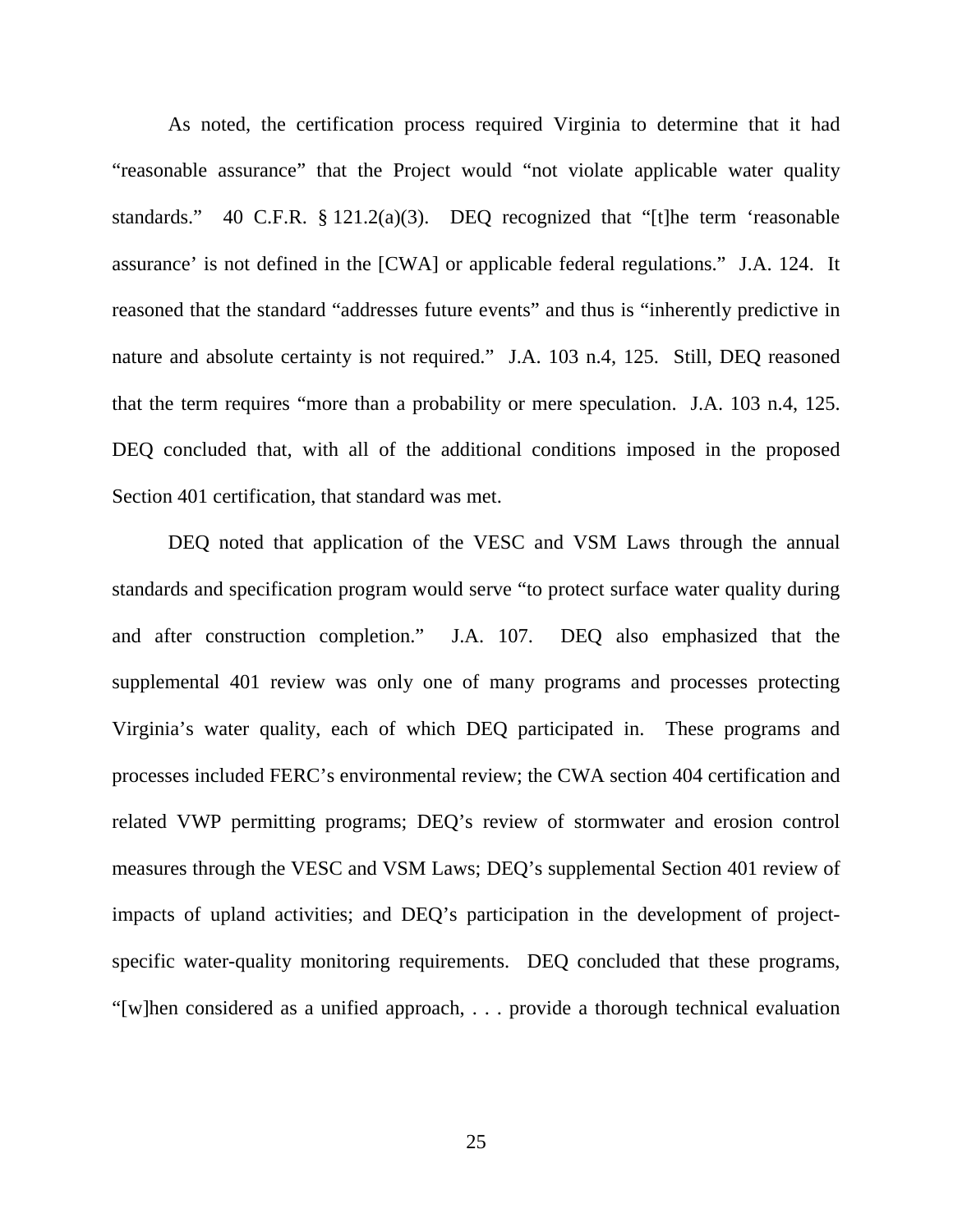and process that is designed to ensure that Virginia's water quality is protected." J.A. 113.[9](#page-25-0)

DEQ noted that in the process that culminated with issuance of the April 401 Certification, DEQ had "already established reasonable assurance that activities in streams and wetlands" would "be conducted in a manner that [would] not violate applicable water quality standards." J.A. 126. Reviewing the potential impact of the stream-crossing activities that were covered by NWP 12, DEQ emphasized that the permit requires the use of appropriate erosion and sediment controls. DEQ also emphasized that NWP 12 requires, with regard to any stream crossing, that any disturbance will only be temporary and that the impact area must be restored to preconstruction condition once construction is complete. DEQ also noted that "[t]he VWP program and prior certification of the Corps' Nationwide Permits has proven to be sufficient to evaluate and, when necessary, mitigate potential water quality impacts for linear construction projects, such as roads and pipelines." J.A. 100.

DEQ acknowledged that its review of the project-specific stormwater management and erosion and sediment control plans – the description of exactly how the annual standards and specifications would be applied foot-by-foot within the Project – would not be completed until after completion of Virginia's Section 401 process. Nevertheless, DEQ's reasonable-assurance determination of the upland activities depended in part on

<span id="page-25-0"></span>The document explained that the earlier-issued 401 certification for the Corps' Nationwide Permit and the additional proposed 401 certification "*together* would constitute the Commonwealth of Virginia's 401 Certification for the MVP Project." J.A. 103 (emphasis in original).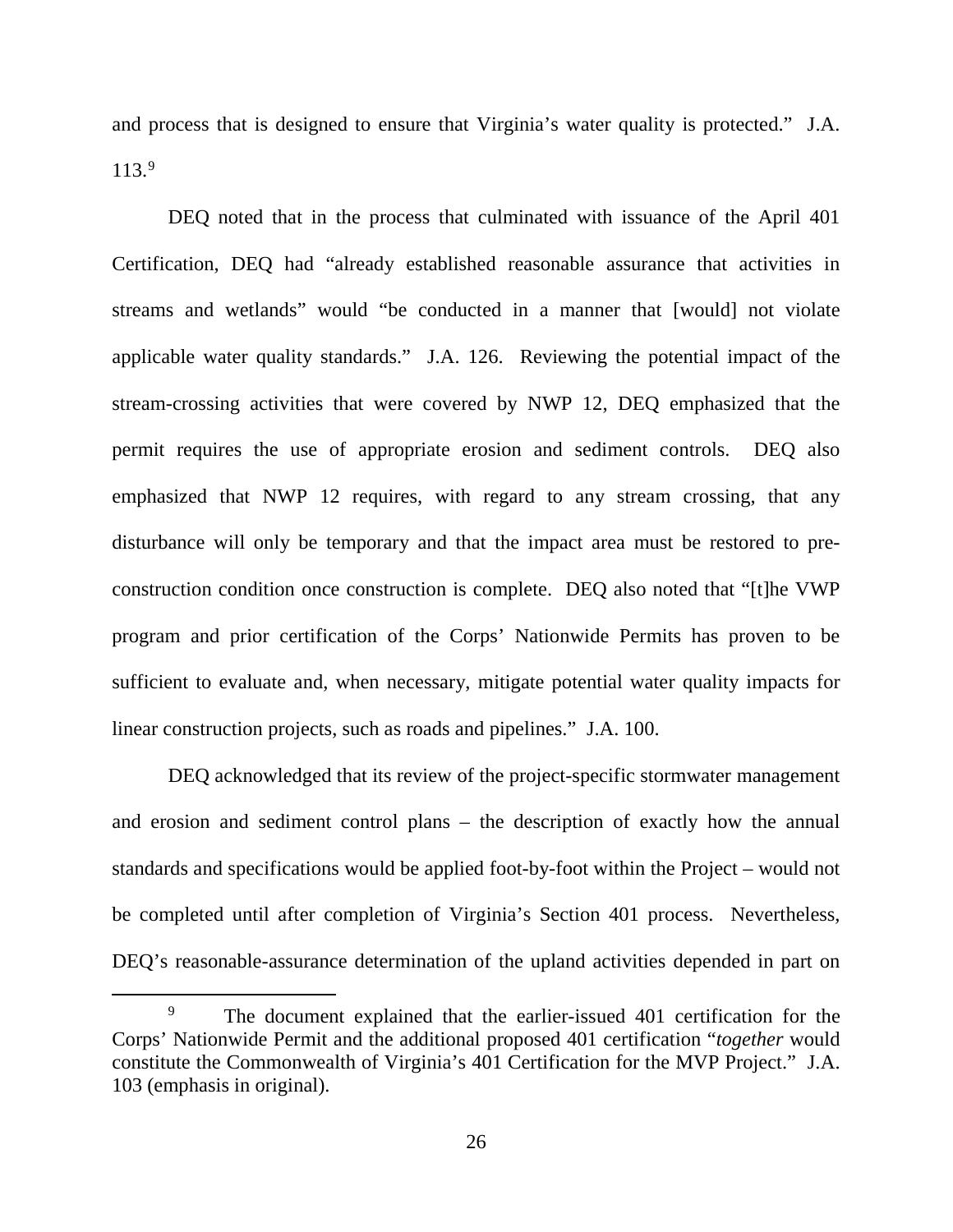the facts (1) that no land-disturbing activity could begin until those plans had been approved, and (2) that the plans would not be approved unless they satisfied *MVP's Standards and Specifications*, which DEQ had already determined complied with the applicable statutory and regulatory requirements. DEQ also noted that Virginia's AS&S Program "incorporates the same engineering, erosion and sediment control, recordkeeping, monitoring, inspecting and post construction stormwater management requirements that are otherwise implemented in the . . . Construction General Permit (9 Va. Admin. Code § 25-880-1 *et seq.*)." J.A. 126. DEQ drew assurance from the fact that a Richmond Circuit Court had recently upheld the Construction General Permit on the basis that "substantial evidence in the record [supported] the Board's determination that proper implementation of permit conditions, including inspections and corrective action, would protect water quality." J.A. 127; *see* Order, *Kelble v. Commonwealth*, Case No. CL14-762, at 4-5 (Richmond Cir. Ct. Apr. 10, 2017) (concluding in appeal challenging whether Construction General Permit adequately protected water quality that substantial evidence supported Board's determination that proper implementation of the conditions of the permit, including inspections and adaptive actions, would protect water quality). And DEQ placed strong reliance on the EPA's conclusion that its own construction general permit was sufficient to prevent projects from negatively affecting water quality. DEQ emphasized that it "traditionally rel[ies] on the technical studies and analysis of [the] EPA" because DEQ lacks the money or manpower to do the "in-depth analyses" that the EPA does. J.A. 305.

DEQ concluded,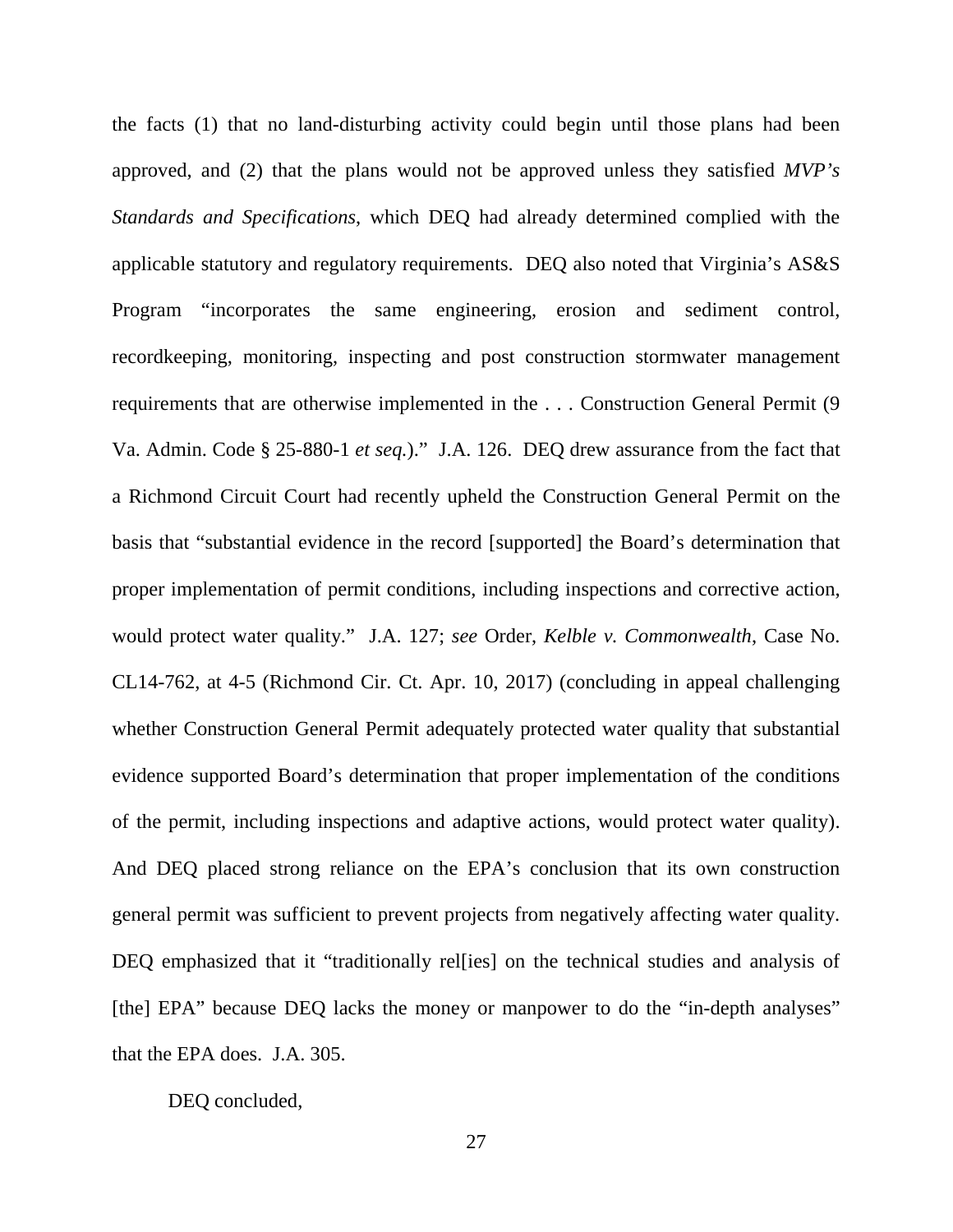In the absence of information demonstrating otherwise, compliance with the requirements under the [AS&S] Program will result in stormwater discharges being controlled as necessary to meet applicable water quality standards and antidegradation requirements. More specifically, by imposing requirements that discharges to impaired, TMDL [Total Maximum Daily Load], and exceptional waters comply with additional requirements, to stabilize exposed areas faster and to conduct site inspections more frequently than other sites (in addition to meeting [stormwater and erosion] requirements), authorizing these discharges will not result in a lowering of water quality. Thus, DEQ has determined that compliance with the [AS&S] approval generally is sufficient to satisfy Tier 2 and Tier 3 antidegradation requirements because the controls will not result in a lowering of water quality, making individualized Tier 2 or Tier 3 review unnecessary.

J.A. 128-29. The DEQ added that its determination that the AS&S Program would ensure compliance with water quality standards and antidegradation requirements was supported by the fact that the requirements under that program met the technical requirements of the Construction General Permit and that the EPA had stated in its 2017 Construction General Permit fact sheet that compliance with that permit was generally sufficient to prevent any lowering of water quality. *See* J.A. 1075 ("EPA has determined that compliance with the [Construction General Permit] generally will be sufficient to satisfy Tier 2 (or 2.5) and Tier 3 antidegradation requirements because the controls will not result in a lowering of water quality, making individualized Tier 2 or Tier 3 review unnecessary.").

DEQ also noted that FERC had concluded – prior to Virginia's adding any conditions in the Section 401 process – that impacts on water resources were "expected to return to baseline levels over a period of days or weeks following construction given the requirement to restore water bodies to their original contours." J.A. 132. Given that fact,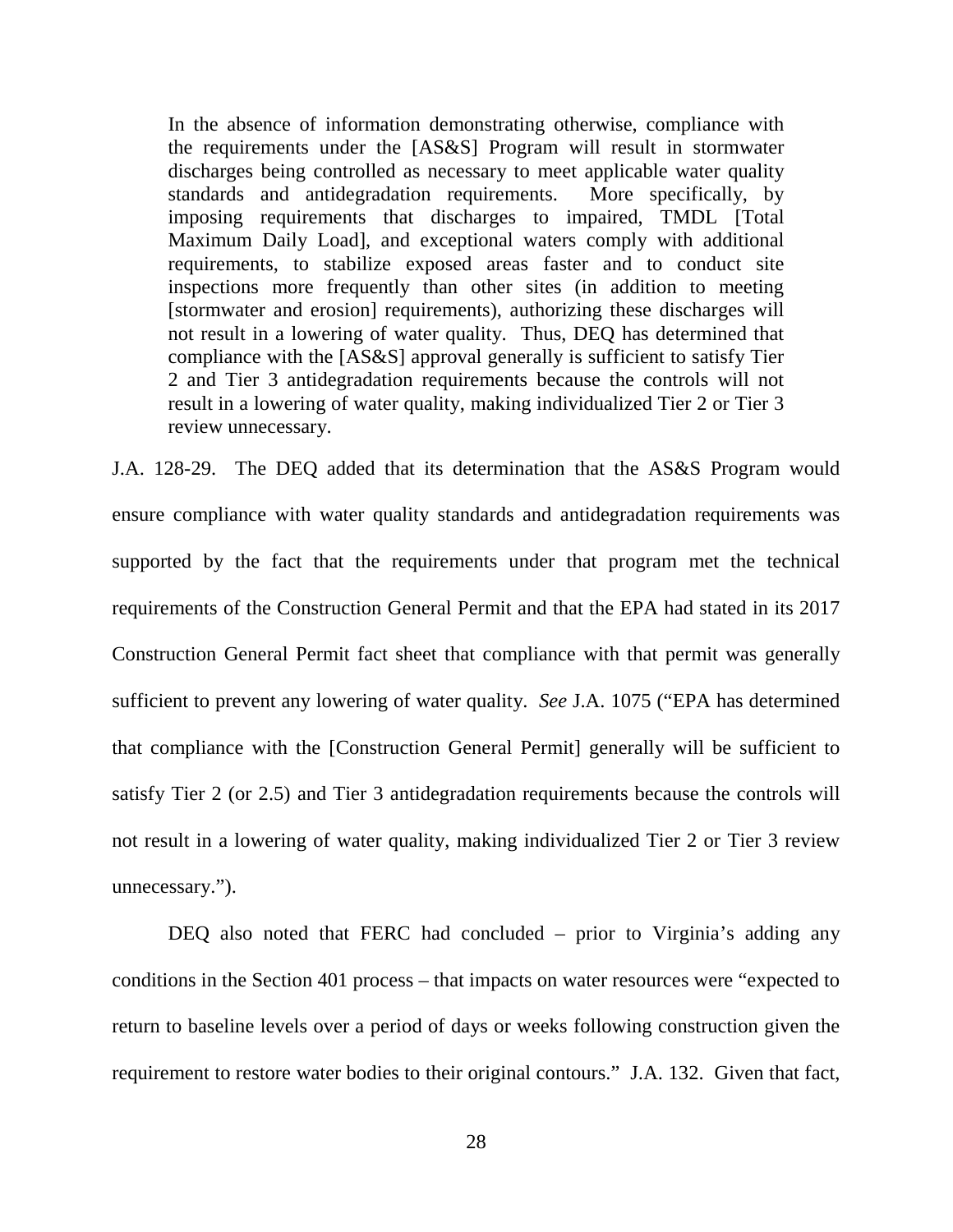and the fact that the Corps' approval would be necessary regarding any stream or wetlands crossings, "FERC [had] concluded that the cumulative effect on surface waterbody resources would be minor." J.A. 132. Similarly, DEQ took notice of the fact that the Corps would be assessing in detail "geographic areas that are determined to be potentially subject to more than minimal cumulative adverse environmental effects," and the Corps will have authority to add conditions to NWP 12 "to require mitigation measures to ensure that the cumulative adverse environmental effects of these activities are no more than minimal." J.A. 133-34.

Finally, DEQ emphasized that the proposed 401 certification required MVP to develop a limited water-quality monitoring plan to monitor and evaluate potential impacts from activities not subject to the Corps' Section 404 permit. DEQ noted that the plan MVP submitted included in-stream monitoring of water quality in proximate upland areas. The monitoring would occur before, during, and after construction, and would evaluate temperature, turbidity, dissolved oxygen, and pH. Elevated sample results "that exceed the applicable water quality criteria" would require consultation between MVP and DEQ so that they could respond appropriately. J.A. 92. In addition to this monitoring, DEQ noted it would be conducting "project-specific water quality monitoring at a number of proposed . . . stream crossings near sensitive and/or critical areas" that also "will be conducted before, during and after . . . construction activities." J.A. 139. DEQ noted that the monitoring had already begun in the fall of 2017 in order "[t]o establish a baseline of water quality conditions," and that it would continue if the project were approved until "at least one year after completion of construction." J.A.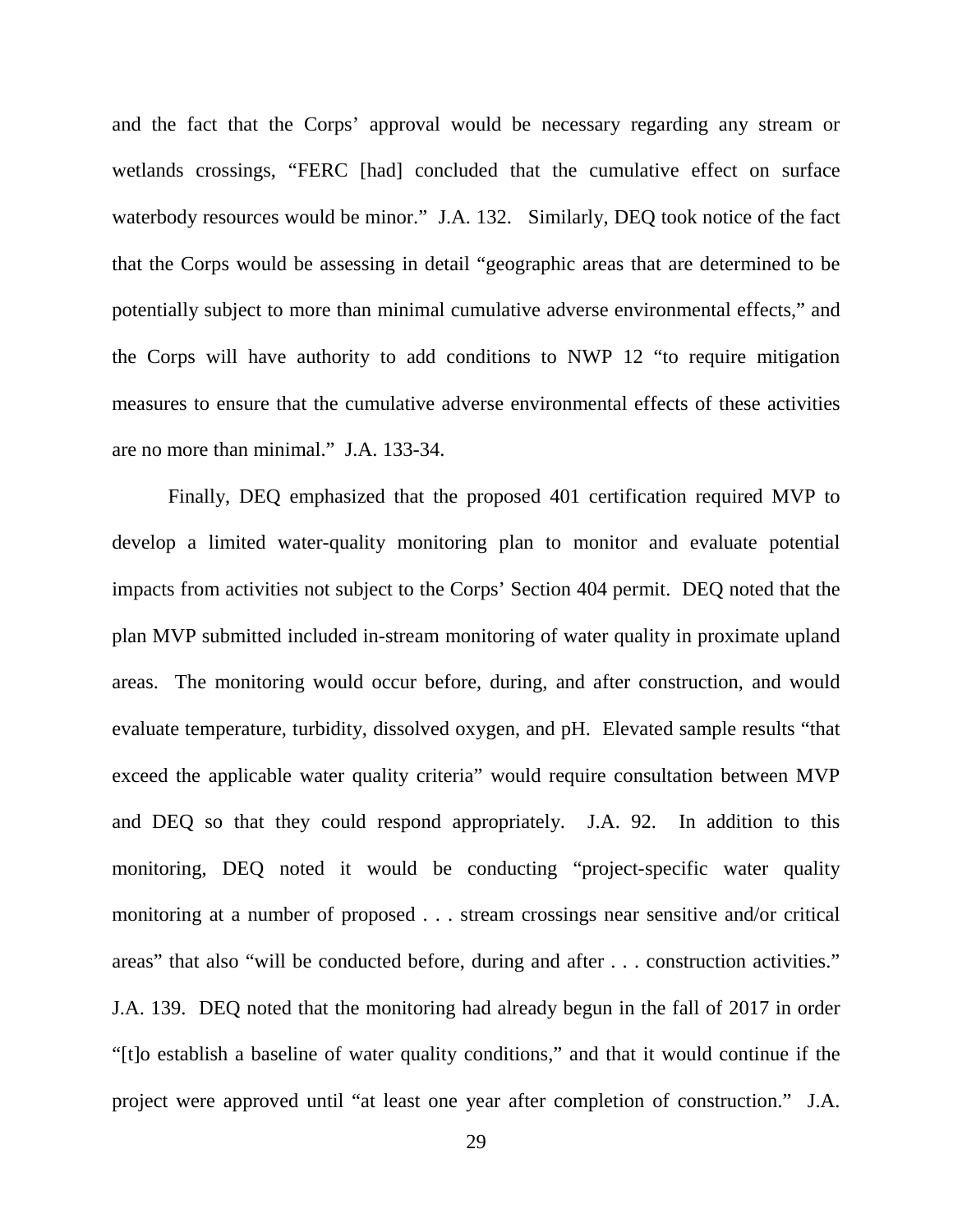140. DEQ stated that "[t]he monitoring is intended to provide reasonable assurance that erosion and sediment control measures are effective" and that "[i]f necessary, changes will be made to approved erosion and sediment control plans based on conditions encountered in the field during construction." J.A. 140.

During the two-day meeting held by the Board to consider DEQ's recommendation, the Board further amended the draft certificate, including adding one additional condition. The Board approved the certificate as amended, and on December 8, 2017, DEQ issued a final certification (the "December 401 Certification"). The certification stated that it "addresses Project activities in upland areas outside of the Corps jurisdictional areas under 33 U.S.C. § 1344 and water withdrawal activities that are exempt from coverage under the Virginia Water Protection Permit Program Regulation (9 [Va. Admin. Code] § 25-210-10, *et seq.*)."<sup>10</sup> J.A. 48. The certification declared that "[t]he additional conditions contained in . . . this Certification along with the requirements imposed by the VWP regulation, the Corps Section 404 permitting requirements, and prior regulatory actions associated with the approval and requirements

J.A. 48.

<span id="page-29-0"></span> <sup>10</sup> The certificate continued:

In the manner and to the extent described herein, this includes all proposed upland activities associated with the construction, operation, maintenance, and repair of the pipeline, any components thereof or appurtenances thereto, and related access roads and rights-of-way as well as certain project-related surface water withdrawals. This Certification covers all relevant upland Project activities within the route identified in the Environmental Impact Statement.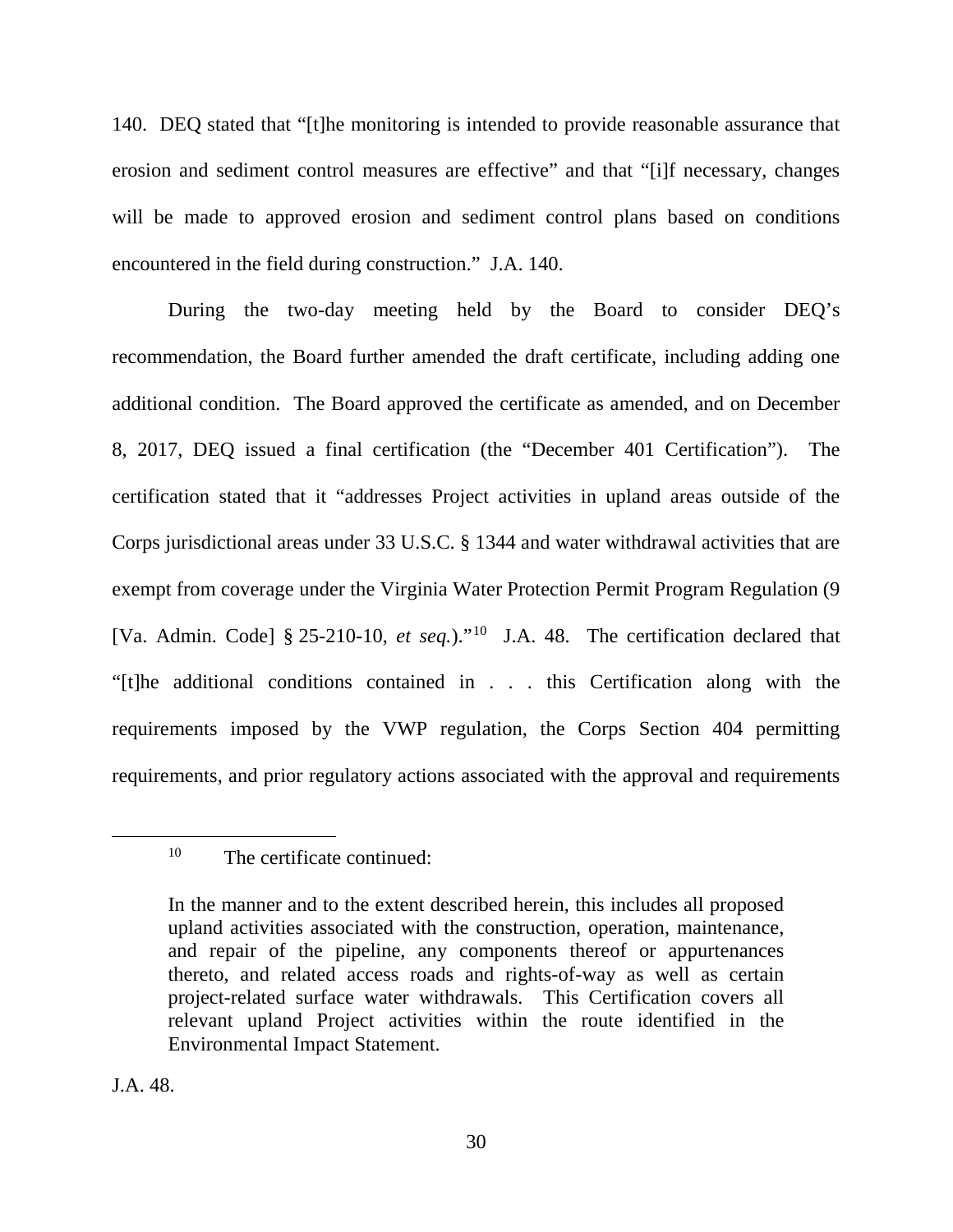of the June 2017 Annual Standards and Specifications, and the April 7, 2017 Section 401 Water Quality Certification of the Corps Nationwide Permit 12 provide reasonable assurance that water quality standards will not be violated." J.A. 53.

E. Petitions For Review and Subsequent Events

On December 8, 2017, and December 18, 2017, separate petitions for review were filed by various entities challenging the December 401 Certification. Both petitions named the Board, the Board's members, DEQ, DEQ's Director, and DEQ's Director of its Water Permitting Division as respondents ("Respondents"). We subsequently consolidated the petitions and granted MVP's motion to intervene.

On December 26, 2017, the Corps' Norfolk District verified that MVP could rely on NWP 12 for its stream crossings. FERC began issuing notices to proceed with construction on January 22, 2018.

#### III.

As noted earlier, section 717r of the NGA provides appellate jurisdiction over a state administrative agency's grant of a Section 401 certificate, in "[t]he United States Court of Appeals for the circuit in which a facility subject to [15 U.S.C. §717f] is proposed to be constructed, expanded, or operated." 15 U.S.C.  $\S 717r(d)(1)$ . And it is undisputed here that the Project is subject to 15 U.S.C. § 717f. Nevertheless, Respondents and MVP both argue that Petitioners lack standing to litigate this petition for review. We disagree.

Article III gives federal courts jurisdiction only over "[c]ases" and "[c]ontroversies." U.S. Const. art. III, § 2, cl. 1. "One essential aspect of this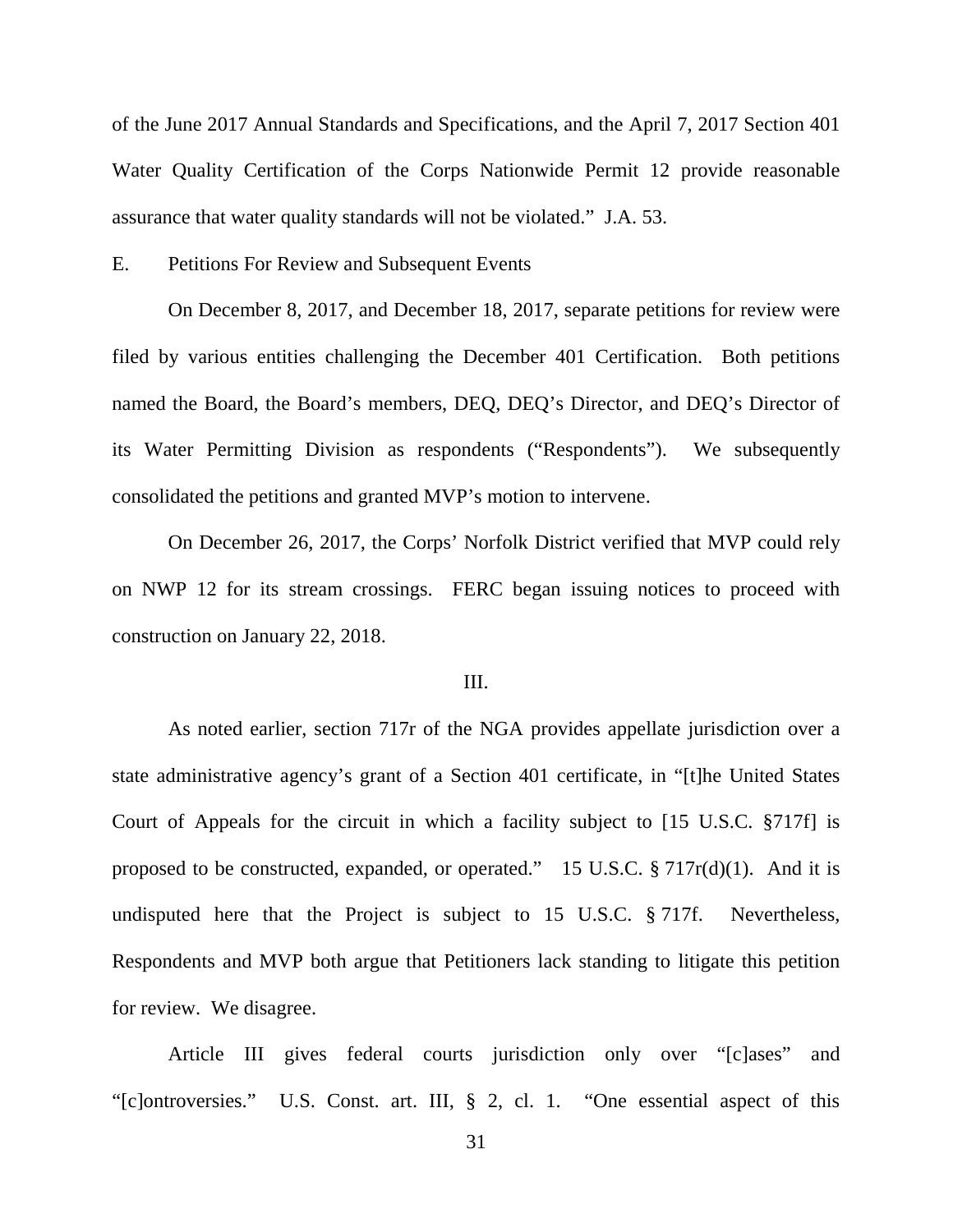requirement is that any person invoking the power of a federal court must demonstrate standing to do so." *Hollingsworth v. Perry*, 570 U.S. 693, 704 (2013). To establish Article III standing, Petitioners must allege that (1) they suffered an actual or threatened injury that is concrete, particularized, and not conjectural; (2) the injury is fairly traceable to the challenged conduct; and (3) the injury is likely to be redressed by a favorable court decision. *See Spokeo, Inc. v. Robins*, 136 S. Ct. 1540, 1547-48 (2016).

Petitioners are individuals and other entities who allege the construction of the pipeline would cause them (or their members) injuries related to their various interests in the affected waters. Although Respondents and MVP do not dispute that Petitioners sufficiently allege that they will be harmed by construction of the Project, they nevertheless contend that Petitioners cannot establish any of the three standing prongs. Respondents and MVP contend it was FERC's granting of its permit that caused any injuries that Petitioners are suffering insofar as it was FERC's permit that allowed the Project to proceed. MVP also argues that even were Petitioners to prevail on the merits and we were to vacate the December 401 Certificate and remand for further proceedings, Petitioners would need to clear several additional hurdles to eventually obtain the ultimate relief that they seek, namely, more stringent certificate conditions or complete discontinuation of the Project.

The standing principles that control here are those we applied in *Townes v. Jarvis*, 577 F.3d 543, 547 (4th Cir. 2009). In that case, the Virginia Parole Board found prisoner Townes ineligible for discretionary parole pursuant to a three-strikes statute. *See id.* at 545-46. After he was denied state habeas relief, he filed a federal habeas petition,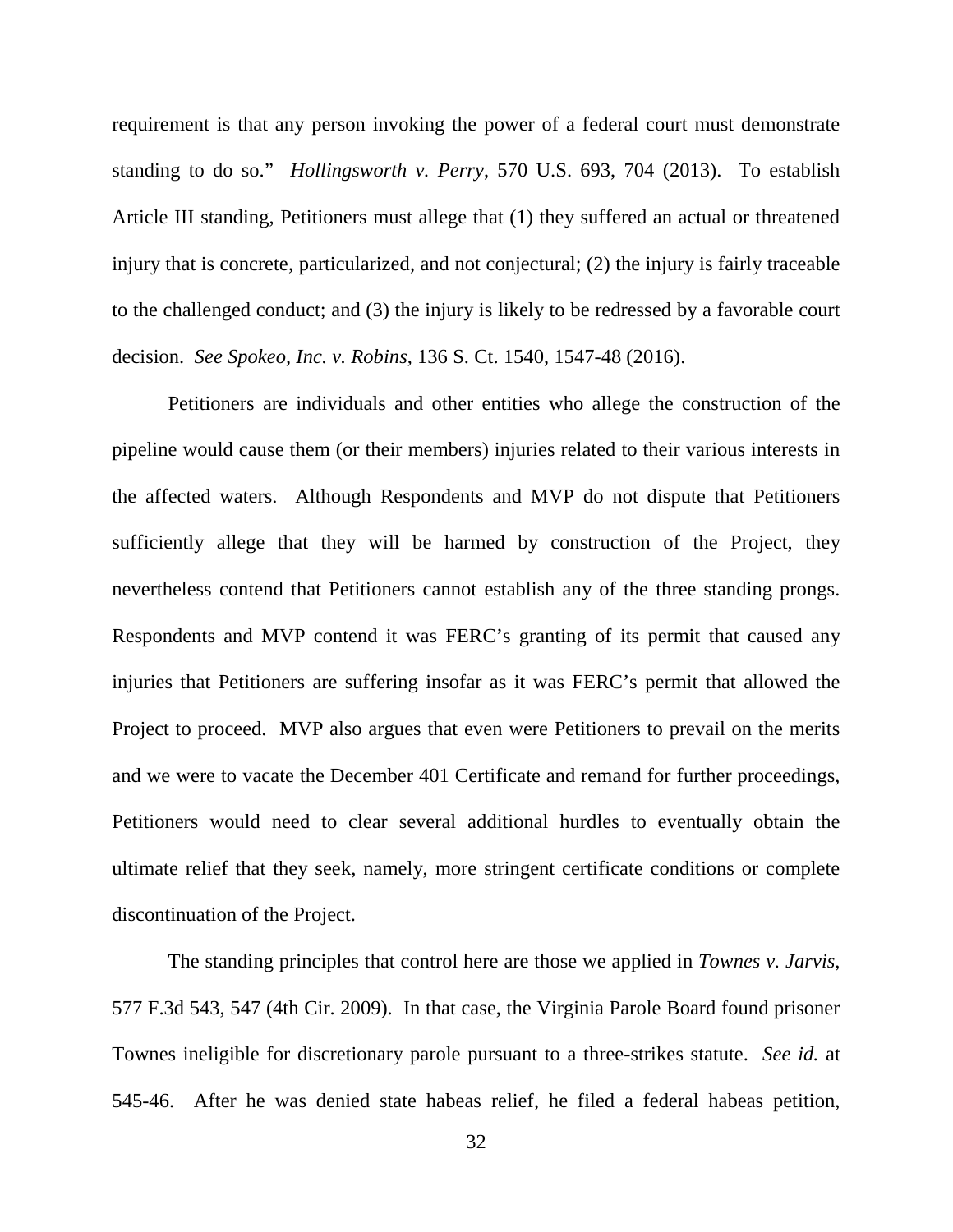claiming that the parole-ineligibility determination violated his due process and equal protection rights. *See id.* at 546. The district court dismissed the petition. *See id.* We granted a certificate of appealability on both claims. *See id.* A threshold question in the appeal was whether Townes's case was mooted by his release from prison on mandatory parole while his appeal was pending. We concluded that the case was not moot because each standing element remained satisfied. *See id.* at 546-49.

We concluded that Townes properly asserted injury-in-fact insofar as the paroleineligibility decision cost him *the opportunity* to receive a shorter period of parole. *See id.* at 547. We reasoned that were he found to be eligible for parole, he would receive a discretionary parole hearing, which would be the opportunity for a shorter parole period. *See id.* Because it was the parole board's parole-ineligibility decision that deprived Townes of a discretionary hearing, we concluded his injury was fairly traceable to the parole-ineligibility decision. *See id.* Furthermore, Towne's lost-opportunity injury was redressable insofar as a favorable decision on the merits could result in him receiving a discretionary parole hearing. *See id.*

We noted that to establish redressability, Townes did not need to show that his obtaining a discretionary parole hearing would likely result in a shortened parole period. *See id.* We explained,

In some cases, like the one at hand, a plaintiff will seek *immediate* relief from a federal court as a necessary antecedent to the *ultimate* relief he seeks from a different entity, like an administrative agency. In these situations, to meet the redressability prong, a party must demonstrate that a favorable decision from the federal court likely would provide him immediate relief, but need not demonstrate that it likely would provide him the ultimate, discretionary relief sought from the agency.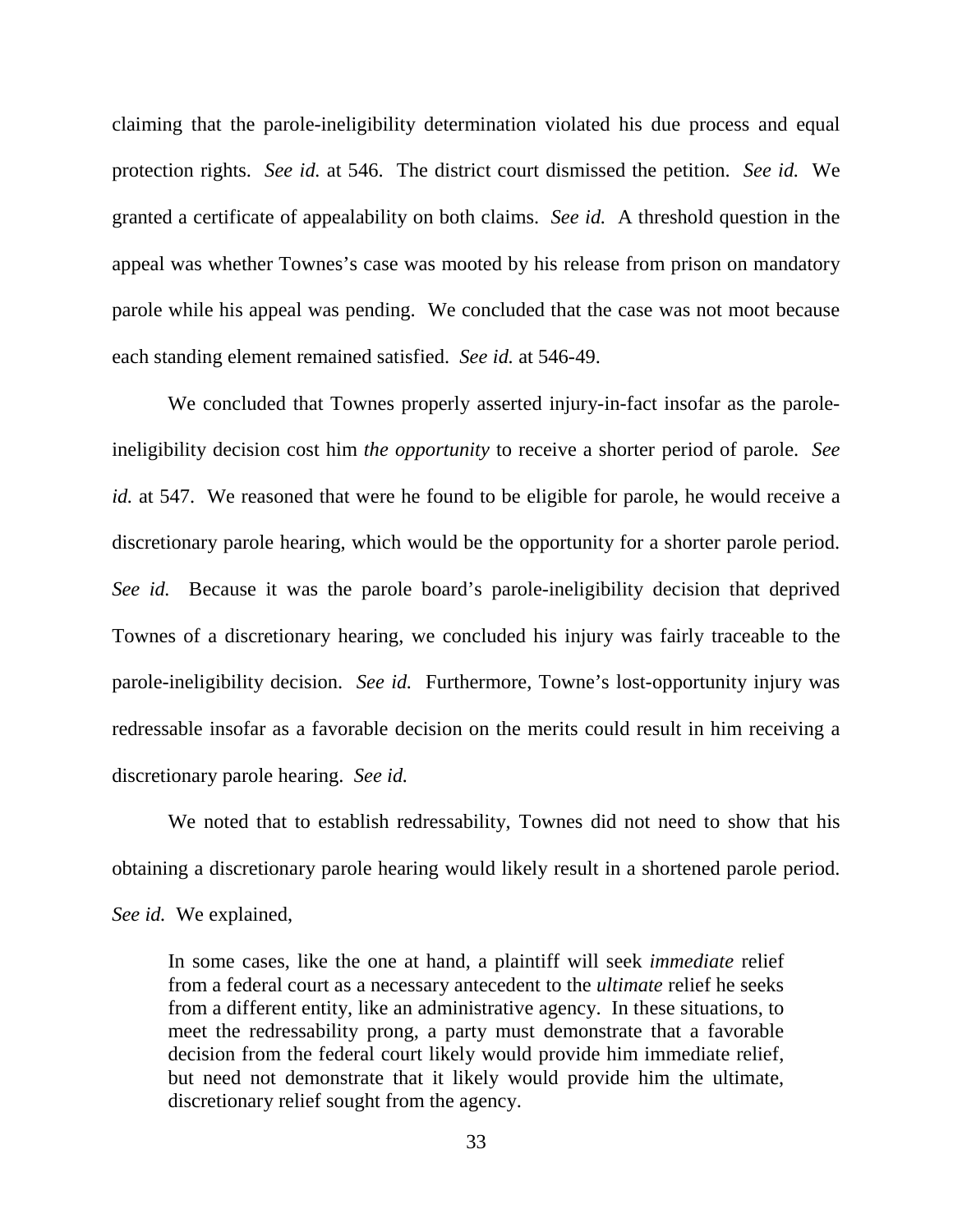*Id.* (emphasis in original) (citing *FEC v. Akins*, 524 U.S. 11, 25 (1998)). We explained that "to require a showing of likelihood of ultimate relief in this situation would involve courts in the speculative (if not impossible) task of predicting how an agency will exercise its discretion." *Id.* at 548. Still, we noted that the prospect of the plaintiff's achieving the ultimate relief he seeks is not altogether irrelevant to the issue of redressability: "[I]f no realistic possibility exists that a plaintiff can obtain the ultimate relief," then he cannot show redressability. *Id.* (internal quotation marks omitted).

The facts of the present case are closely analogous to those of *Townes*. As in *Townes*, Petitioners challenge what they claim is an improper administrative decision that they had hoped and expected would yield a more favorable result. Also as in *Townes*, they seek "*immediate* relief from a federal court as a necessary antecedent to the *ultimate* relief [they] seek[] from a different entity, like an administrative agency." *Id.* at 547 (emphasis in original). We therefore analyze the standing issue here applying the same principles we used in *Townes*.

Applying these principles, we conclude Petitioners have standing. Just as the board's parole-ineligibility decision ended Townes's opportunity to receive a discretionary parole hearing (and the shorter parole period he would have hoped to receive from that hearing), the December 401 Certification ended Petitioners' opportunity to have more stringent requirements imposed (or the Project vetoed entirely). Thus, like Townes, Petitioners have properly asserted injury-in-fact fairly traceable to the decision they challenge. And also like Townes, were Petitioners to prevail on the merits of their claims in federal court, the court could immediately undo the administrative decision that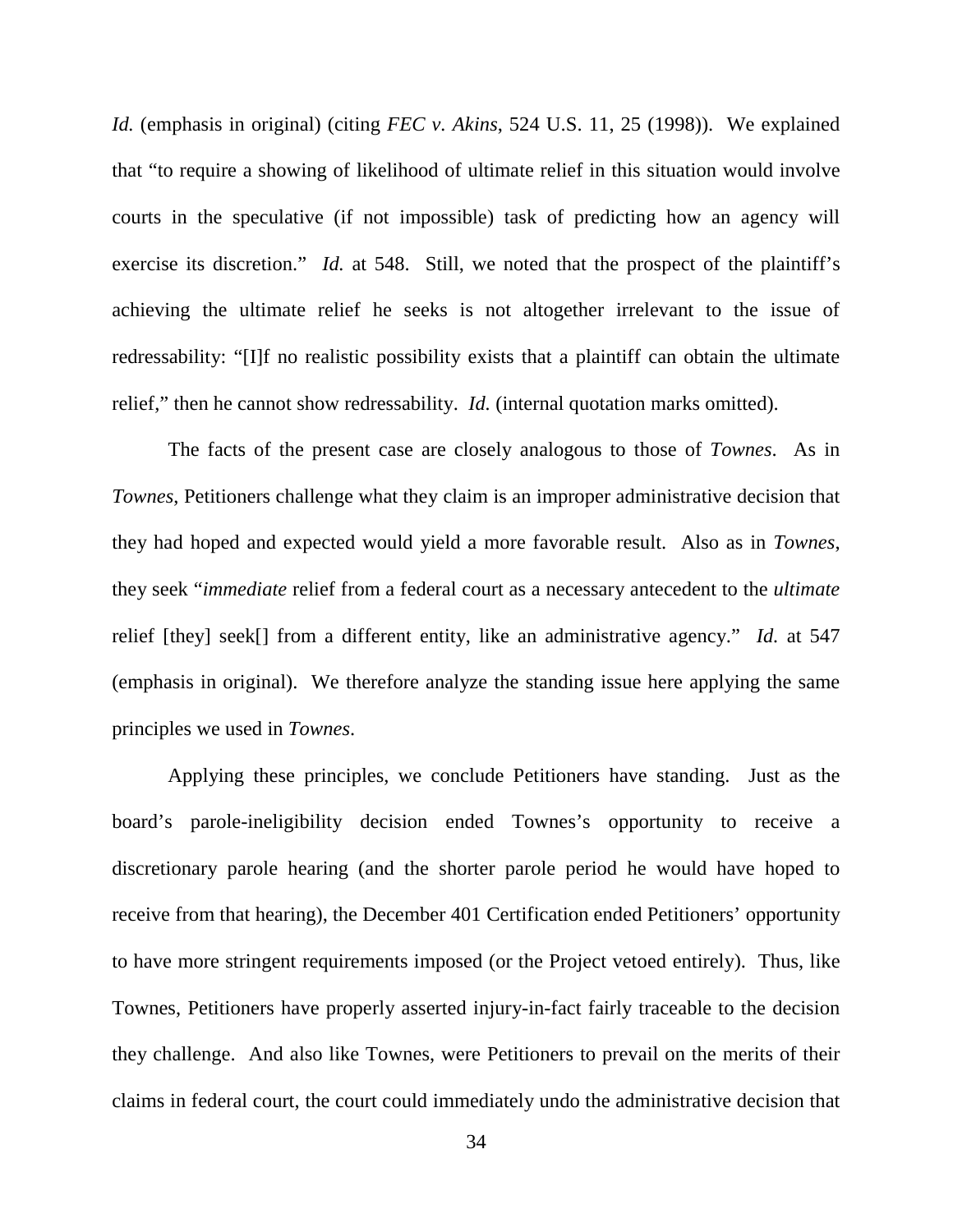caused their injury. As was true in *Townes*, analyzing redressability does not require us to predict whether, if we rule for Petitioners on the merits, they will eventually obtain the ultimate relief that they seek. $11$ Rather, to show redressability, they need only demonstrate a "realistic possibility" that they will obtain that ultimate relief. *Id.* at 548 (internal quotation marks omitted).

As MVP points out, in order to obtain the relief Petitioners ultimately seek – tighter restrictions or a complete discontinuation of the Project – Petitioners would need to clear several hurdles even after prevailing on the merits before us. At the very least, they would need the State Agencies to decide on remand not to elect to waive any further review. *See* 33 U.S.C. § 1341(a). Then they would need the State Agencies to decide to deny reissuance of the 401 certification or at least to impose stricter conditions. And as MVP points out, even if the State Agencies decided to take that course, FERC theoretically could resist their efforts by arguing, for example, that it is too late in the

<span id="page-34-0"></span> <sup>11</sup> Citing *Doe v. Virginia Department of State Police*, 713 F.3d 745, 755 (4th Cir. 2013), MVP suggests that to show redressability, Petitioners must show it is *likely* they would obtain their ultimate relief should we rule for them on the merits of their petition. But *Doe* does not apply here. In *Doe* we explicitly concluded that the redressability rule of *Townes* did not apply because the plaintiff did not meet the criteria for applying the rule, namely she was *not* "seek[ing] immediate relief from a federal court as a necessary antecedent to the ultimate relief [s]he seeks from a different entity, like an administrative agency." 713 F.3d at 756 n.7 (internal quotation marks omitted). Because Petitioners here *are* seeking such relief, they are entitled to the benefit of the *Townes* rule and thus do not need to show they will likely eventually obtain the ultimate relief in order to show redressability.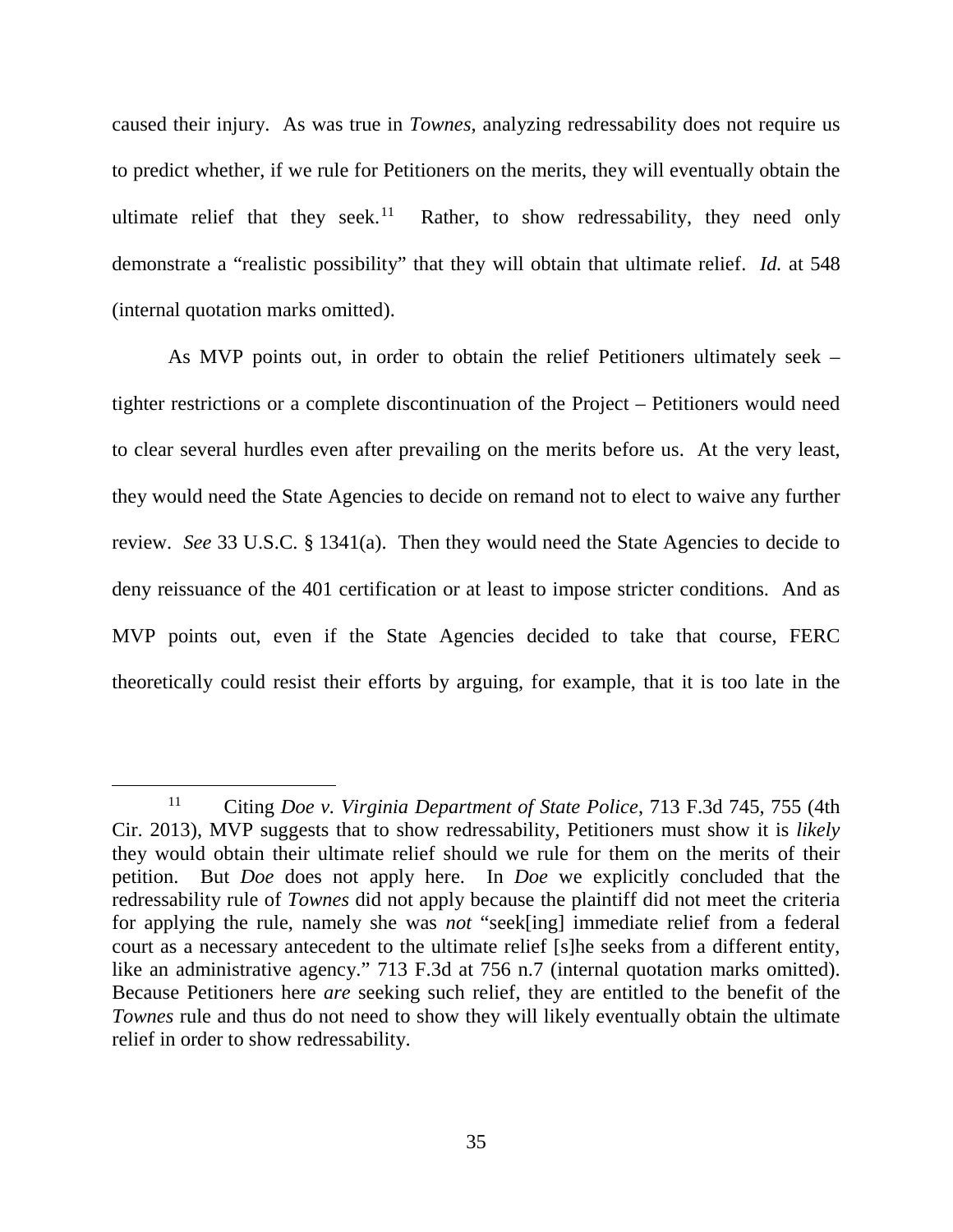process for the State Agencies to make such a decision or that further restrictions would be preempted.

In our view, however, none of these potentialities are sufficient to negate the "realistic possibility" that if Petitioners prevailed on the merits of this petition, they would obtain at least more stringent requirements on remand. Petitioners argue that FERC would be legally required to add any conditions requested by the State Agencies on remand or to honor a decision by the State Agencies to deny 401 re-certification. But even assuming Petitioners are incorrect, and FERC had some discretion on the subject, there is good reason to believe FERC would be amenable to the State Agencies' attempts to re-issue its 401 certification with more stringent restrictions. FERC's certificate plainly gave the OEP Director discretion to stop construction or to impose additional conditions for protection of the environment.<sup>[12](#page-35-0)</sup> And, FERC has general authority to issue supplemental orders in any event. *See* 18 C.F.R. § 153.11 (FERC "may make, at any time subsequent to the original order of authorization, after opportunity for hearing, such supplemental orders implementing its authority under section 3 of the Natural Gas Act as it may find necessary or appropriate.").

If the State Agencies determined on remand that additional conditions would be needed to give them reasonable assurance that their water quality would be protected, they would have strong arguments to make that FERC could not, or at least should not,

<span id="page-35-0"></span><sup>&</sup>lt;sup>12</sup> Moreover, Virginia's certificate expressly recognized that it could be revoked, even though judicial vacatur was not specifically referenced as a basis for revocation.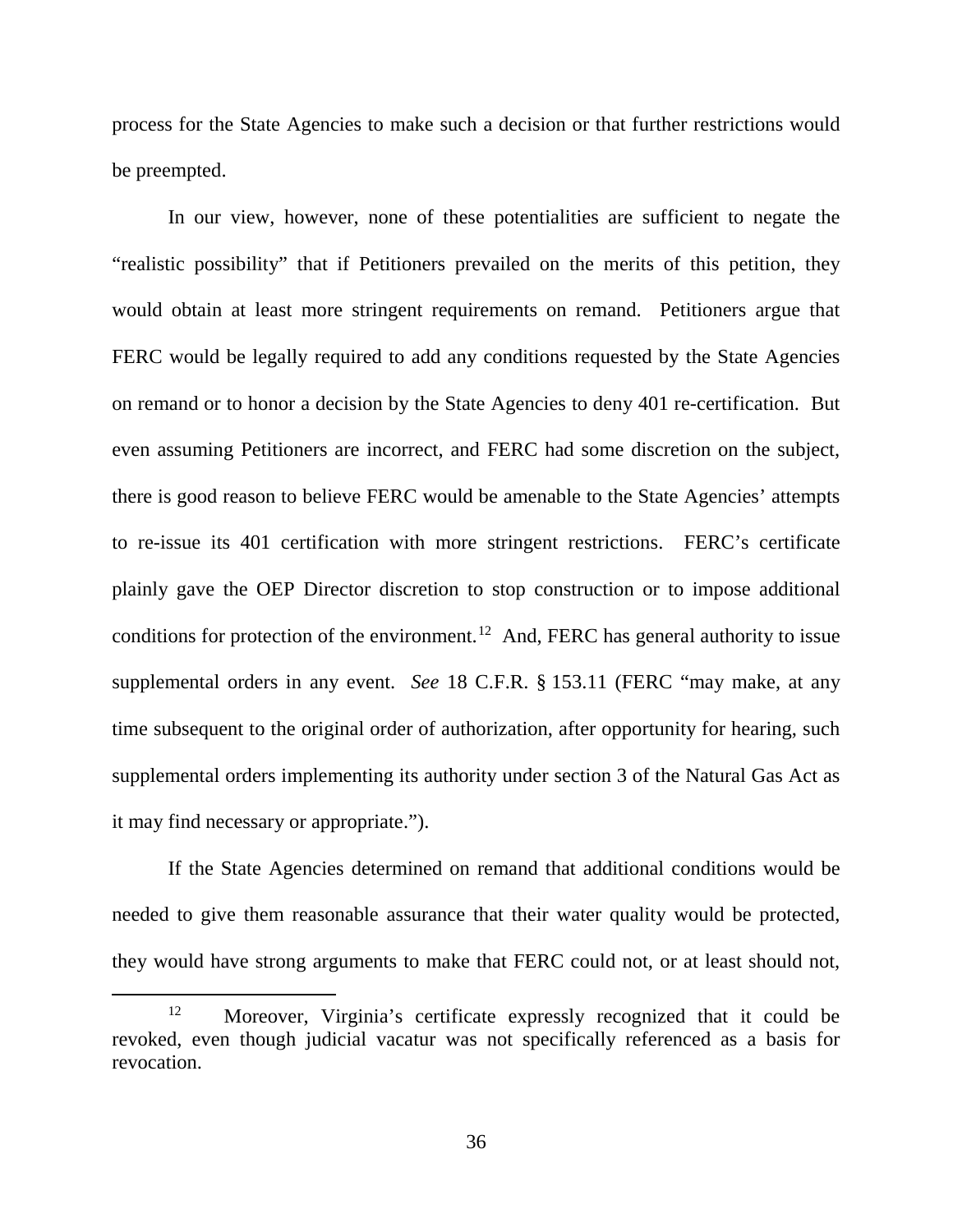stand in their way. It is undisputed, after all, that so long as the state does not waive the right to participate, a state's grant of a Section 401 certificate is a precondition for FERC's ability to issue its certificate. *See* 33 U.S.C. § 1341(a)(1) (providing that applicant for a FERC permit "shall provide" FERC with a Section 401 Certificate, and "[n]o license or permit shall be granted until the certification required by this section has been obtained or has been waived"); *see also* 33 U.S.C. § 1341(d) ("Any [Section 401] certification . . . *shall* become a condition on any Federal license or permit subject to the provisions of this section." (emphasis added)); *American Rivers, Inc. v. FERC*, 129 F.3d 99, 107 (2d Cir. 1997) (explaining that Section 401's language "leav[es] little room for FERC to argue that it has authority to reject state conditions it finds to be *ultra vires*").

MVP is no doubt correct that, were FERC inclined to resist the State Agencies' efforts, it would have colorable arguments it could assert as well. And for that reason, we cannot say with certainty how FERC would react. Fortunately, however, it is not our role to engage "in the speculative (if not impossible) task of predicting how an agency will exercise its discretion." *Townes*, 577 F.3d at 548. Rather, it is sufficient for us to conclude, as we do here, that there is at least a realistic possibility that the State Agencies would successfully impose more restrictive conditions (or deny re-certification) were we to vacate the December 401 Certification. We therefore determine that the possibility Petitioners could prevail on the petition before us and yet still not obtain the relief they ultimately seek does not preclude them from showing redressability. Rather, we hold that Petitioners have demonstrated standing to assert the claims contained in their petition for review, and it is to those claims that we now turn.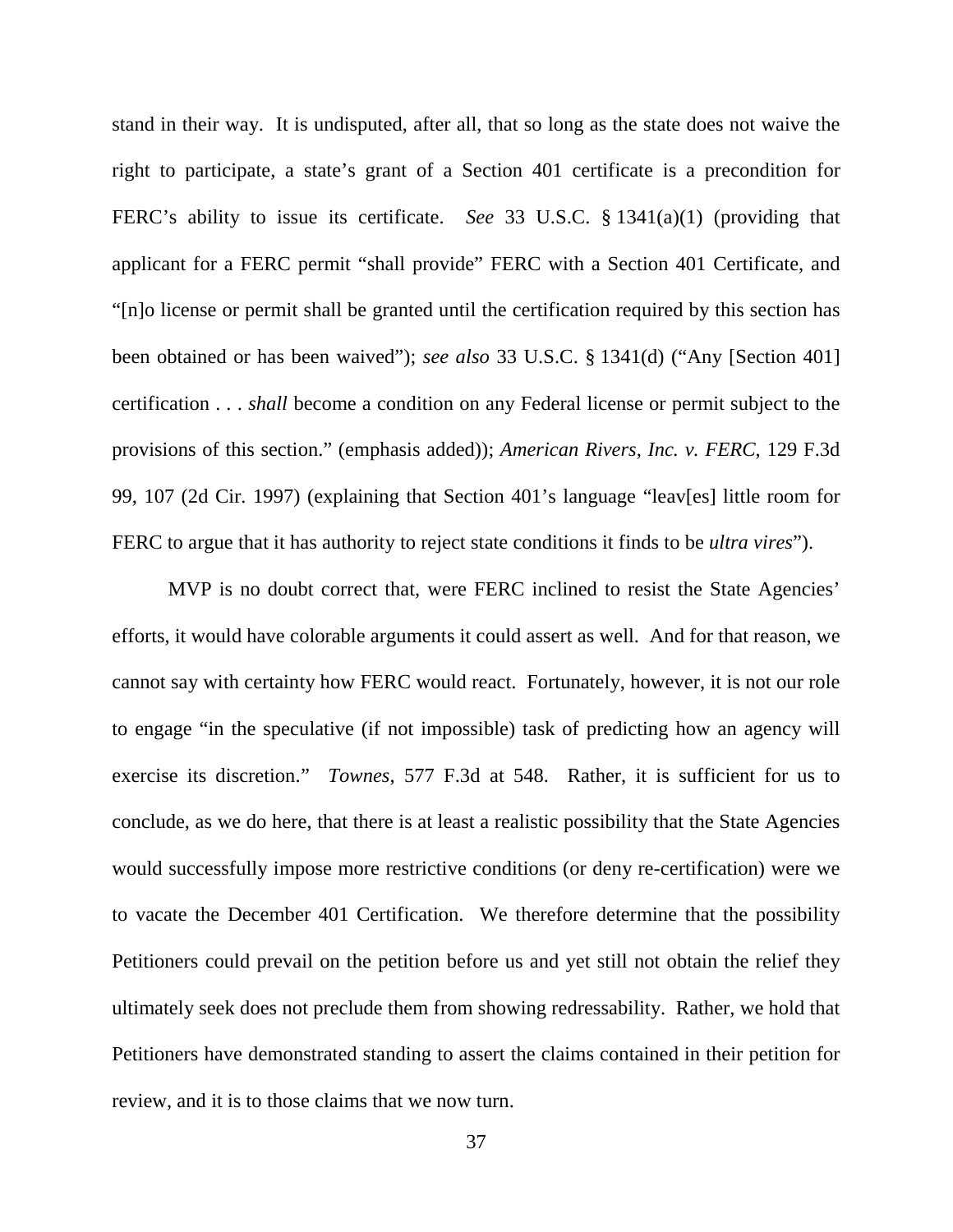#### A.

We review Virginia's Section 401 certification under the arbitrary-andcapriciousness standard.[13](#page-37-0) *See AES Sparrows Point LNG, LLC*, 589 F.3d at 733. "[T]he scope of our review under [that] standard is narrow and highly deferential." *Id.* "Especially in matters involving not just simple findings of fact but complex predictions based on special expertise, 'a reviewing court must generally be at its most deferential.'" *Ohio Valley Envtl. Coal*., 556 F.3d at 192 (quoting *Baltimore Gas & Elec. Co. v. NRDC*, 462 U.S. 87, 103 (1983)).

In determining whether agency action was arbitrary or capricious, the court must consider whether the agency considered the relevant factors and whether a clear error of judgment was made. Although this inquiry into the facts is to be searching and careful, the ultimate standard of review is a narrow one. The court is not empowered to substitute its judgment for that of the agency. Deference is due where the agency has examined the relevant data and provided an explanation of its decision that includes a rational connection between the facts found and the choice made.

*Id.* at 192 (internal quotation marks and citations omitted).

# B.

<span id="page-37-0"></span><sup>&</sup>lt;sup>13</sup> Petitioners argue for application of this standard. And Respondents acknowledge that "courts reviewing challenges under Section 401 – including this Court – have often looked to the APA [Administrative Procedure Act, *see* 5 U.S.C. § 706(2)(A)]" and applied the arbitrary-and-capricious standard of review. Respondents' brief at 27. Nevertheless, they question whether this approach is correct given that the APA "does not cover state agencies." *Delaware Riverkeeper Network v. Secretary of Pa. Dep't of Envtl. Prot.*, 870 F.3d 171, 179 n.8 (3d Cir. 2017); *see* 5 U.S.C. § 701(b)(1). They suggest that Virginia law should supply the standard, which they maintain would require application of the substantial-evidence standard of review. We need not resolve this issue, however, because Petitioners' claims fail even under their preferred standard.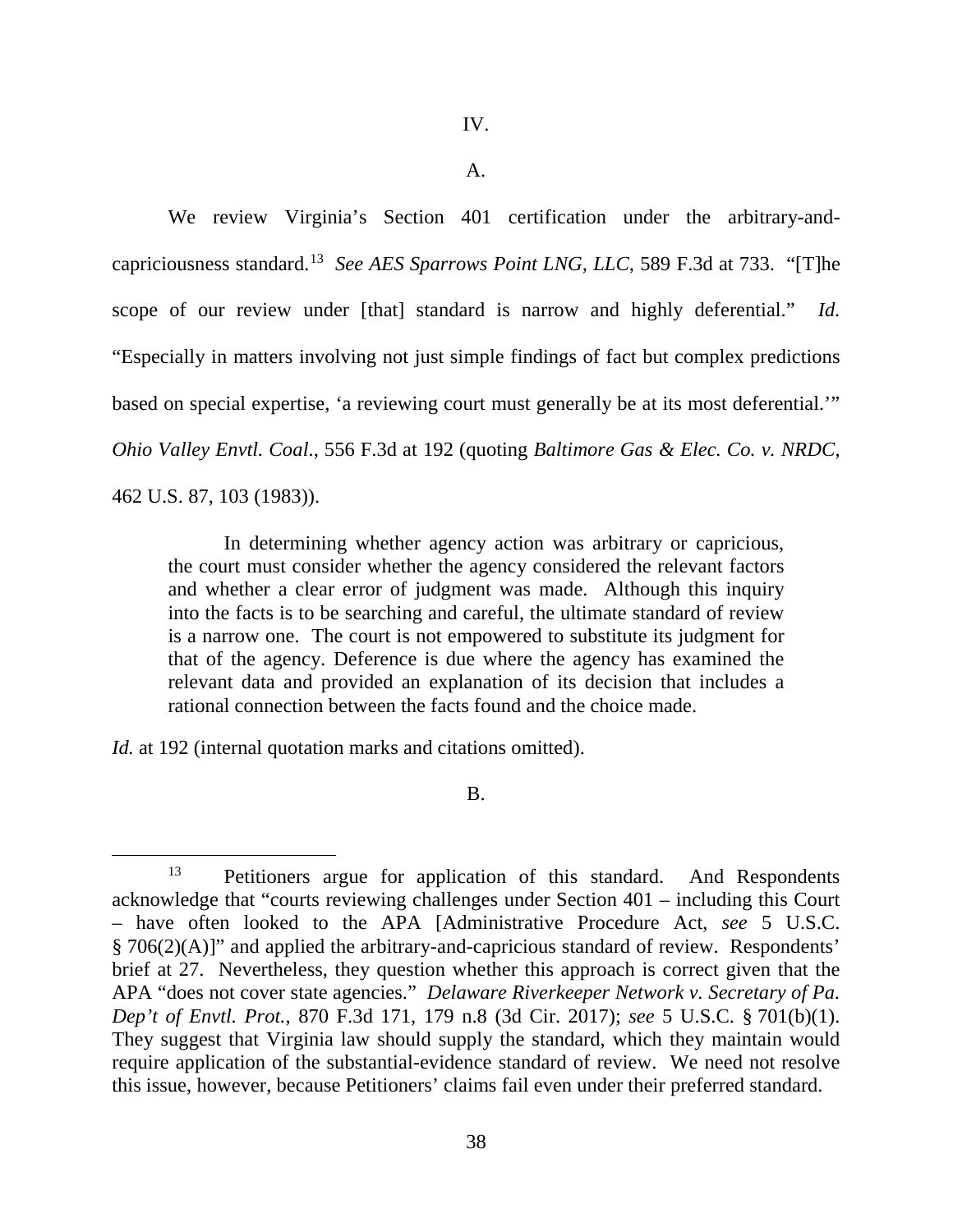Petitioners argue, for two reasons, that the State Agencies acted arbitrarily and capriciously in issuing the December 401 Certificate.

1.

First, they contend that DEQ did not have a sufficient basis to find reasonable assurance that the types of measures, restrictions, and programs in place to prevent excess sediment from entering state waters would be effective to satisfy the requirements of Virginia's antidegradation policy. We disagree.

The construction of the Project was exactly that, a large construction project, and the State Agencies very reasonably undertook to protect their waters with the "tried and true" methods developed for just this purpose. Indeed, *MVP's Standards and Specifications* incorporate the very same substantive protections as are contained in the Virginia Construction General Permit. The State Agencies justifiably drew confidence in these protections from the EPA's judgment regarding the effectiveness of these same protections in preventing construction from negatively impacting water quality. And a Richmond Circuit Court concluded as well that the Virginia Construction General Permit was sufficient to prevent any negative impacts on water quality. *See* Order, *Kelble v. Commonwealth*, Case No. CL14-762, at 4-5 (Richmond Cir. Ct. Apr. 10, 2017).

Petitioners nonetheless contend, for several reasons, that the State Agencies acted arbitrarily in relying on the EPA's judgment regarding the general effectiveness of these protections. They argue, for example, that interstate gas pipelines "can have significantly greater impacts than the smaller projects authorized by EPA's General Permit." Petitioners' Reply brief at 19. But Petitioners do not suggest any reason why it was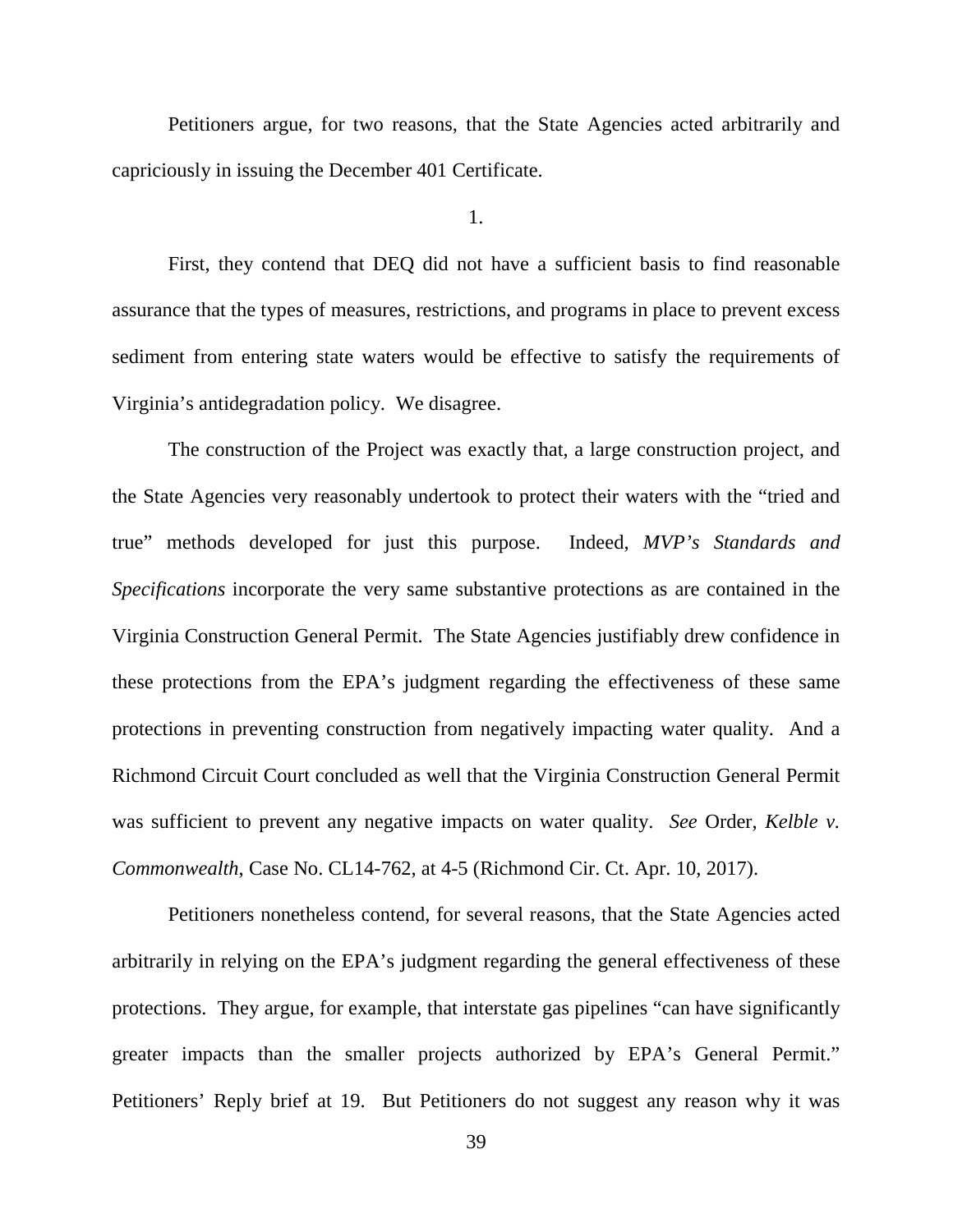arbitrary for the State Agencies to assume that those same methods used for years to prevent large construction projects from harming water quality would not continue to be effective on an even larger scale.

Petitioners also argue that the federal General Permit has an element that is not present with regard to the Project here because, "[u]nlike the NPDES program, the [VESC] Law under which the [AS&S] are approved does not mandate compliance with water quality standards." Petitioners' Reply brief at 19-20. However, while *MVP's Standards and Specifications* do not directly incorporate Virginia's water quality standards, the December 401 Certification incorporates MVP's water-quality monitoring plan. That plan in turn requires MVP to promptly report any sampling results "that exceed the applicable water quality criteria," so that DEQ and MVP can quickly engage in consultation and make appropriate adjustments. J.A. 92. As DEQ explained to the Board, it is of course true that Section 401 certifications are "inherently predictive in nature." J.A. 103 n.4, 125. *See Port of Seattle v. Pollution Control Hearings Bd.*, 90 P.3d 659, 679 (Wash. 2004) ("[A] finding of 'reasonable assurance' is predictive in nature."). *Cf. Ohio Valley Envtl. Coal. v. Bulen*, 429 F.3d 493, 501 (4th Cir. 2005) (noting in context of section 404 that "it is impossible for the Corps' *ex ante* determinations of minimal impact to be anything more than reasoned predictions"). Nonetheless, it was reasonable for the State Agencies to conclude that DEQ, like the EPA, would be able to use the tools at its disposal to adjust to any unexpected contingencies that may lead to a short-term exceedance. We note that § 1341(d) plainly contemplates a state requiring water monitoring as a basis for its reasonable assurance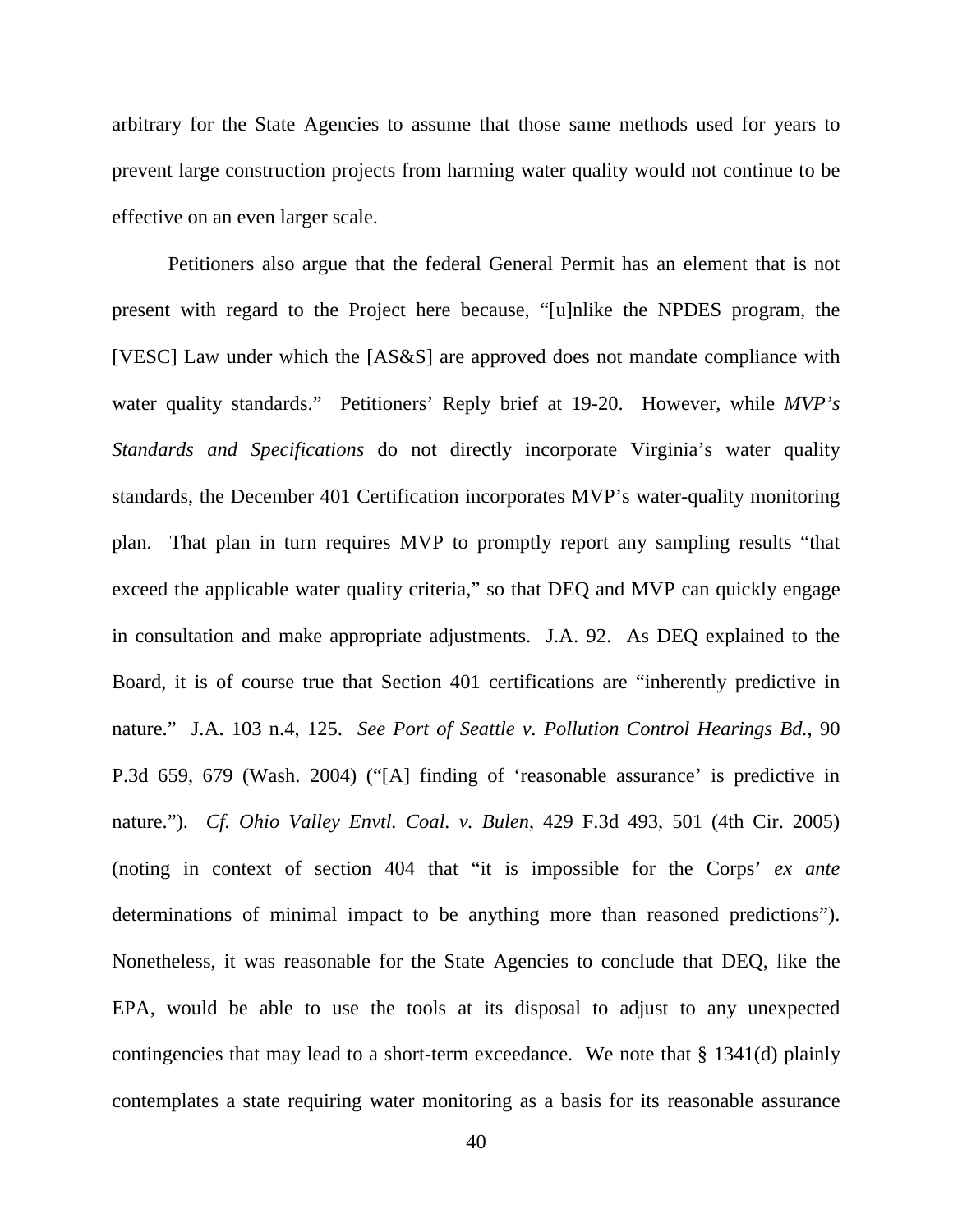certification. *See* 33 U.S.C. § 1341(d) ("Any certification provided under this section shall set forth any . . . monitoring requirements necessary to assure that any applicant for a Federal license or permit will comply with any applicable . . . limitations . . . and with any other appropriate requirement of State law set forth in such certification."). We see no reason why reliance on such monitoring would be arbitrary or capricious. *See Port of Seattle*, 90 P.3d at 678.<sup>[14](#page-40-0)</sup>

In their opening brief, Petitioners argue that even quick adjustments by DEQ to minor exceedances would necessarily be insufficient to "maintain<sup>[]</sup> and protect<sup>[]"</sup> Tier 2 water quality, as Virginia's antidegradation policy requires. 9 Va. Admin. Code 25-260- 30(A)(2). Petitioners argue that allowing *any* additional discharge of sediment to Tier 2 waters, no matter how small in quantity or temporary in duration the exceedance is, would violate DEQ's duty to "maintain[] and protect[]" water quality in these waters. *Id.*

As Respondents and MVP both noted in their response briefs, however, the State Agencies do not construe their antidegradation policy so rigidly. Rather, they take the

<span id="page-40-0"></span> $14$  For similar reasons, we conclude it was not arbitrary for the State Agencies to issue the December 401 Certificate before the site-specific erosion and stormwater management plans were finalized. Just as the existence of the plan to monitor water quality during construction was an important part of its reasonable assurance *even though construction had not yet begun*, the requirement that DEQ approve the site-specific plans was important *even though the plans had not been finalized*. *See Port of Seattle v. Pollution Control Hearings Bd.*, 90 P.3d 659, 677 (Wash. 2004) (holding regulators did not act arbitrarily or capriciously by basing reasonable assurance "on future submissions of revised plans, reports, and studies, so long as their implementation and anticipated outcome meet the reasonable assurance test"). Although the significance of both of these protections depended upon DEQ's *future* responses to *future* events, we do not believe it was arbitrary for the State Agencies to trust that DEQ officials would respond appropriately.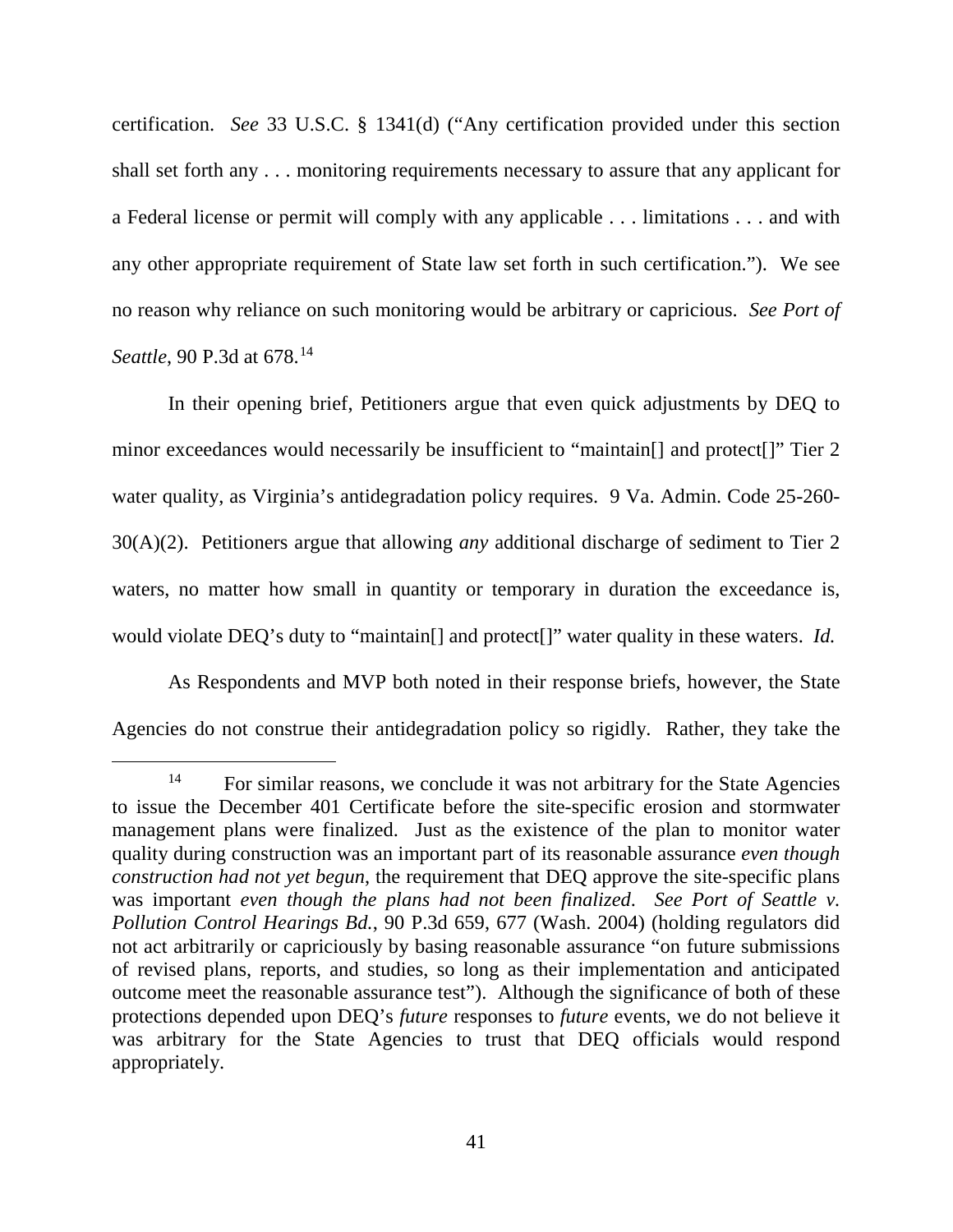view that they can still "maintain[] and protect[]" water quality despite momentary exceedances so long as they can quickly detect such exceedances and promptly respond with appropriate changes in to prevent any *significant* degradation. *See* Va. Dep't of Envtl. Quality, Guidance Memo No. 00-2011, Guidance on Preparing VPDES Permit Limits (Aug. 24, 2000), at 9 ("Since the quality of tier 2 waters is better than required by standards, no *significant* degradation of the existing quality will be allowed." (emphasis added)). We defer to the agencies' reasonable construction of their own regulations. *See Delaware Riverkeeper Network v. Secretary of Pa. Dep't of Envtl. Prot.*, 870 F.3d 171, 181 (3d Cir. 2017); *Clark v. Alexander*, 85 F.3d 146, 152 (4th Cir. 1996). And Petitioners do not challenge the reasonableness of DEQ's construction here. *Cf.* Petitioners' Reply brief at 17-18 (acknowledging DEQ's construction).

Certainly, it must be anticipated with large construction projects, that unexpected problems will arise, leading at least to minor, short-term issues. Were Virginia's policy interpreted as rigidly as Petitioners suggest, no project affecting Tier 2 waters could ever be approved without an economic/social development need analysis. *See* 9 Va. Admin. Code § 25-260-30(A)(2) (providing that the quality of Tier 2 waters "shall be maintained and protected unless the board finds . . . that allowing lower water quality is necessary to accommodate important economic or social development in the area in which the waters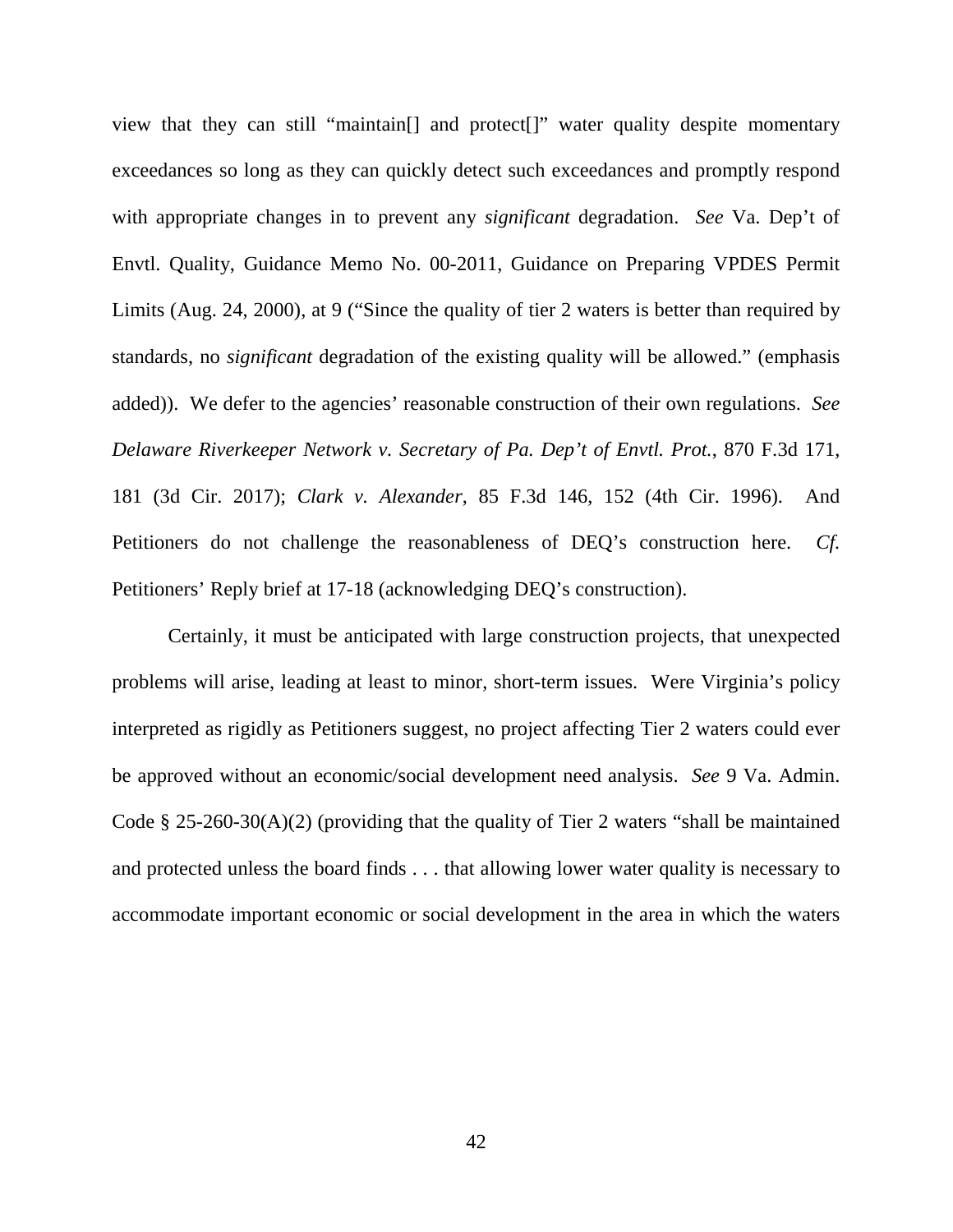are located"). Especially given this reality, we find nothing unreasonable in DEQ's interpretation of the policy.<sup>[15](#page-42-0)</sup>

Petitioners also maintain that the State Agencies acted arbitrarily by relying on EPA's judgment regarding the general effectiveness of the type of protections in place for the Project rather than taking a more site-specific approach. Petitioners point to evidence in the record supporting their view that the protections in place here would not be effective in preventing construction impacts from lowering water quality given the specific characteristics of the Project, particularly the steep topography of the land at issue.<sup>[16](#page-42-1)</sup> But we conclude that the State Agencies' approach appropriately blended sitespecific and non-site specific analyses. The December 401 Certification incorporates a *Landslide Mitigation Plan*. For example, as DEQ explained in its response to public comments to its draft certification,

<span id="page-42-0"></span><sup>&</sup>lt;sup>15</sup> Respondents also point out that Tier 3 waters receive the "highest level of protection," 63 Fed. Reg. 36742-01, at 36786 (July 7, 1998), and even in those waters, "[a]ctivities causing temporary sources of pollution may be allowed . . . even if degradation may be expected to temporarily occur provided that after a minimal period of time the waters are returned or restored to conditions equal to or better than those existing just prior to the temporary source of pollution." 9 Va. Admin. Code § 25-260- $30(A)(3)(b)(3)$ .

<span id="page-42-1"></span><sup>&</sup>lt;sup>16</sup> For example, they point to one particular study that concluded that sedimentation at one crossing affected by the Project would increase by 1,536 percent during construction even with best management practices and would permanently increase sedimentation by 15% even after reclamation and revegetation. They also cite several analyses from a hydrologist who concludes that MVP's best management practices would not in fact be sufficient to prevent significant adverse impacts to the state's water quality. And they point to evidence that other pipelines built in less challenging terrain that have caused substantial water quality impacts.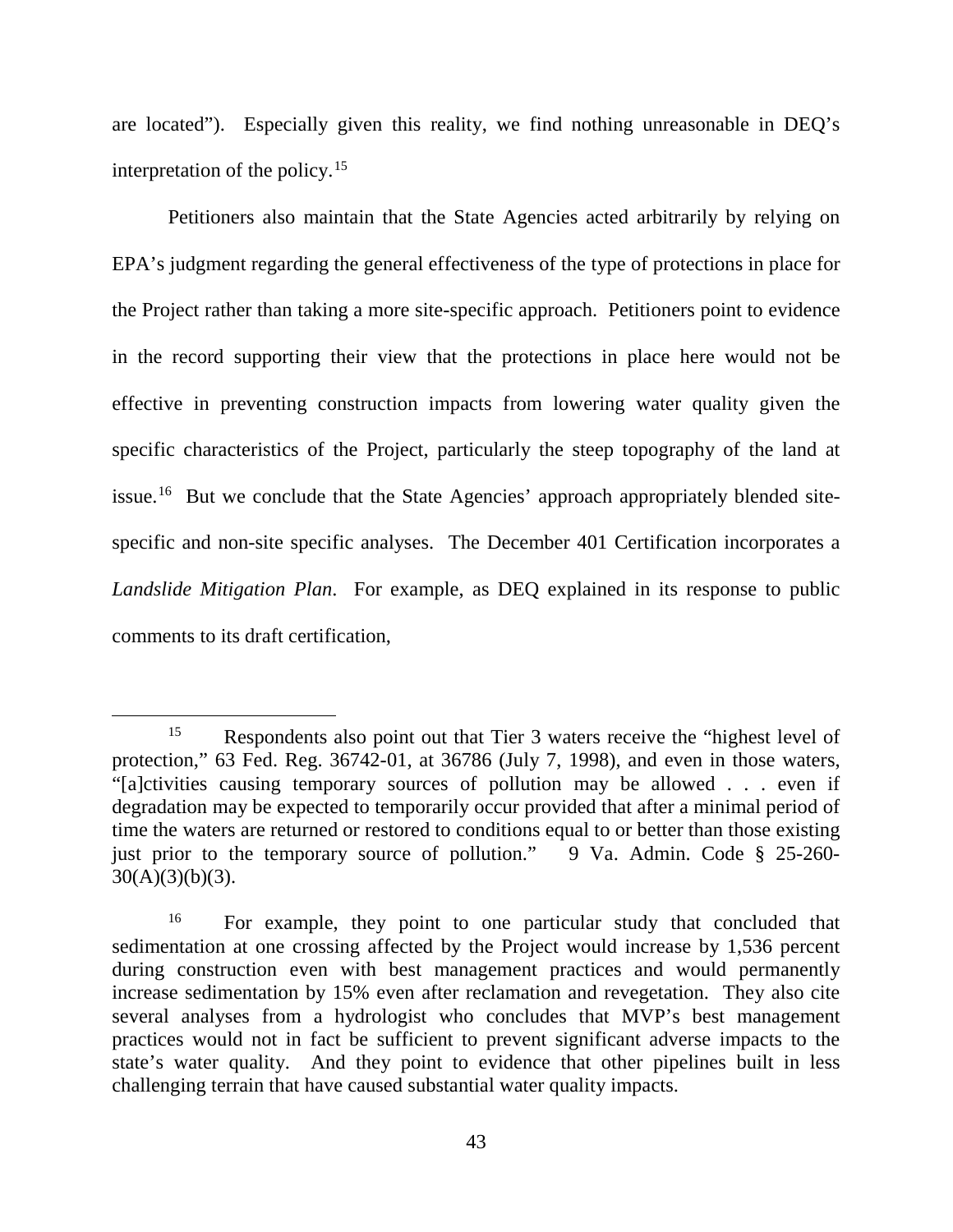Plan development included field observations for these sites including: slope characteristics, GPS mapping of observed slides, slumps, rockfalls, scarp locations, the presence of geotropically affected trees, drainage features, and gullying. The Plan includes mitigation strategies such as excavation and/or regarding of upgradient head soils, dewatering, rock embedment as well as construction operations including buttressing and reinforced soil slope.

Landslide mitigation also will depend on the installation of appropriate drainage and erosion control measures during construction and proper right-of-way reclamation. Certain site-specific measures have already been identified for certain high risk areas and others will be applied as field conditions indicate the need.

J.A. 138.

Moreover, DEQ has emphasized that it "traditionally rel[ies] on the technical studies and analysis of the EPA" because DEQ lacks the money or manpower to do the "in-depth analyses" that the EPA does. J.A. 305. While it is always true that government agencies could undertake analysis that is more in-depth and more specific to a particular project, we do not believe the State Agencies acted arbitrarily in placing significant reliance on the effectiveness of its "tried and true" methods here. In making this judgment, we cannot ignore the fact that the State Agencies vigorously participated at every stage of the decision-making process and did not issue their final 401 certificate until they had added all of the protections that they concluded were needed to give them reasonable assurance that state water quality would be protected. This is exactly how the system was designed to work.

At its essence, Petitioners' position is that, having chosen to participate in the process, Virginia was foreclosed from placing significant reliance on the judgment of federal agencies regarding the general effectiveness of the types of protections in place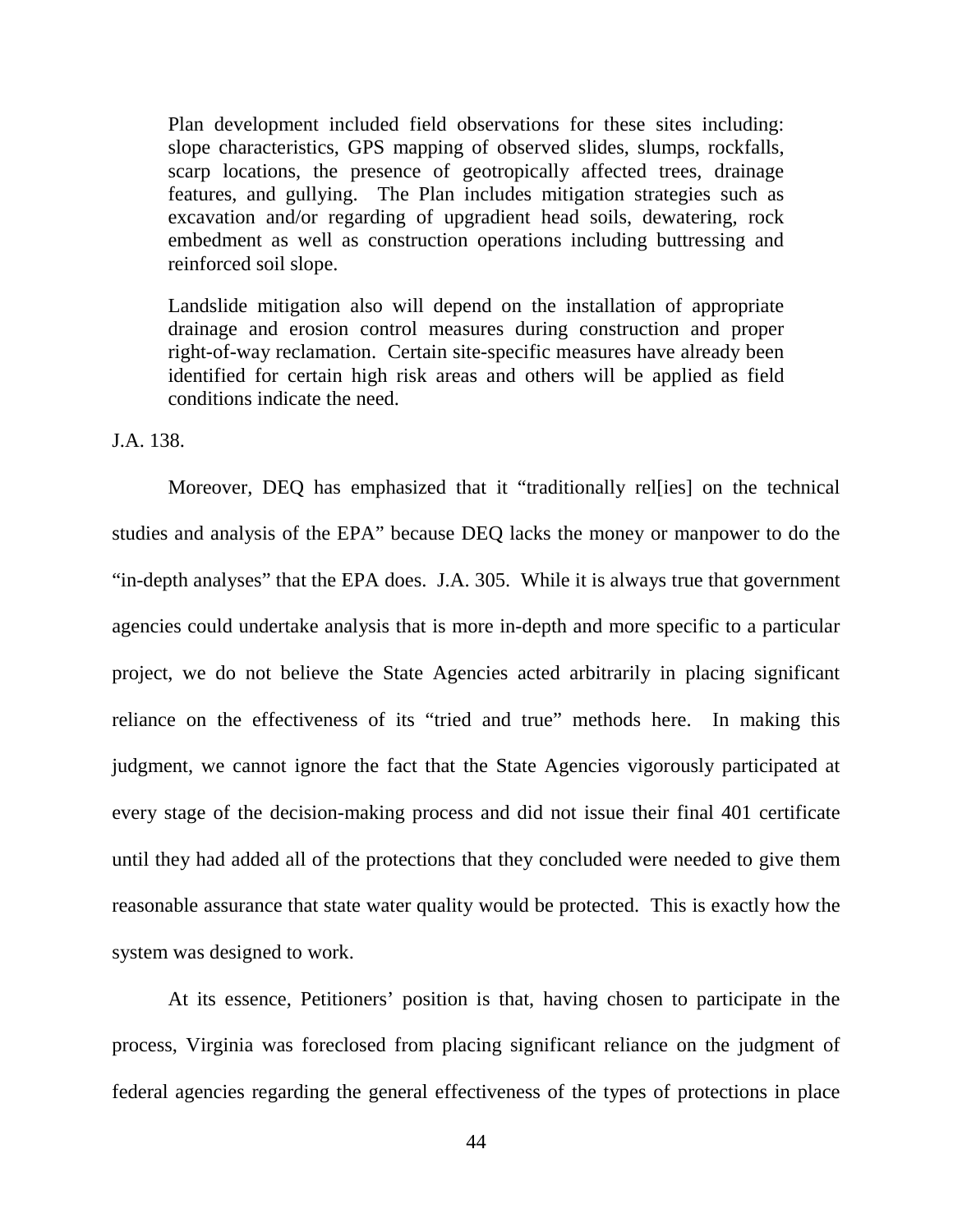here and was limited in the types of evidence on which it could base its reasonableassurance certification. We see no reason why Virginia should be so hamstrung. And we see no purpose we would serve by stepping in and second-guessing the analytical methods Virginia deemed appropriate to provide it with reasonable assurance that its water quality would be protected.

### 2.

Petitioners (and amicus Chesapeake Bay Foundation) also challenge the State Agencies' decision to analyze the impacts from activities covered by NWP 12 separately from the impacts from upland activities related to construction. In light of this segmentation, Petitioners maintain that issuance of the December 401 Certification was arbitrary and capricious because the State Agencies "fail[ed] to consider the combined effect of the upland activities and the stream and wetland crossings." Petitioners' Opening brief at 35. We disagree.

We note initially that the petition for review here challenges only the December 401 Certification. There is thus no argument before us that the State Agencies improperly limited the scope of their April 401 Certification to the impact of activities covered by NWP 12. What we do consider today is Petitioners' argument that the State Agencies erred by not including the impact of activities covered by NWP 12 within the scope of their supplemental 401 process.

We find this criticism to be unfounded. Contrary to Petitioners' suggestion, DEQ "did not review the Project's potential upland impacts in a vacuum." MVP's brief at 51. Rather, DEQ "fully integrated [its earlier] analysis into its review of upland impacts."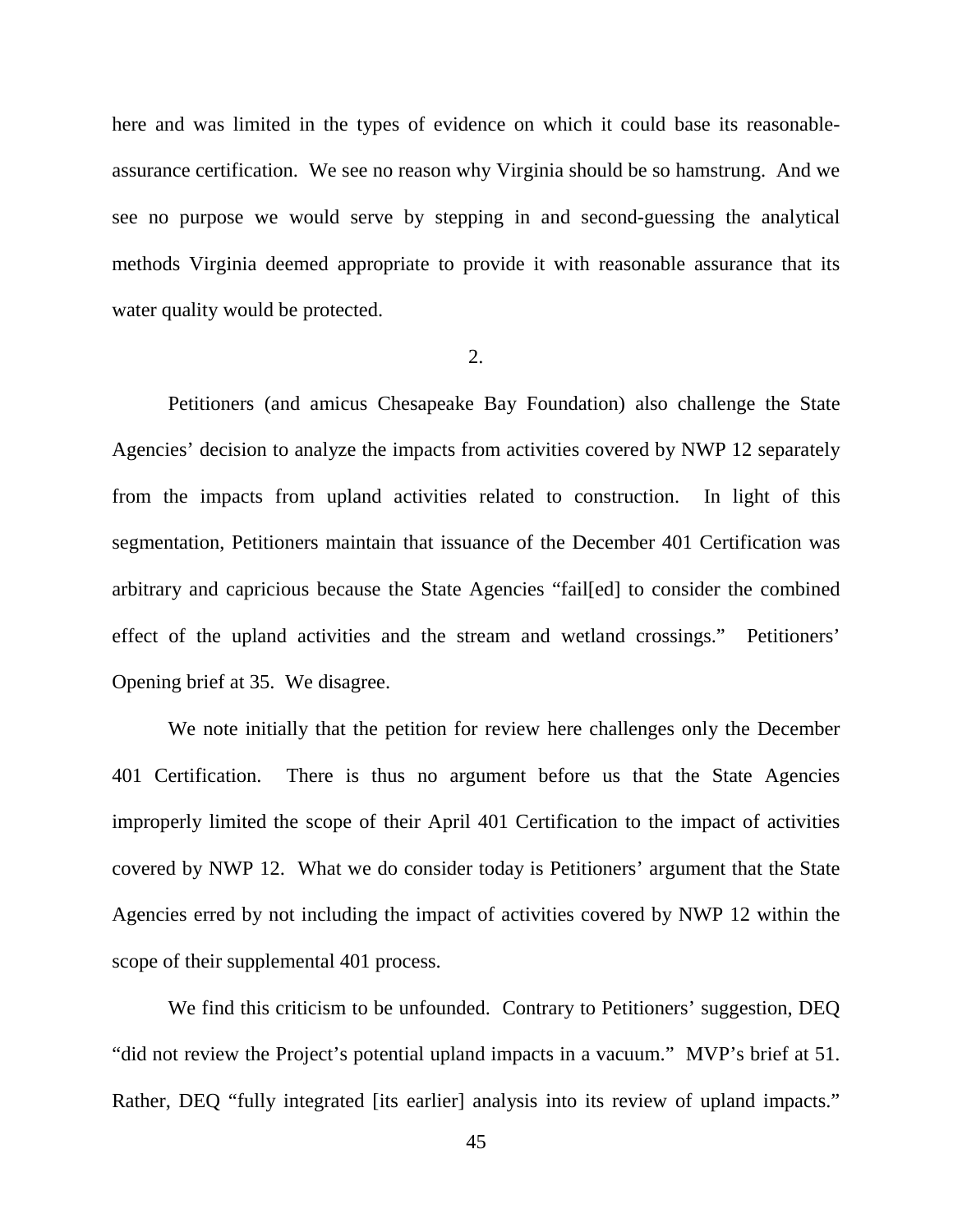MVP's brief at 50. Indeed, DEQ explained in its "Basis for Certification" that it was its intention that the April 401 Certification for the activities covered by NWP 12 and the additional proposed 401 certification "*together* would constitute the Commonwealth of Virginia's 401 Certification for the MVP Project."[17](#page-45-0) J.A. 103 (emphasis in original). DEQ's analysis in the supplemental process included consideration of the impacts the activities covered by NWP 12 were expected to have. Thus, although the December 401 Certification "addresse[d] only activities in upland areas," J.A. 48, and determined that there was reasonable assurance that *allowing these activities* would not reduce water quality, DEQ made this determination with full awareness and consideration of the fact that the NWP 12-covered activities would also be occurring. And in the end, DEQ made clear that it was only "[t]he additional conditions contained in Section V of the draft certification *along with the requirements imposed by the VWP regulation, the Corps Section 404 permitting requirements*, and prior regulatory actions associated with the approval and requirements of the June 2017 [Annual Standards and Specifications]," that "provide[d] reasonable assurance that water quality standards will not be violated." J.A. 113 (emphasis added). Finally, as we have discussed, a significant basis for the State Agencies' reasonable-assurance certification was the existence of monitoring

<span id="page-45-0"></span><sup>&</sup>lt;sup>17</sup> The April 2017 Certification concerned only "activities permitted under the Corps' NWP program." J.A. 452. As the Board was considering whether to approve the issuance of a Section 401 certification for upland activities, several Board members made clear that they wanted to ensure that the language of that certificate would not foreclose the Board from participating in any future Section 401 process if the Corps decided to issue individual permits as opposed to relying entirely on coverage under NWP 12.